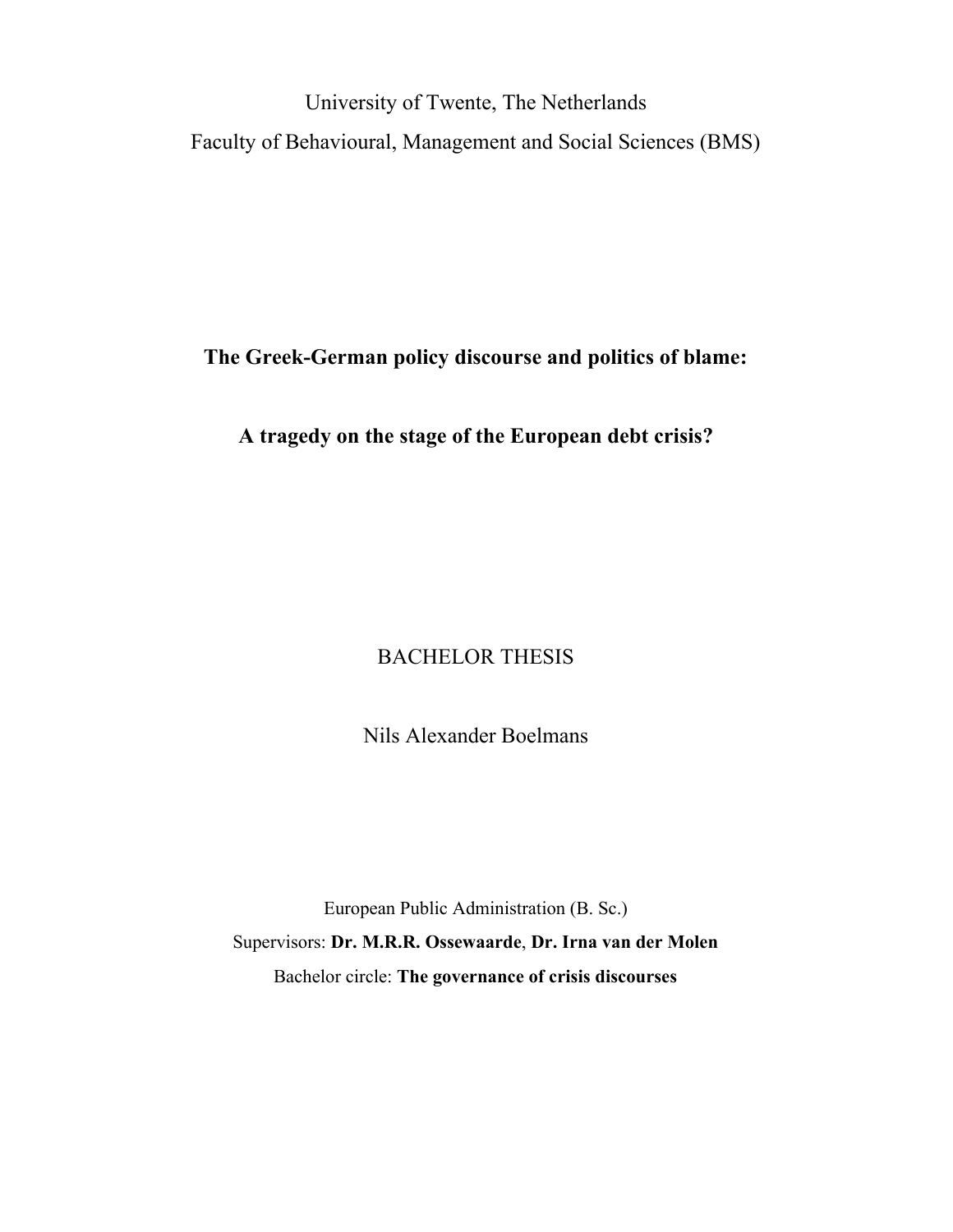## **Abstract**

This research paper aims at answering the question to what extent Greek-German policy relations are shaped by discourses rooted in politics of blame, historical reflexivity and mutual blaming for alleged political failures. While both sides struggle to shape a contemporary narrative, instrumentalized tools also include strong references to historical events and cultural identities. The utilized sources of policy documents do not exempt the discourse from strong personal and ideological leanings, and as such are framed not only within pure placement of blame but also attempts of praise and request on both sides to promote political agendas and modes of self-presentations, including political self-victimization and responsibility shifting.

Keywords: Greek-German discourse, politics of blame, policy discourse, debt crisis, discourse analysis, political victimization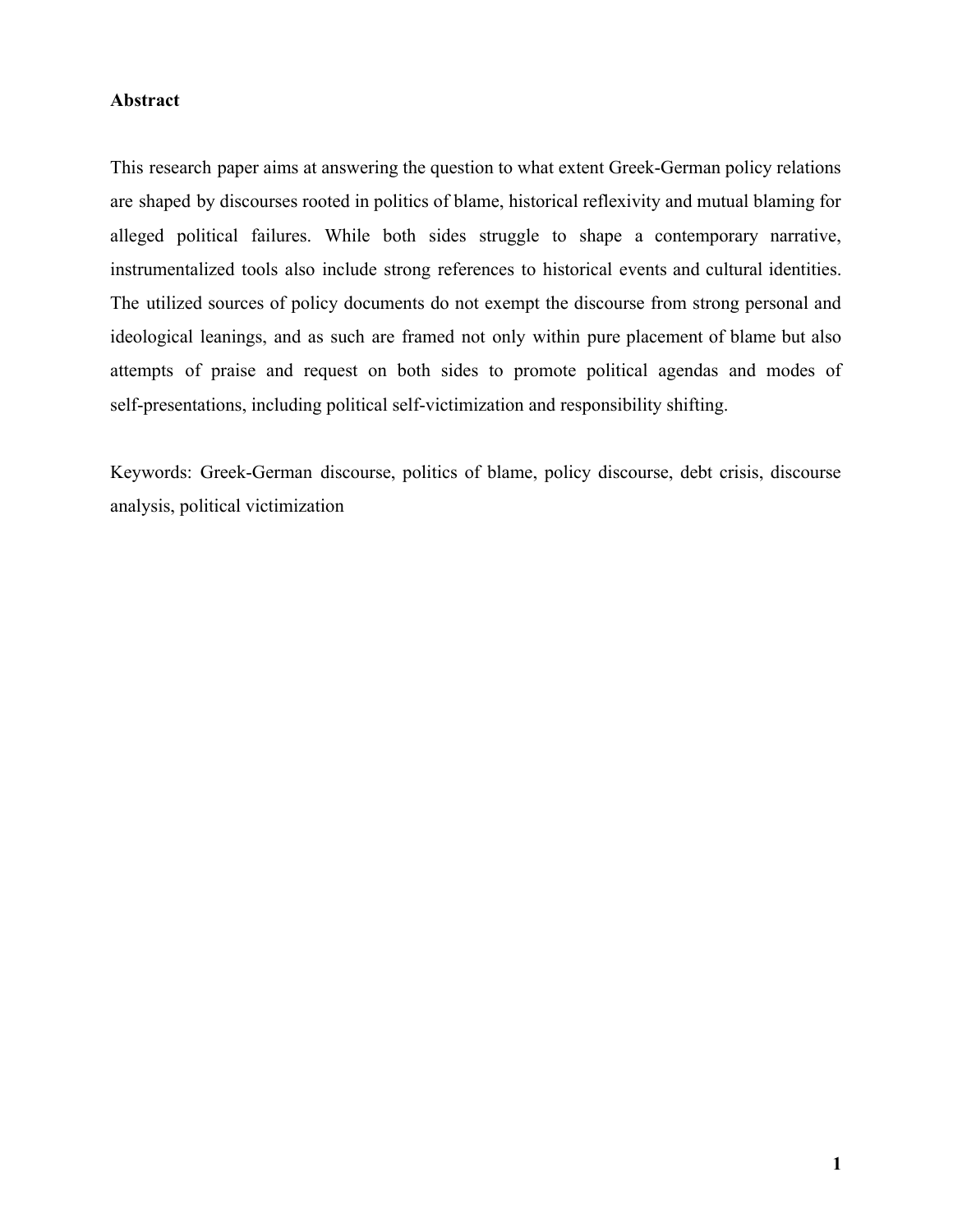## **Table of contents**

| 1. Introduction                                                    | 3  |
|--------------------------------------------------------------------|----|
| 2. Theory                                                          | 6  |
| 2.1. Discourse involving the politics of blame                     | 6  |
| 2.2. Discourse of historical reflexivity and cultural reservoirs   | 10 |
| 2.3. Discourse of personalized clashes of policy creators          | 13 |
| 3. Methods                                                         | 15 |
| 3.1. Methodological considerations                                 | 15 |
| 3.2. Case selection                                                | 16 |
| 3.3. Data collection                                               | 16 |
| 3.4. Method of data analysis                                       | 17 |
| 3.5. Identification of weaknesses in research design               | 18 |
| 4. Analysis                                                        | 20 |
| 4.1. Analytical considerations                                     | 20 |
| 4.2. Discourse I - politics of blame                               | 20 |
| 4.3. Discourse II - historical reflexivity and cultural reservoirs | 26 |
| 4.4. Discourse III - personalized clashes of policy creators       | 30 |
| 5. Conclusion                                                      | 32 |
| 6. References                                                      | 38 |
| <b>Appendix I - Coding scheme</b>                                  | 42 |
| Appendix II - Data set of utilized documents                       | 43 |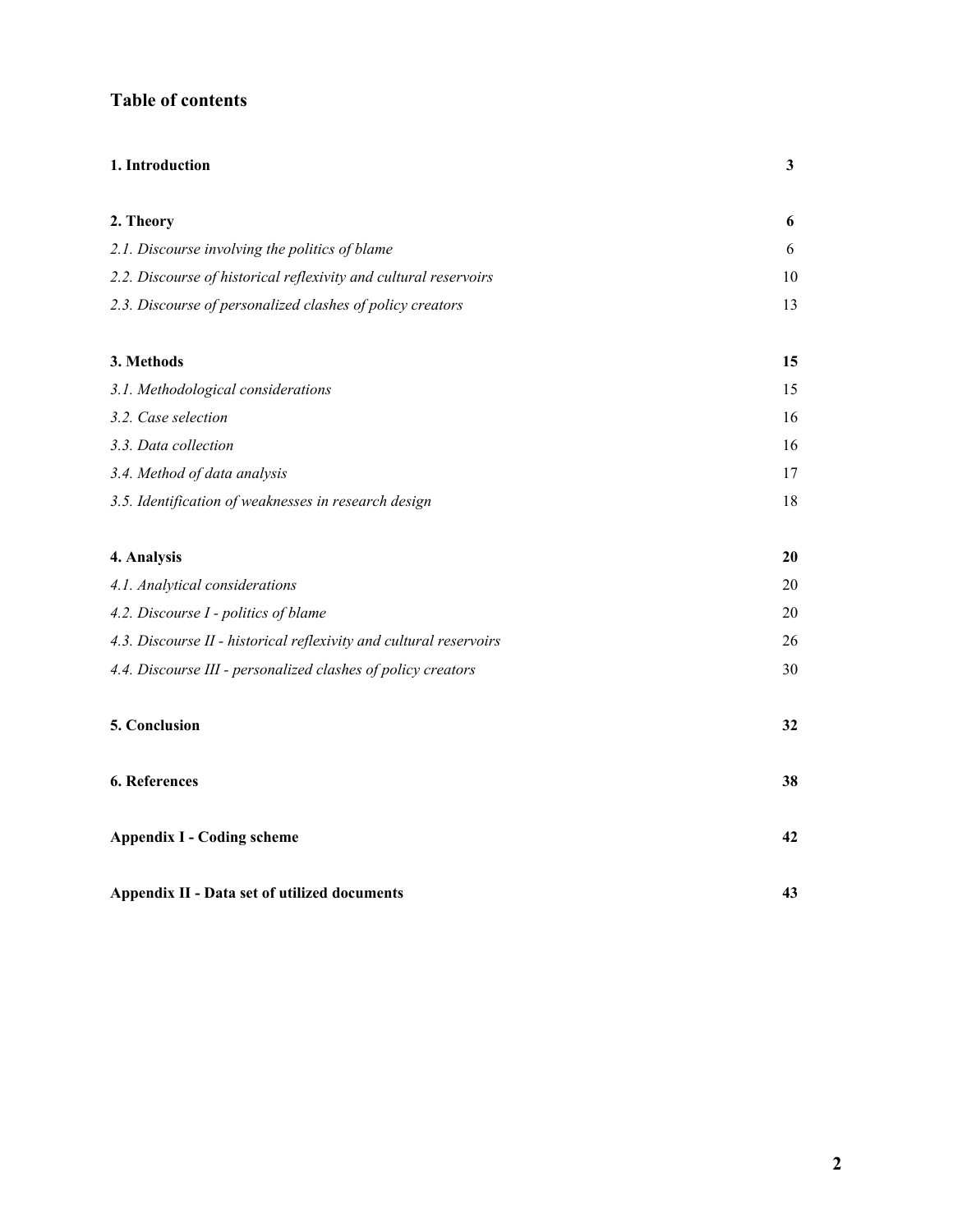#### **1. Introduction**

The political European project is strongly connotated with the ideas of a stable post-war community cooperating in a solidarity prosperous economic sphere. However, since the aftermath of the financial crisis exactly one decade ago (2007-2008), continued economical challenges to the Hellenic Republic have conjured up intense disagreements about fiscal policy design (e.g. extent of austerity) and debt management, most prominently with the Federal Republic of Germany.<sup>1</sup> Colliding expectations between proponents of enforced austerity policy, most notably Germany, and Greece have led to recurring clashes not only between national parliaments and policy makers, but perhaps even more prominently within the media and inter-societal dialogue. The "*politics of blame*", as discussed by Papadimitriou & Zartaloudis (2014), soon dominated a scenario which later came to be understood as one national example of a wider economic problem. Specifically within the bilateral communication between Greece and Germany, mutual resentment over policy demands and derogatory media depictions gradually created a disruptive atmosphere, as analyzed by Bickes, Otten and Weymann (2014).

Beyond contemporary economical disagreements, deeply rooted historical events reappeared as arguments utilized to strengthen either side's demands. Especially in Greek reception, German occupation during World War II in 1941, systematic economic exploitation, as well as unimaginable crimes during the military occupation, do still constitute a wound only partially healed (Anton, 2011) and are received by Greek public as having significant consequences still felt today. Consequently, this led to immediate historical reflexivity when German demands for Greek debt payments conjured up a renewed notion of German dominance and Greek victimization. This discrepancy of power has thus created a mindset in which economical competition as a form of equalized power distribution is no longer possible, but instead has been replaced by the power of coercion and domination (Karlberg, 2005). Terminology in policy documents on both German and Greek sides reflect the widely discrepant interpretations and expectations to an extent, which creates seemingly conciliatory positions and harsh clashes between policy makers and their respective institutions.

<sup>&</sup>lt;sup>1</sup> The formal designation for the "Hellenic Republic" and the "Federal Republic of Germany" will subsequently be substituted by "Greece" and respectively "Germany" for easier reading.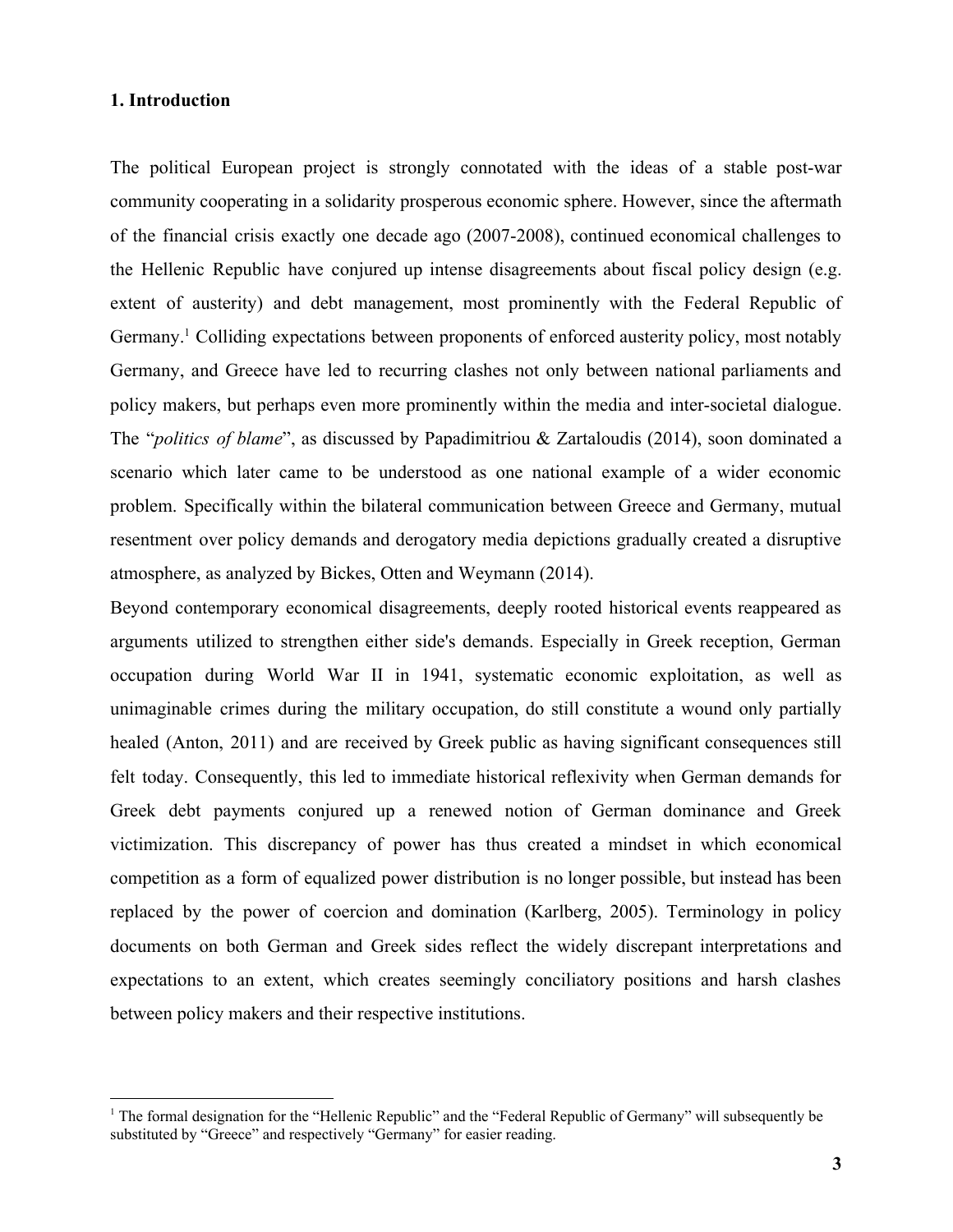Within this construction several questions still remain open and were not attempted to be specifically answered by research. First of all, there exists a crucial gap in understanding why such clashes appeared in policy documents and how the intensity of this discourse might be evaluated. So far, scholars utilized this scenario to apply crises discourses aiming at understanding the debt crises not only as an economical problem, but more so as the means to re-evaluate the European understanding and approach towards this event. While Troika and IMF constitute extremely relevant actors, the research at hand will exclusively focus on Greek-German bilateral narratives. Notably, after crisis widened to other European member states after 2012, intensity of bilateral clashes gave away to more moderate terminology. Lawrence (2014), has concluded that understanding crises as special rather than common events within the EU framework is misguided and further, that cause and effect relationship is reduced in relevance over a preceding construction of a crisis. Also, there seems to be a lack of research concerning the notion of why ubiquitous feelings of crises erupted so violently and possibly at the expense of fact based analysis and problem orientated policy design. As Pearson & Clair (1998) emphasize on the notion of any crises being the result of "*a breakdown in shared meaning, legitimization, and institutionalization of socially constructed relationships.*" The resulting deficit appears not only in institutional order, but more importantly a challenge towards an established narrative. However, a discourse analysis specifically aimed at the presented Greek-German case opens the possibility to better understand the power relations as described by Karlberg (2005) and the often underlying historical reflexivity and manifested in political terminology (Wodak & Angouri, 2014).

*To what extent and which form do are the Greek-German policy discourses shaped by the competing narrative in the areas of politics of blame, historical reflexivity and personalized clashes of policy creators?*

Thus, the research question formulated in this proposal aims at answering: First, how did the Greek-German policy discourse developed in the aftermath of the financial crisis of 2007-2008? And second, how can this escalating development be explained within the framework of a discourse analysis?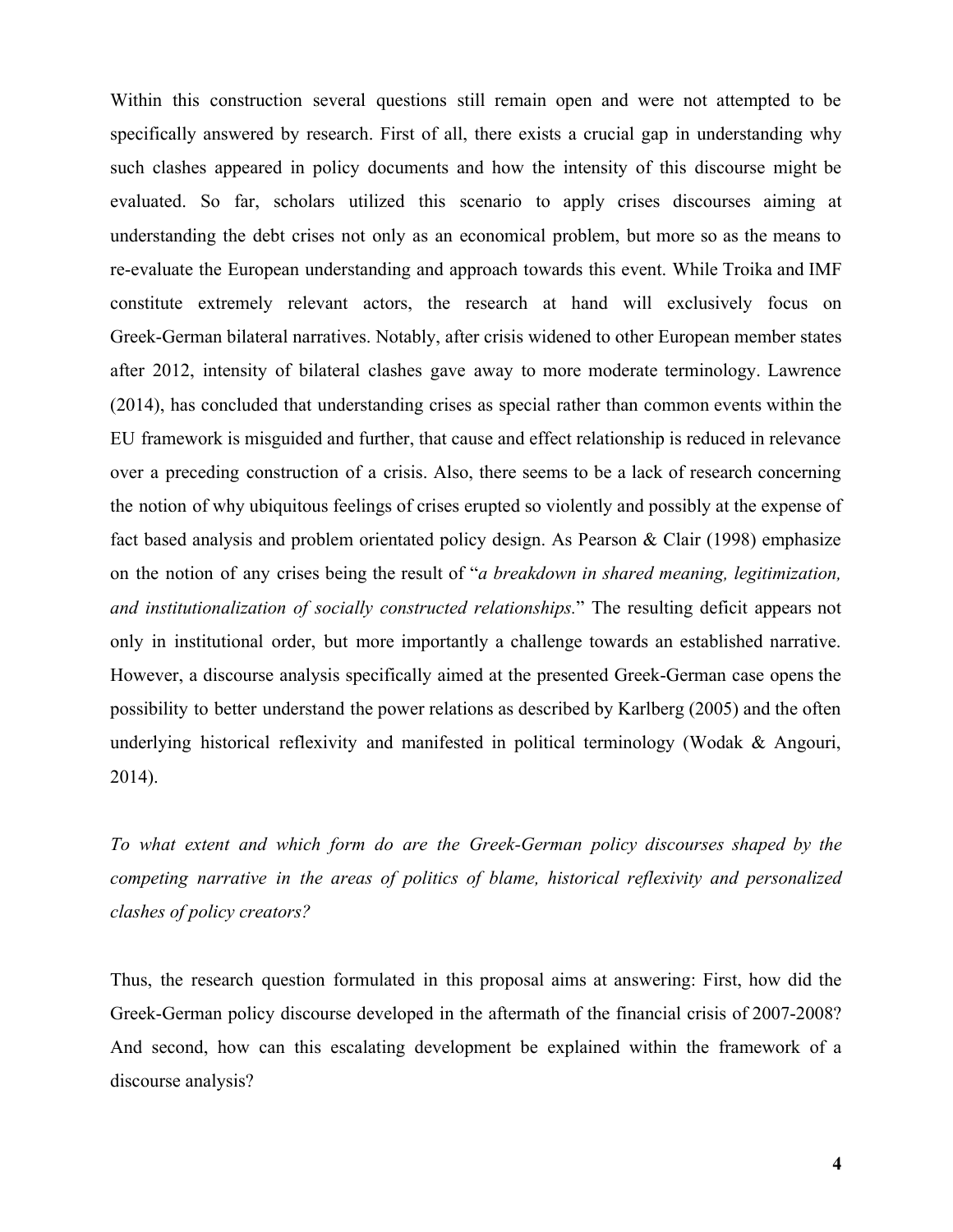Therefore, the initial question will focus on a descriptive re-illustration of relevant events while the second question focuses on an explanatory design. These combined research questions are highly relevant both in terms of applying a case-oriented discourse analysis framework to a recent and still ongoing economic scenario which has significant implication for the entire European project and society. Moreover, I expect new insights concerning the way historical reflexivity and contemporary power relations may get intertwined almost instantly if it serves either a defense against asymmetric power relations (e.g. debtor versus credit grantor). In that perspective, I hope to combine Wodak´s historical discourse approach as a theoretical basis with Karlberg´s idea of power as a model of domination to possibly arrive at a discourse analysis setup specifically suited to grasp the "How" and "Why" within the Greek-German scenario at hand.

Methodologically, I seek to answer this research question by focussing on the terminology present in those Greek and German policy documents, which (a) deal with the issues straining bilateral relations and (b) are ideally drafted as immediate responses or reactions to each other. Those policy documents will include publications by policy makers, speeches and all official publications presented by their respective institutions. (To give an example: In several instances, publications of the German Federal Ministry of Finance were immediately followed by repellent or at least relativizing statements of its Greek institutional counterpart.) Therefore, utilized terminology will be categorized in terms of general scope (time, issue, sender and addressee) as well as interpreted more elaborately concerning terminological meanings (and distinct attribution types such as blame, praise request), attached connotations and ultimately the effect on further discourse development. As a necessary methodological tool, a customised coding scheme will enable the aforementioned classification of terminology and also allow for a more transparent and easier access to the research conducted. Finally, Atlas TI software will support this approach in order to make the qualitative research accessible for closer reading and potential follow-up research.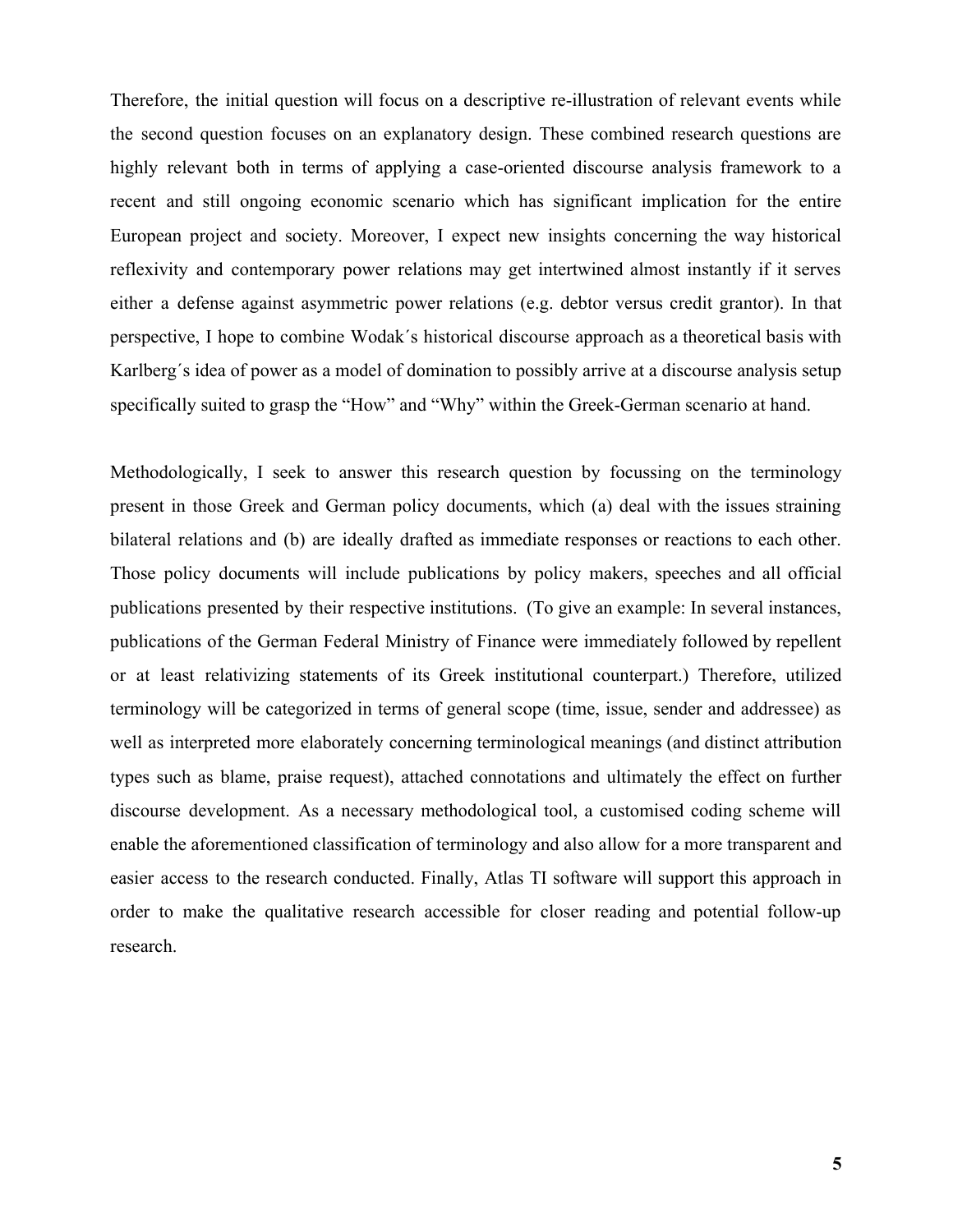### **2. Theory**

In this section, I will substantiate the concepts presented in my research questions with theoretical findings by established scholars. I will break down the entirety of the Greek-German discourse into three, more specific dimensions and then reflect upon each by locating their characteristics between different theoretical approaches. The first discourse will focus on the issue of historical reflexivity, the second on the issue of austerity and debt management. Lastly, the discourse of power relations between policy makers themselves will be addressed. The most essential conceptualization will of course concern the type, respectively sort of interpretation of a discourse for which I will primarily focus on Wodak´s conceptualization of a discourse historical approach (DHA) as one possible manifestation of a critical discourse analysis (CDA).<sup>2</sup>

## *2.1. Discourse involving the politics of blame*

*"Tragedy is, then, a representation of an action that is heroic and complete and of a certain magnitude - by means of language enriched with all kinds of ornament, (...): it represents men in action and does not use narrative, and achieves, through the representation of pitiable and fearful incidents, the catharsis of such incidents."*

#### *- Aristotle, Poetics ch. 6, 2, describing the notion of catharsis*

In the framework of the European debt crisis, a national emotional release channelled through politicians on both sides appears to take place. This collective catharsis, one might describe as a Greek tragedy acted out on a national level, presents the European public with an apparent need of its actors to find emotional and social release even beyond any financial one. However as interpretations of the catharsis idea differ in Greek antiquity, they do so in modernity. A notion of purging or cleansing, an emotional release from feeling victimized or unjustly oppressed, is attached to both Greek and German peoples. Facing highly complex and non culpably inflicted hardships, especially in the Greek case, turning to catharsis in multiple forms (media populism,

<sup>&</sup>lt;sup>2</sup> Both the terms discourse historical approach (DHA) and critical discourse analysis (CDA) will from here on be mentioned in their abbreviated form.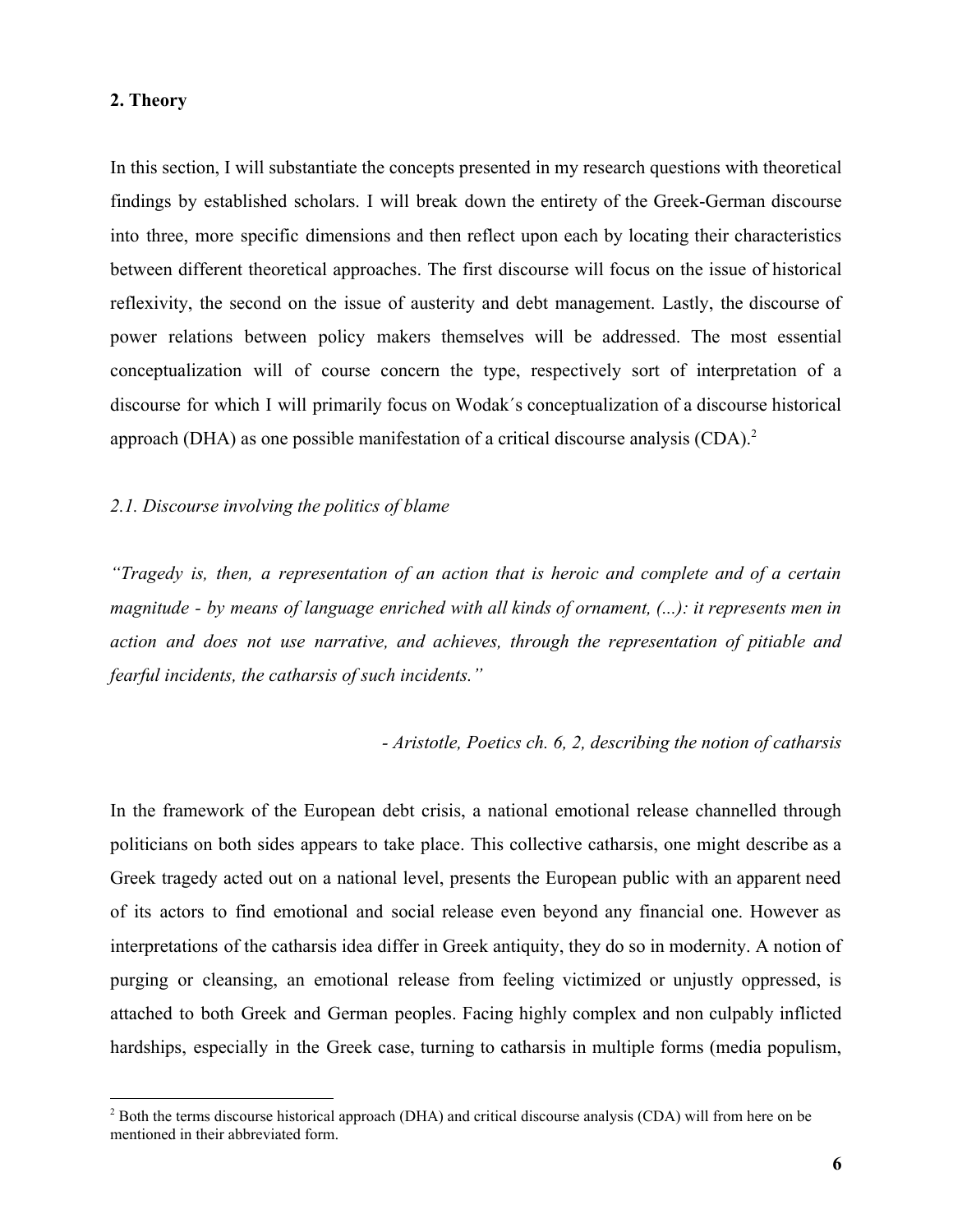political demagogy, protesting and even rioting) may help to relieve such pressure. The prominent pictures of anti-riot police using tear gas on Greek protesters, a more sarcastic tragedy writer might describe as an auxiliary instrument to provoke relieving tears and emotions. In the context of politics of blame, I argue that such blame formulation and placement is a prominent dimension of such cathartic endeavours. To "blow off steam" by multiplying or echoing the blunt criticism of media and political figures serves not only as relief, but must also be regarded as a dangerous tool. Any staged tragedy offering a cathartic momentum must ultimately resolve itself. The Greek-German case however gives strong reason to fear a never-ending cycle, since political and media actors involved heavily benefit from instrumentalizing this tool on both sides. It remains to be seen whether a Sisyphean deadlock can be avoided on the stage of European politics.

The politics of blame constitute a prominent tool of deeply rooted negativity bias. To prevent association with any form of negativity is essentially regarded as typically human behaviour and as such present in all spheres of life. From blame shifting between kindergarten children ("He broke it, not me!") to established European political elites, the underlying core mechanics remain surprisingly identical. Hood (2010) also mentions a cognitive predisposition to generally attribute greater weight to actual or merely perceived losses. In comparison, the recognition of positive achievements or gains is significantly less developed. Consequently, when dealing with any political issue the intuitive move is to avoid blame before risking such blame in any undertaking promising positive results or situational improvements.

However, politics of blame do not constitute a necessarily purely negative element within communication and specifically dialogues of policy institutions and creators. As such, placement of blame may also involve enforcement of responsibility, not only within a bilateral relation but more essentially towards external actors most notably manifested in the form of constituencies. Key (1964) mentions, that such an electorate will function as a "rational god vengeance and reward", stressing the fact that politics of blame also construct assignments of responsibility and thus further enhance the addressee´s need for either responding to such messages or even reluctantly adapt policy modifications. Additionally, Key describes politics of blame as a process of constant struggle which often is not predictable, while still being relevant for the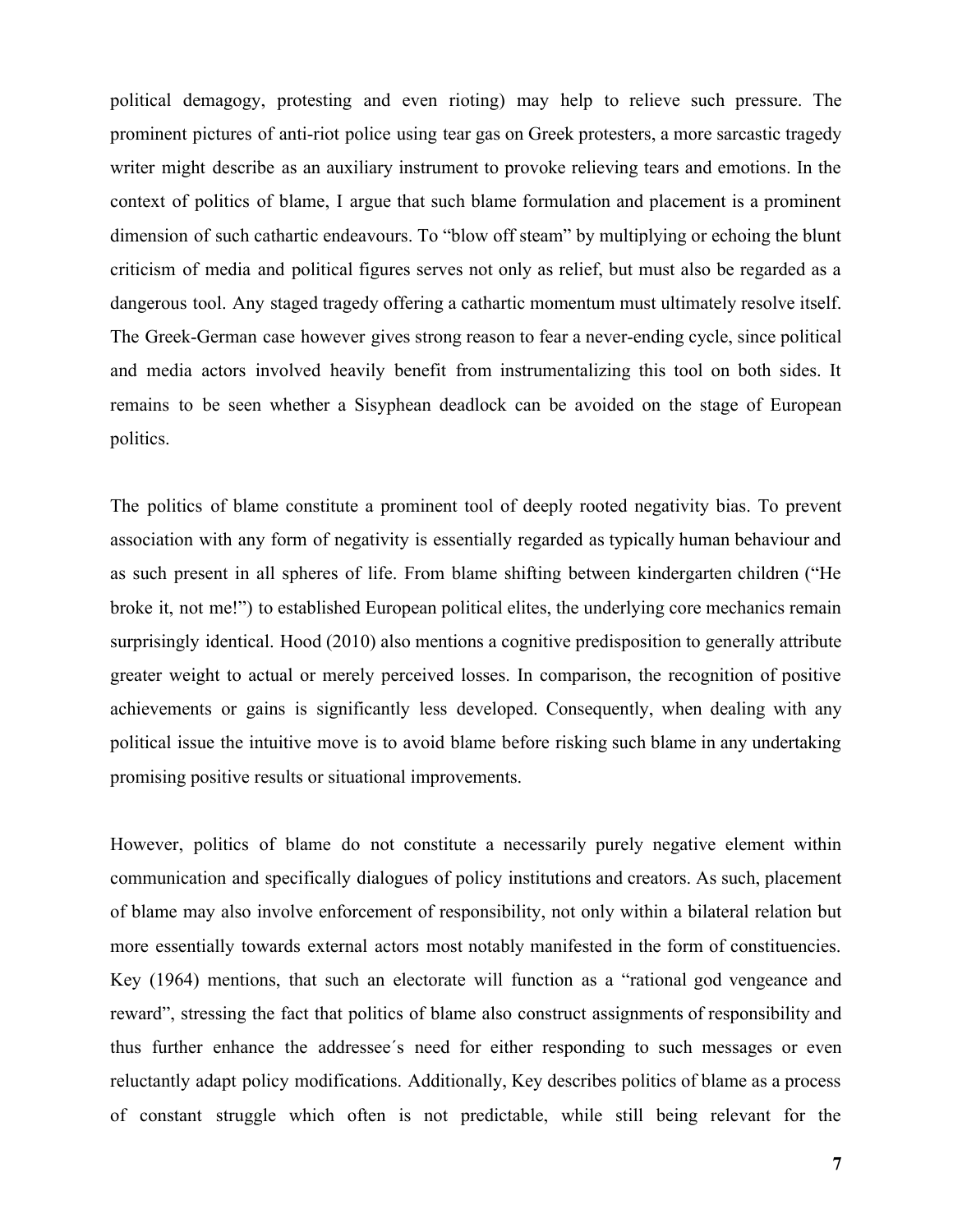democratically designed process of policy creation. Grounded in this ambivalence is the inherent need to collate actual policy action and connected blame in order to create any means of transparency in democratic accountability.

In contrast, this form of accountability is presented by van Dijk (2008) as being severely limited by the criterion of who actually gets to present it and thus gains the ability the influence overall narrative of the discourse. In contrast to Key, van Dijk´s evaluation of politics of blame describes them as less democratic and transparent. One notable actor involved in creating a recurring narrative of resentment is the media, specifically tabloids and yellow press. The modus operandi of how to present one-self or others is largely guided by mechanisms of oversimplification of facts and antithetic construction of antagonistic groups (We against Them). However, largely unnoticed by the public, the media is not the only actors which reverts back to such instruments. In my analysis I will demonstrate that even official policy documents contain (a) such mechanisms and (b) I will seek to analyze whether this constitutes a tool to enhance both validity and explanatory power of resentment and blame.

As Weaver (1986) argues, most office holders do actively seek not to increase positive affirmation of their work but instead are focussed on reducing the amount of blame place on them to the least least possible degree. In the case of Greek office holders, minimization of blame has seemingly be perfected as to deflect all potential, external criticism aiming at economical failures. The metaphor of a shield phalanx present by Greek politicians mimicking the historical hoplites on a new, less bloody yet politically as ferocious battlefield comes to mind. Again, Weaver (1986) presents constituencies as being far more acceptable to losses than than gains in political reputations. In an analogy, media discourses often find themselves attributed with the statement "bad news sells best". One primary type of avoiding or deflecting such blame is "scapegoating", a process in which responsibility for a problematic issue gets shifted to another individual or institution. It is notable, that this specific variant of blame avoidance does not infer that there is no problem existent or blame itself unjustified. It is however a question of a justified addressee of blame, the object of blame attribution. Consequently, blaming others constitutes the primary tactics of choice when it comes to a successful approach of avoiding blame.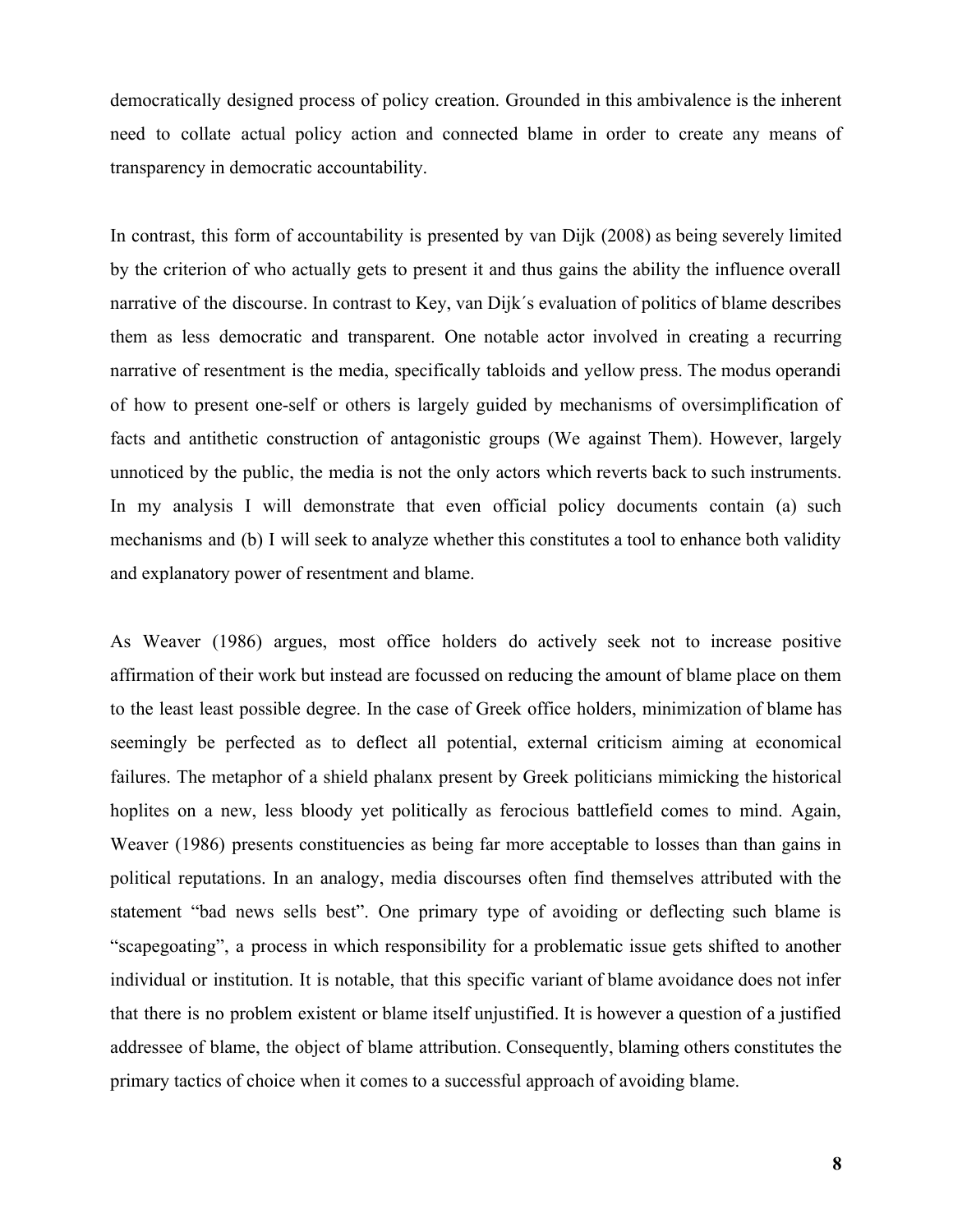Another distinction must be made whether the blaming issue remains in itself unchanged, gets deflected, and it ultimately exchanged between parties, or whether, in order to avoid blame, an actively new blaming issue gets created.

*Graph 1: Schematic comparison of constant blame deflection vs. creation of new blaming issue to avoid loss in overall blaming balance*



Democratic, parliamentary systems tend to encourage the creation of publicised politics of blame not only based on general characteristics such as pluralist debate culture and constitutionally enshrined freedoms of expression. Beyond this, structural elements in parliamentary process such as extent of party control, coalition size and type of electoral system have significant impact. As Cain elaborates in that context (1983), politicians may find it easier, even tempting, to set themselves apart from unpopular measures of their own party if dependence on caucus support is low. I argue, that such reduced dependence especially manifests in that case of more bureaucratized policy makers, most notably members of administrative and ministerial institutions not directly dependent on any constituency. Hence my focus is put specifically on the blame discourse between policy creators in federal, financial ministries and ultimately the ministers themselves.

Lastly, an issue ignored by Weaver (1986) is the creation of an entirely new area of blame projection: foreign policy creators. This constitutes a significant difference for all theory regarding politics of blame in my opinion, since the aforementioned dependency on a constituency suddenly requires a new model and approach.

*Graph 2: Intra-national vs. Inter-national blame exchange in a discourse*

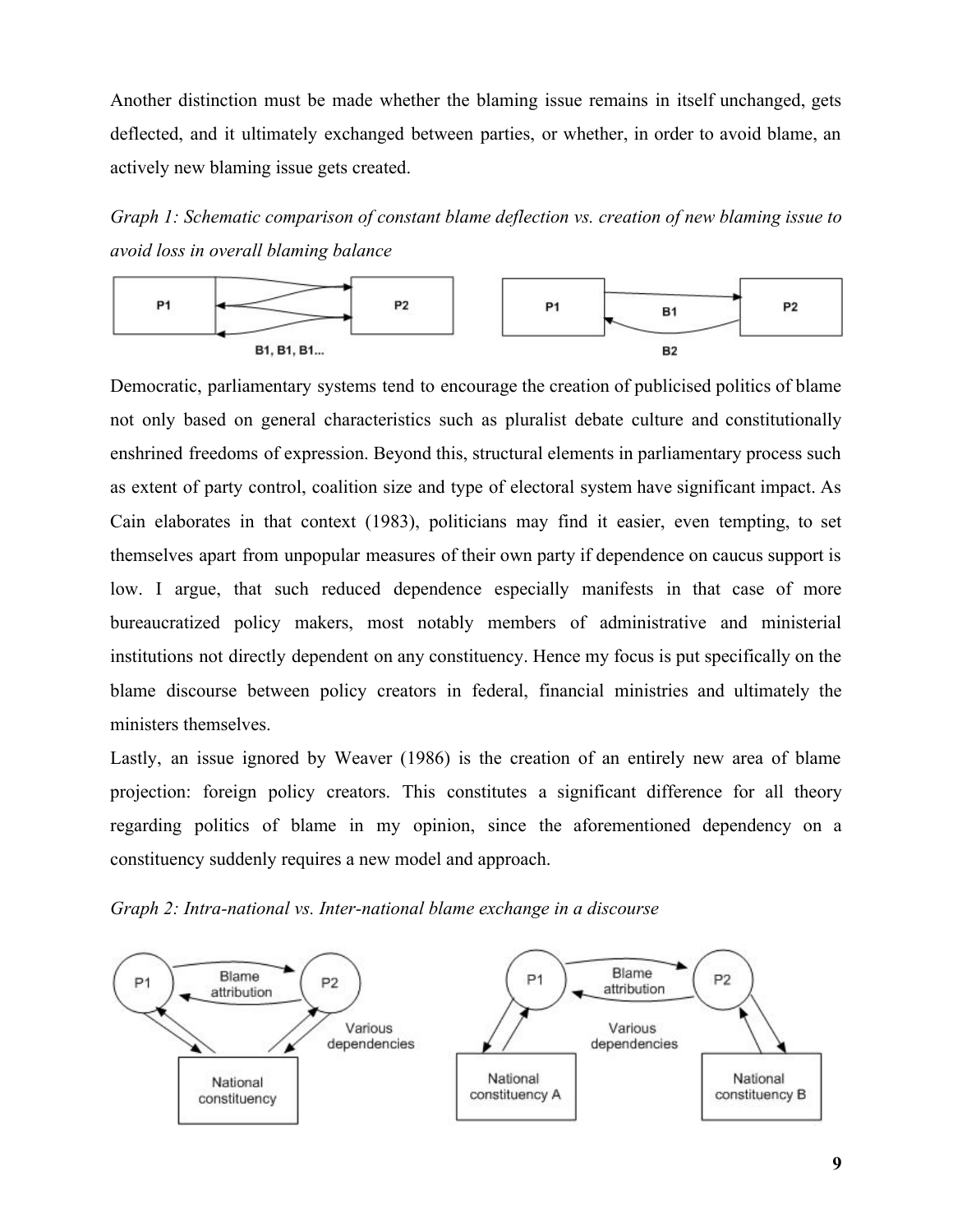Going beyond, increased Europeanization in the spheres of politics, media and societies complicated the re-tracing of blaming patterns further. As Roose et. al. (2014) present, European institutions´ involvement in economic decision such as the EFSF (European Financial Stability Facility) and ESM (European Stability Mechanism) has led to a notable increase of euroscepticism in Greece and ultimately to a perceived threat of German and European institutions as a whole being in a despotic alliance against Greece. The Greek self-awareness of being a comparatively small, yet determined enemy against eastern despot Xerxes I. seemingly recurs in a modernized attempt to recreate the success of Marathon, only this time to be fought against a Western despotic regime. Having elaborated on the strong presence of historical reflexivity present in Greek public debate and political landscape as well, the dimension of Europeanization within the discourse is regarded as still significantly less important, as discussed by Hoesch (2003), when compared to national antitheses such as Germany.

## *2.2. Discourse of historical reflexivity and cultural reservoirs*

As Weber (1922) argues, power constitutes a possibility to position one's own will to dominate a social relationship and, perhaps notably in the context of Greek-German relations, to do this against declared will of the counterpart. The form of implementation of such a superiority of power however may vary broadly, ranging from purely physical force to the utilization of threats, reliance on formalized sources authority or even technocratic forms of power assertion (such as the exploitation of international finance mechanisms to keep continuously keep debtors subdued). Interestingly, the history of Greek-German relations has witnessed a large number of these forms of power implementation, from violent warfare and occupation to a reliance on international and European financial bodies to pressure Greek austerity. However, this compilation is certainly not exclusively or complete. Karlberg (2005) expands on this idea by distinguishing his model of "*power as domination*" depending on whether power is to be understood as a control mechanism to be enforced upon others (the so-called "*power-over*") or, more scientifically orientated, neutral power potential without negative connotations (the so-called "*power to*"). Most notably, he heavily criticizes Foucault (1980), who recognizes power strictly within the "*power as domination*" paradigm, which has been and still remains the predominant thought model for politics in Western societies. Translated to historical reflexivity, it is notable that even without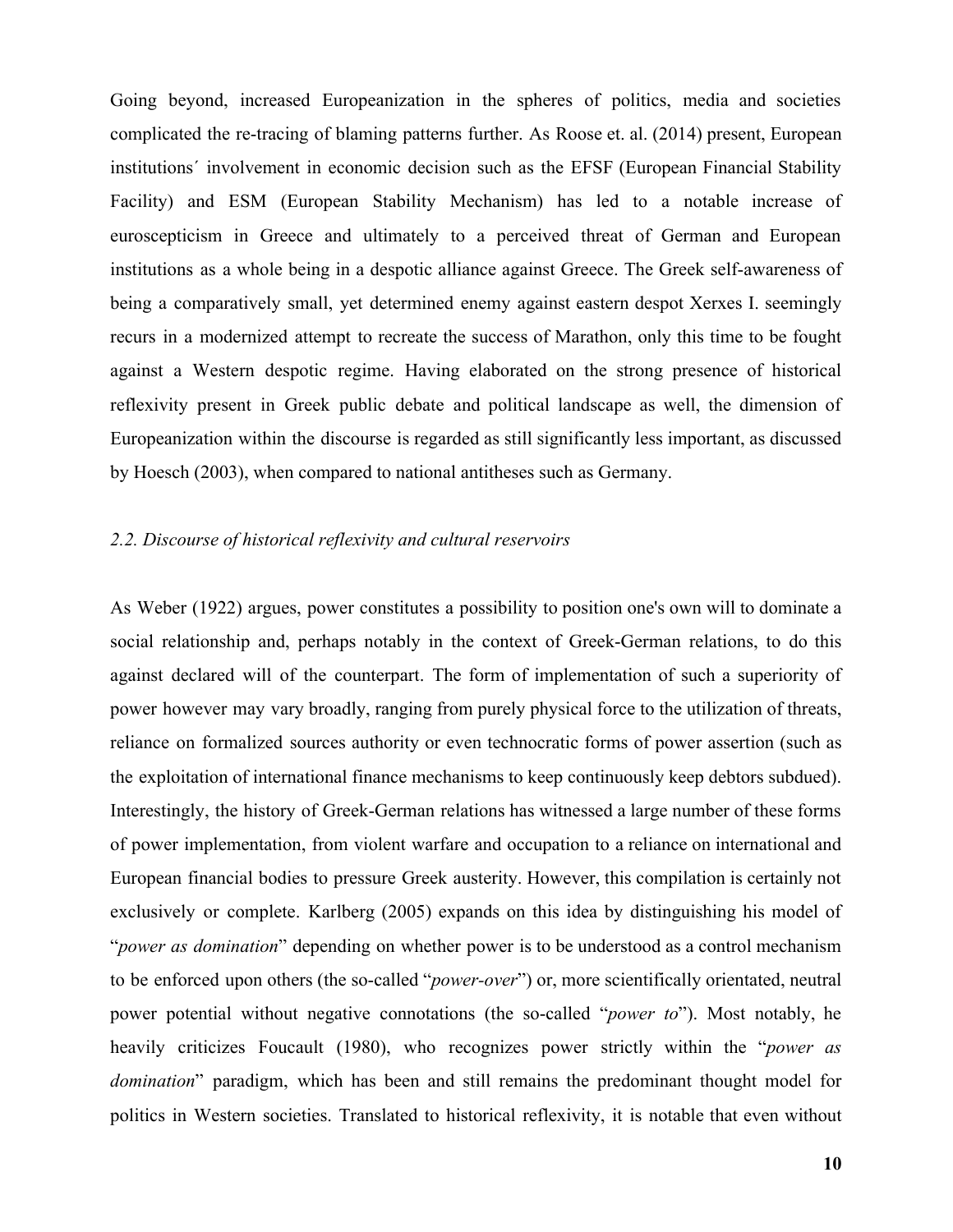more detailed analysis, power has always been understood as the means to triumph within an adversarial scenario, whether this should be war or reputation on international financial markets. Talking about reflexivity, this mechanism simultaneously applies to Greek receptions of more recent German initiatives and presents a mindset which Karlberg (2005) specifically seeks to challenge. The notion of his "*power-to*"-conceptualisation would allow for interpreting power both alongside the axes of adversarialism and mutualism, as well equality and inequality. Both axes combined might enable a more detailed and possibly useful tool to shake long established adversarial power relations. These long established, adversarial power relations reappeared continuously in the form of Greek self-victimization and also unfounded German feelings of moral superiority due to better developed work ethics and a general feeling of being judges over a Greek "*failure story*", as described by Kutter (2014). This shows that historical reflexivity does work in both ways, but generally manifests itself over completely different stereotypes (e.g. German taxpayers feeling as being draftees to counter Greek budgetary liberality / Greek citizens feeling as being victims of structural, economical disadvantages enforced upon them). Even beyond, Dijk (1993) describes discourse as a difficult term due to its high ambiguity. It may simply involve an isolated event or span over a multitude of events. As such, he attributes media the tendency to further the presentation of single events as a self-standing discourse, when they are in fact only part of a larger picture. Since the research at hand will focus in policy documents, it remains to be seen whether this statement of Dijk also holds true for the Greek-German discourse, and especially the concept of historical reflexivity.

Contrasting, Beck (1992) names the process of reflexivity as being connotated in a negative way as being misguided. In his opinion, the over-reliance on "*realism in science*" may lead to false assumptions in the relations between political processes because the competence to judge risks and uncertainties are regarded as impossibilities. However, also non-experts may exert crucial insights and their hindrance to do so prevents different forms of knowledge to be recognised, valued and most of all to build up trust. Less abstract, the Greek case presents us with the process of re-appearing national stereotypes directed by "experts" in media and politics, conjuring up anti-German sentiments, while a majority of regular citizens in fact detested this process as being detrimental to any issue-orientated solution, as discussed by Papadimitriou & Zartaloudis (2014). Finally, the discourse of historical reflexivity (Wodak, 2015) should focus on how terminology in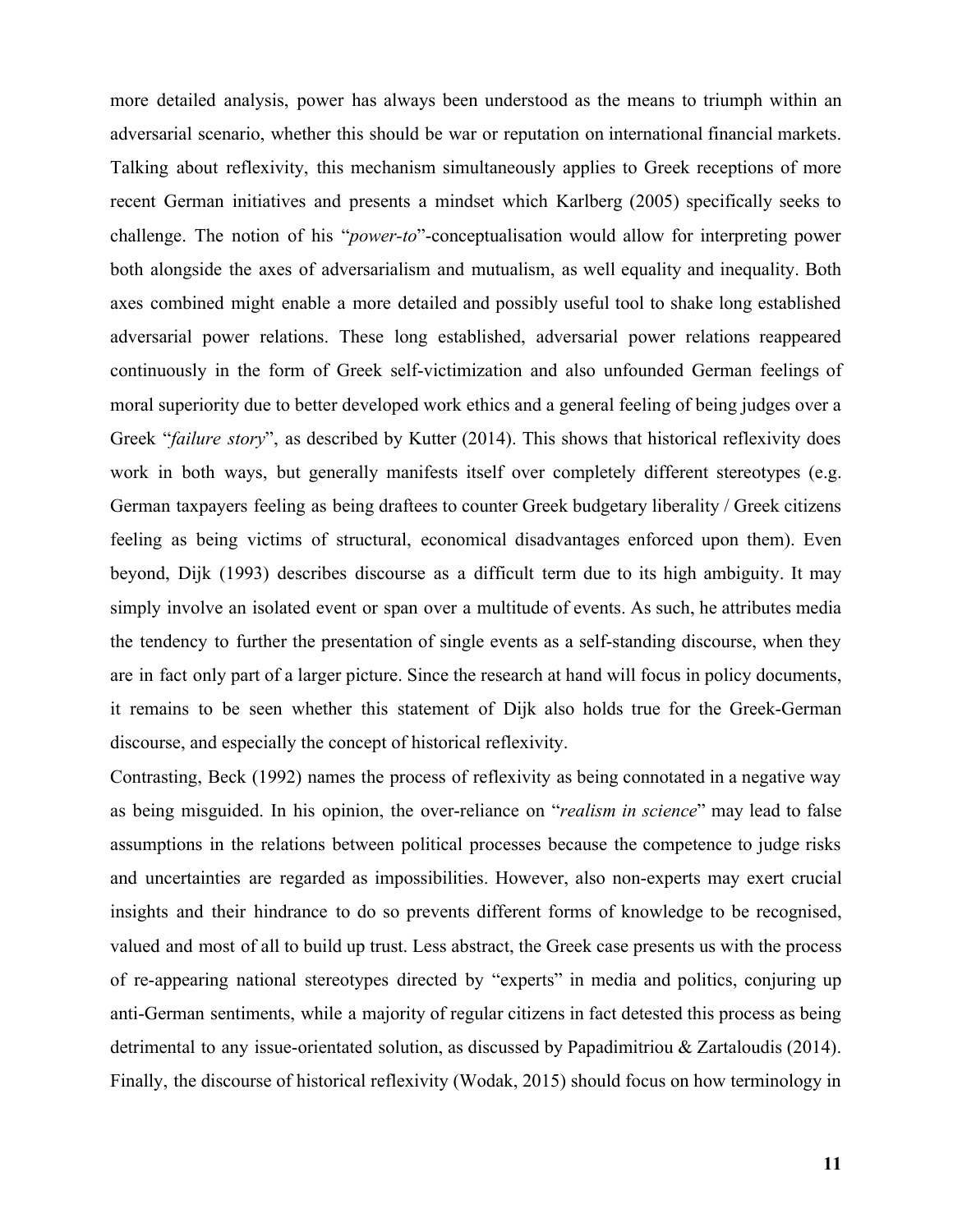policy documents reproduce ideological convictions and which institutions (social, political, economical) do benefit from this practice.

## *2.3. Discourse of personalized clashes of policy creators*

The public clash between Greek and German finance ministers Varoufakis and Schäuble at times has become the epitome of strained relations not only between both administrations but also between the two European peoples. Advocating and appealing to both Greek reliability in fulfillment of financial obligations and German taxpayers to limit insecurities as well as maintain the appearance of being in control of the situation (Roose & Scholl & Sommer, 2016). Central notion of this discourse is the attribution of responsibility, which is often directed at the commonly expected role of social, political or economical actors. To give an example: A commonly expressed expectation of German policy makers towards their Greek counterparts concerned the implementation of reforms. However, establishing fully accurate attributions of responsibility is very often not possible. Often times, the scope of involved of actors is simply too broad for any fair distribution of responsibility. Consequently, this process of attribution of responsibility is mostly focussed on political decision-makers, both expressed in policy documents and public discussion. As a consequence, either national population is likely to exert very strong interest on such statement. In return, producers of policy documents will feel to immediate need to defend themselves from attribution of blame, yet seek to gain praise from their constituency. One of the most statement representing this mechanism stems from Schäuble as well, promising that invested German tax money will be returned in any case. This is a primary example for the level of institutional framing of a specific, situational context terminology (Wodak, 2015). The felt obligation to his electoral and party constituency form strong social variables and institutional framing, in which his statements must be analyzed. Meades (2015) supports the necessity to distinguish four levels of facets to enable a more reliable interpretation. The fourth facet (broader socio-political and historical context), is however also noted as being a challenge to unbiased and neutral evaluation of such statements, as argued by Jorgensen  $\&$ Phillips (2002). The concept of discourse of austerity must therefore take into account, that the very term of austerity may simply be an expression of ideology present in the German side of that discourse. Bachrach & Baratz (1962) deliver an interesting addition to this notion by arguing that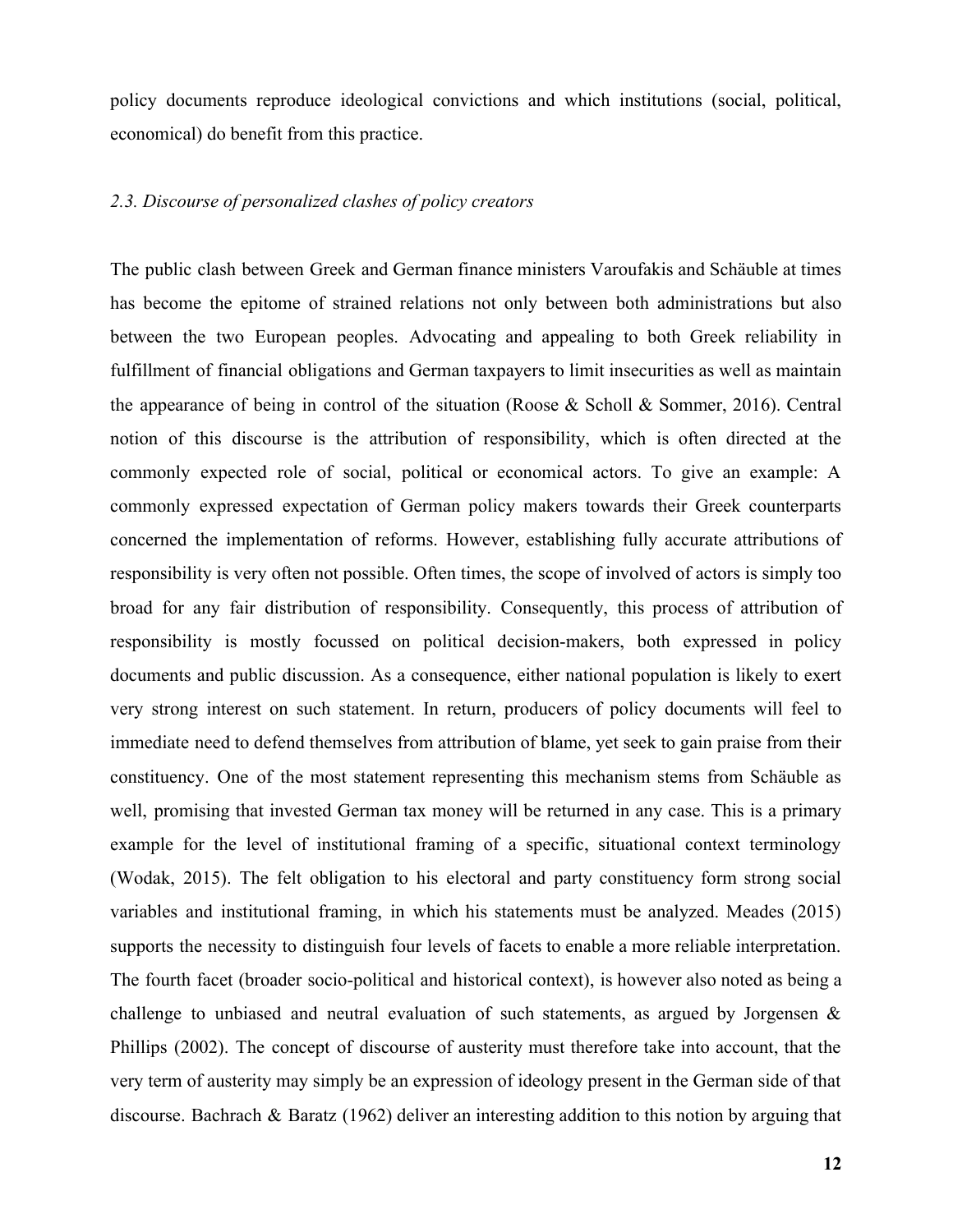the creation as well as enforcement of bias within social groups or political systems may be instrumentalized to further the agenda of one discourse participant. In the scenario at hand, the conservative German economic ideology is presented against a neo-liberal or socialist support of deficit spending.

The discourse of austerity, in comparison with the two other discourses, only became more polarized at later stages and has been extensively shaped by German Federal Minister of Finance, Wolfgang Schäuble. In personifying the reputation of conservative spending morals, the discourse became increasingly polarized because Greek policy documents either focussed on his personal statement or aimed at reaching a more scientific level when arguing about the impact of the German austerity on Greek economy (and in extension the thought experiment to turn to more liberal or socialist budgetary designs) (Kutter, 2014). Repeated German resistance towards discussing these thought experiments reappears in the idea of a "*regime of truth*" established by Foucault (1980) which states that the discourse on debt creation in Germany is largely dominated by conservative convictions and thus creates, in conjunction with being supported by power holders, the message of being true. The discourse analysis therefore must take strongly into account, that the entire austerity and debt management concept is first, a matter of political convictions, and second the way the discourse is talked into existence and historically formed along the lines of a few sources / creators of policy documents seeking to instrumentalize fiscal design for hidden messages and convictions.

Lastly, policy makers themselves do constitute a discursive concept manifested between the tension field of constituency support, power relations in various dimensions (as a party member, cabinet member, in external affairs towards organizations and other political individuals). The repeated clashed of German conservative politician Wolfgang Schäuble and Greek left-wing / partially socialist Yanis Varoufakis became most prominent manifestations of personalized discourses between politicians involved into the overarching bilateral Greek-German scenario. This conceptualisation must therefore draw heavily from social variables as presented by Wodak (2015) as part of her DHA-approach. Also, as Meades (2015) expresses in case about Canadian PM Trudeau, rhetorical structure within discourses between politicians is not only discursive based on terminology interpretation, but also confrontation of completely different schools of political thought, social class and salience attached to the issue at hand. Reverting back to Karlberg (2005), he criticizes human adversarial nature in politics as a product of a political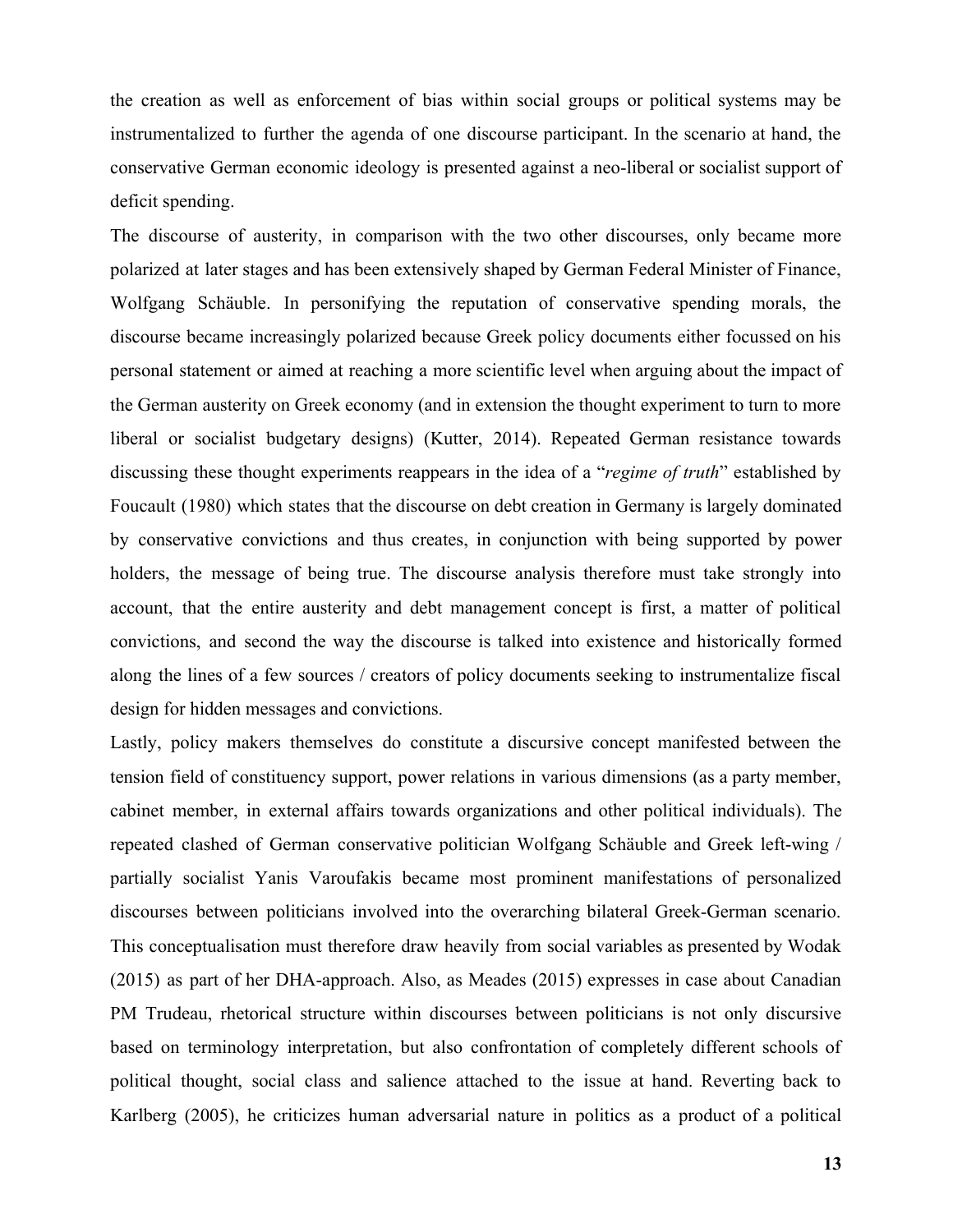system being structured as a partisan contest. Naturally, we expect democratic elections to be decided by such an adversarial process of "forced" vote distribution between individuals, not policy programs. According to Laszlo (1989), this model of "*zero-sum*"-relations is detrimental to political processes. However it does constitute a very interesting and also complementary concept to the other concepts developed.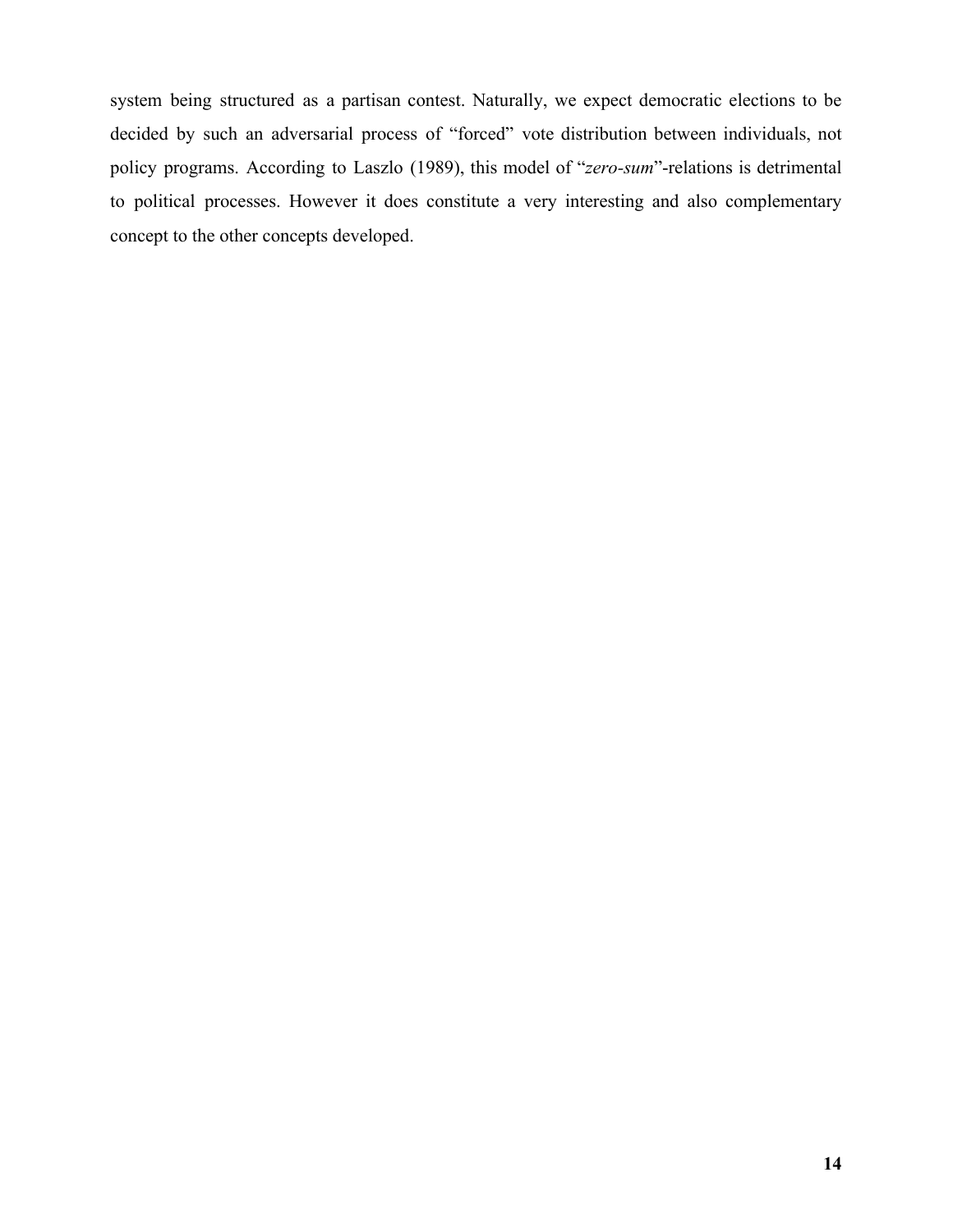#### **3. Methods**

The methods chapter aims at, first, presenting the approaches to gather, categorize and evaluate policy documents rooted in the discourses discussed.

### *3.1. Methodological considerations*

For the subsequent analysis of blame attribution patterns within the Greek-German discourse, I will focus on a total of 30 policy documents, equally divided between Greek and German institutions as their respective authors and publicists. Since my research focusses on the bilateral discourse between Greek and German policy creators, a qualitative research design will employ a two-step approach for their analysis. First, the analysis will attempt to categorize general parameters of selected documents according to the CDA-scheme. This will include sender, addressee, point in time and general classification of content (praise, blame, request). Second, the blaming statements will be sub-categorized into a distinction between whether the blaming issue is newly created / actively constructed or simply deflected. And further, it is of interest to make a distinction between active blame placing and blame avoidance. The goal of this research object follows two general assumptions, which are based the general outline of alleged Greek self-victimization present in the discourse (as discussed above) and in addition the expectation to find a significant imbalance between blame placing and blame avoidance dependent on which nation is observed. If theoretical expectations can be confirmed by analytical findings as well, I expect the ratio of blame avoidance tactics to be higher on the Greek side. Likewise, I expect the ratio of active blame placing to be higher on the German side compared to blame avoidance. As such, the first hypothesis is formulated as follows:

*H1: Greek policy documents will most likely tend to incorporate stronger notions of blaming. German policy documents, simultaneously, will tend to be more defensive (including blame avoidance) and conciliatory.*

A second hypothesis will seek to address to expectation that policy documents stemming from both sides will be likely to react to blaming or shifts in blame attribution by equal tools and less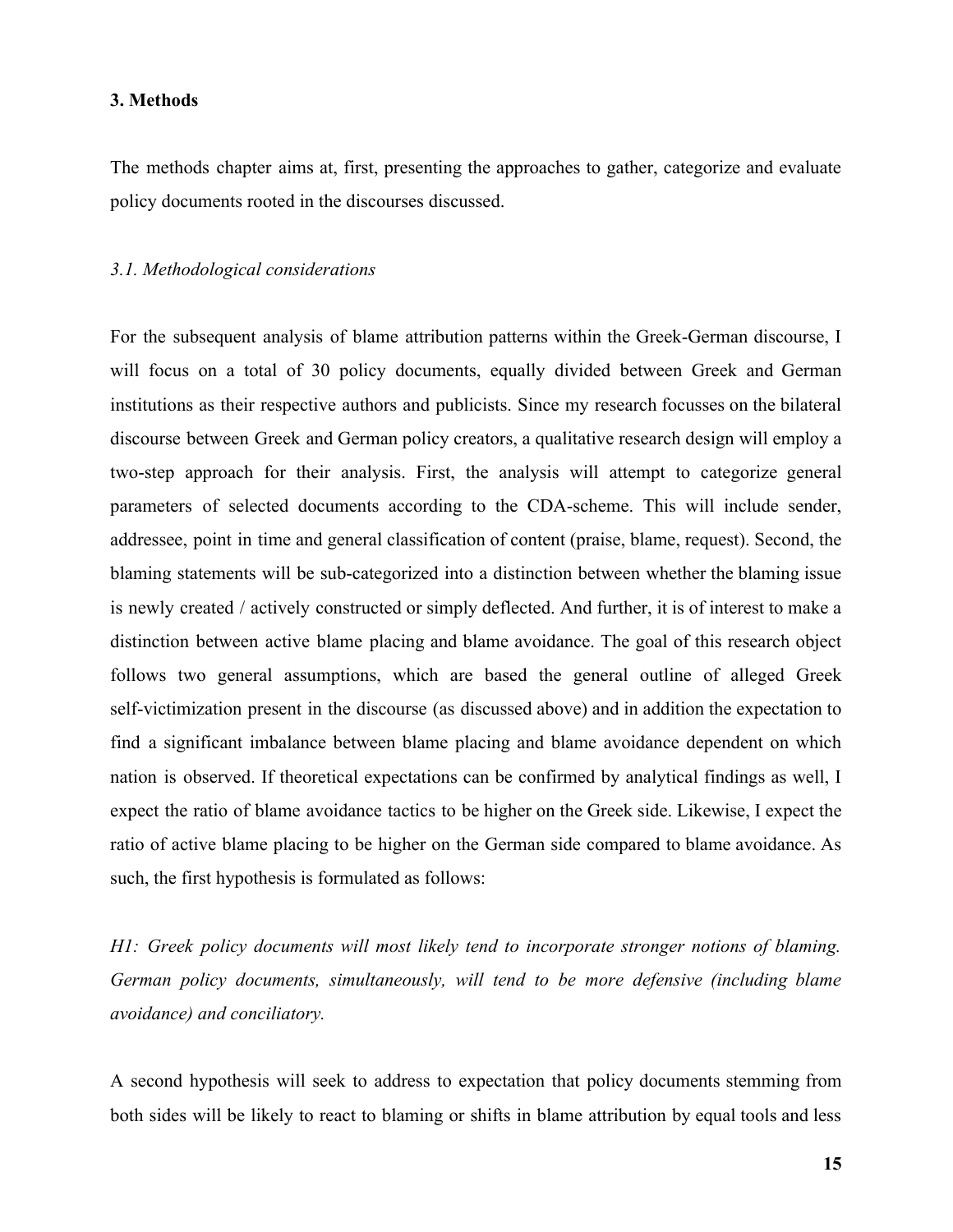likely to counteract by offering concrete policy measures. Therefore the second hypothesis is formulated as follows:

*H2: The displayed narratives will often not be associated with concrete solutions or cooperative policy approaches.*

## *3.2. Case selection*

The case selection focussed on the timeframe of (and including) the years 2009 to 2015. This timeframe is expected to contain a relevant pool of documents containing blaming tactics, given the proximity to the predating Financial Crisis of 2007/2008. Also, given the number of cases (n=30), a total timeframe of more than six years might fail to depict a coherent reflection of the discourse taking place due to changes of the political landscape.

The majority of policy documents stems from parliamentary publications. Another part is derived from personal statements of politicians. A third part is made up of newspaper articles and interviews. However, these are only acceptable if the policy maker / politician is directly quoted and all remarks are clearly assignable statements.

#### *3.3. Data collection*

Data collection will include policy documents from both Greek and German sources. These include speeches, press releases, documents and to a limited extent offical remarks made by office holders to the press (this only to the extent to which a direct quotation is applicable). The search strategy is twofold: First, a direct research in official sources, respectively administrative or legislative institutions. Such include Greek and German finance ministries (Ministry of Finance of the Hellenic Republic / German Federal Ministry of Finance), the ministries of external affairs (Ministry of Exterior Affairs of the Hellenic Republic / German Federal Foreign Office) and also the offices of the heads of governments (Prime Minister´s Office of the Hellenic Republic / German Federal Chancellery). Consequently, the data will primarily stem from the document archives provided by the respective administrative and political institutions. Second, a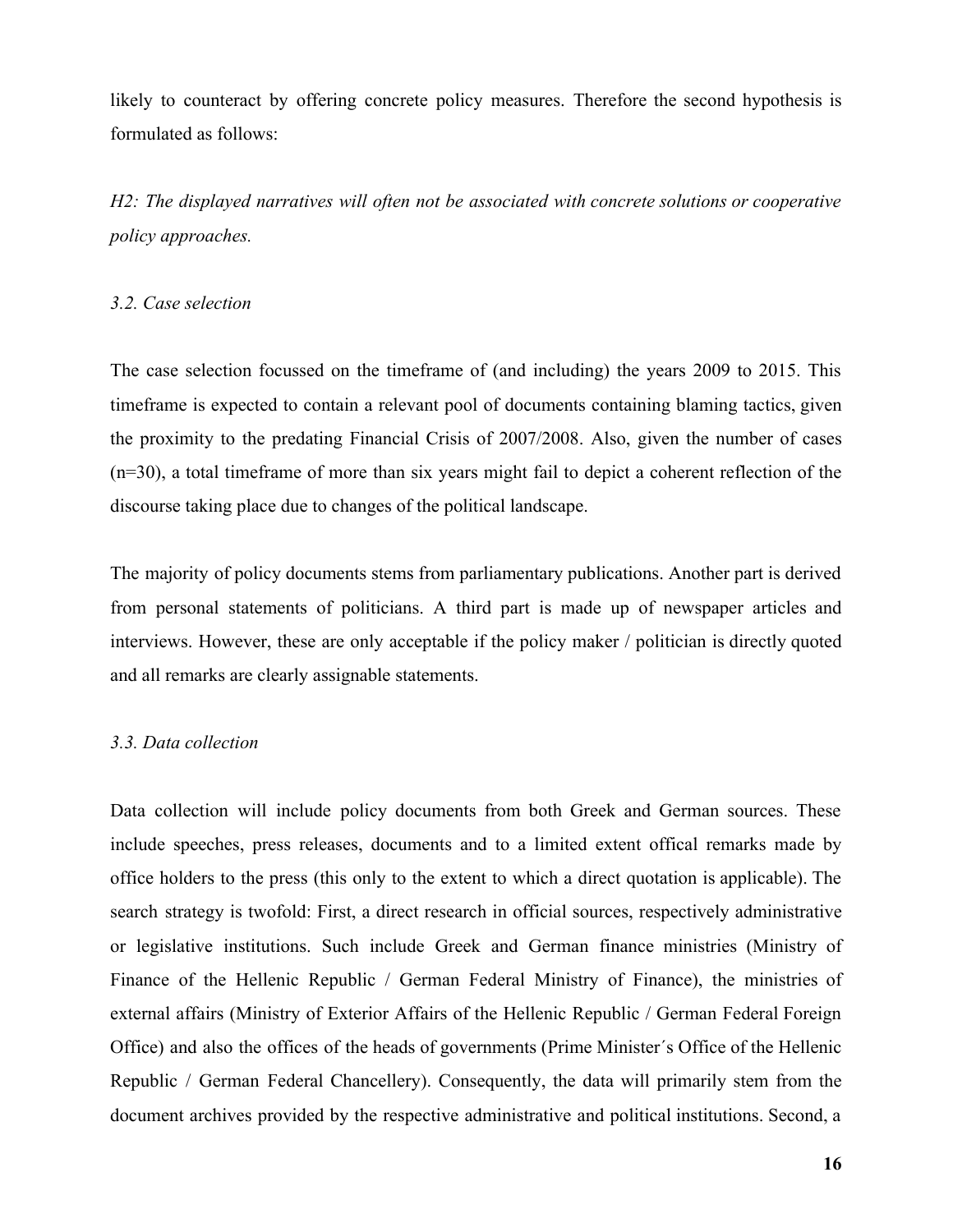growing range of academic papers have shown interest in the impact of the Greek debt crisis onto both European political dynamics and isolated, bilateral relations such as the Greek German relationship. To supplement the analysis of discursive practices within the established timeframe and actor constellation, a selection of at least 30 documents is aimed for. This will allow for a reliable data set, able to depict changes and developments within the discursive practice, most notably terminology used and the intent that terminology was used with (Source, Addressee, Medium) (Blame, Praise, Request). Also, since the time frame will cover the years 2009 to 2015, I will attempt to utilize identical institutions as sources (e.g. ministries) over the course of the established time frame to better depict a form a continuous observation and reduce bias in selection of cases.

## *3.4. Method of data analysis*

The method of data analysis will focus on analyzing the terminology used in the gathered policy documents. A discourse analysis will first of all help to categorize which distinct type of document is used as communicative means. Also, the relationship between communicating actors will be useful to make statement about inherent power relations. Intrinsic motivations for usage of specific terminology will be categorized not only based on power relations, but also policy goals manifested in choice of terminology. As an example: Sudden Greek shift to demand compensations for stolen monetary assets during German occupation in 1941 seeks to balance out the position of being a petitioner. The term crisis indicated that there exists a situation in which fundamental societal agreements / economical arrangements are recognized as unstable and are questioned. Consequently, it is essential to analyze which attributions are made by which actors. In other words: Who places blame / responsibility / praise at which actor in an official way? Also, it is relevant which reasons are attributed to this communication and what the specific event constitutes the frame for such remarks. To include this framework allows for considering the dimensions of "power" and "interaction".

The "dramatization" in terminology places the discourse analysis at the heart of deeply rooted, historical reflexivity which only seems to be covered by daily routine, however still not resolved completely. Using the three selected discourses, the analysis will seek to identify specific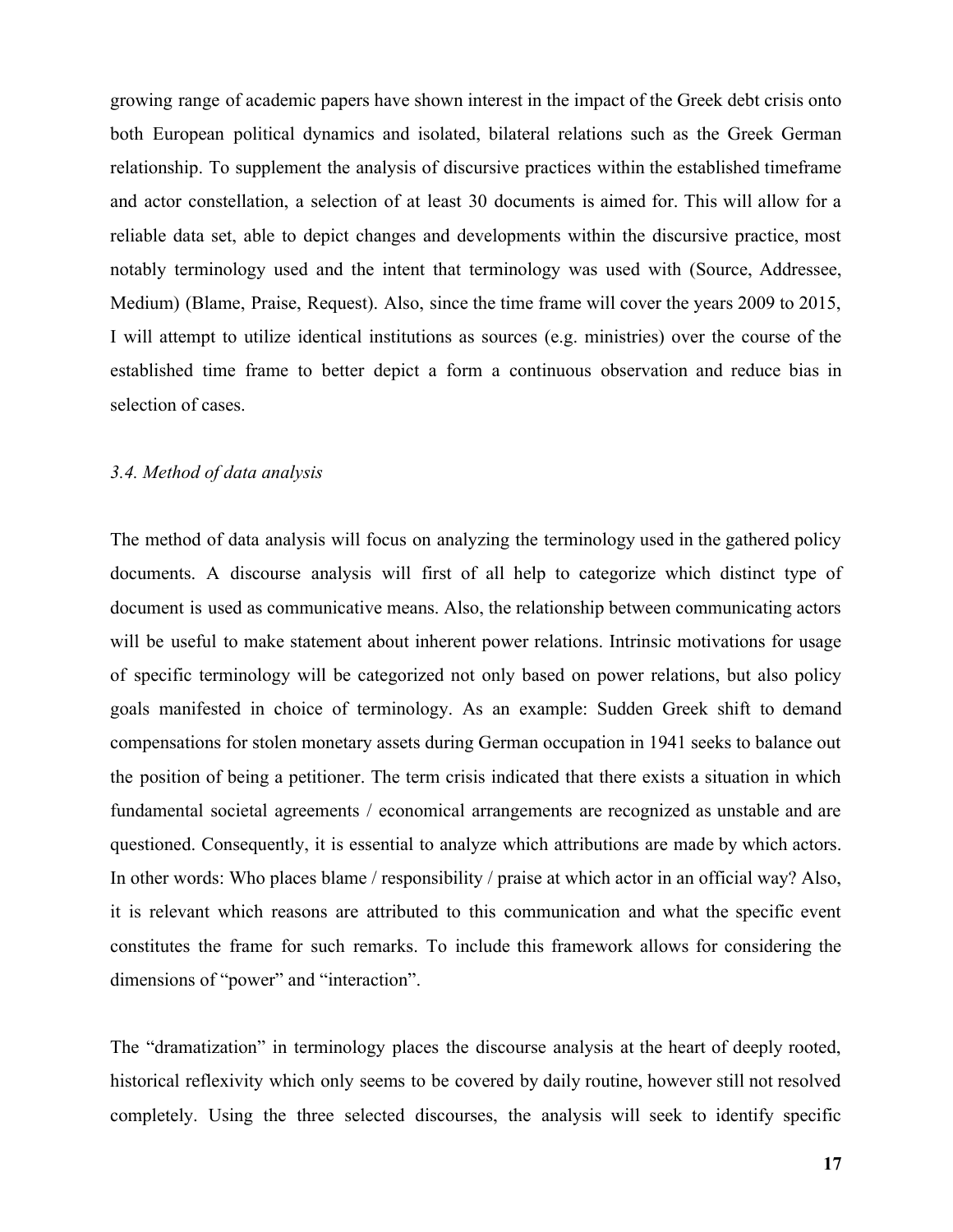terminology which is intended by the creators of policy documents to express their wishes / intents within the discursive items. These textual indicators will, first, be quantified in the sense that they will be both counted and weighted in proportion to conflicting indicators. In a second step, I will seek to group the textual indicators into subgroups, which express similar or comparable intents. This will allow for a more detailed interpretation of these subgroups according the DHA schematic.

The aforementioned first step of quantification will also enable to make statements about the points in time in which certain developments within discourses became more prominent. I expect to recognise a sequence of escalating steps in terminology and development of discourse to see how these discourses developed. Lastly, the DHA interpretation of discourses will allow for statements regarding the intrinsic motivations and external circumstances, which possibly constitute reasons for the discourse escalations.

## *3.5. Identification of weaknesses in research design*

The employed research design is developed in awareness of potential weaknesses able to reduce both validity and reliability of the research conducted. Consequently, I will identify such potential weaknesses and present the countermeasures taken to address these weaknesses. First of all, the issue of language skill becomes apparent. In absence of sufficient knowledge of the Greek language, I used Google Translate to translate Greek and German texts to English. The actual quality and reliability of such translations however could only be checked in the case of German texts. However, give the established use of this translation tool, its continuous use seems acceptable. Also, consultation of a Greek native speaker (former housemate) in some cases provided additional translation checking.

Next, personal bias might be involved to some extent. This must not necessarily be negative bias, but might be positive bias as well. Obviously, both the question of any potential bias detection as well as its reduction or elimination approaches are highly diffuse. At the least, I negate bias on the basis of lack of personal involvement or potential benefit depending on the outcome of the research.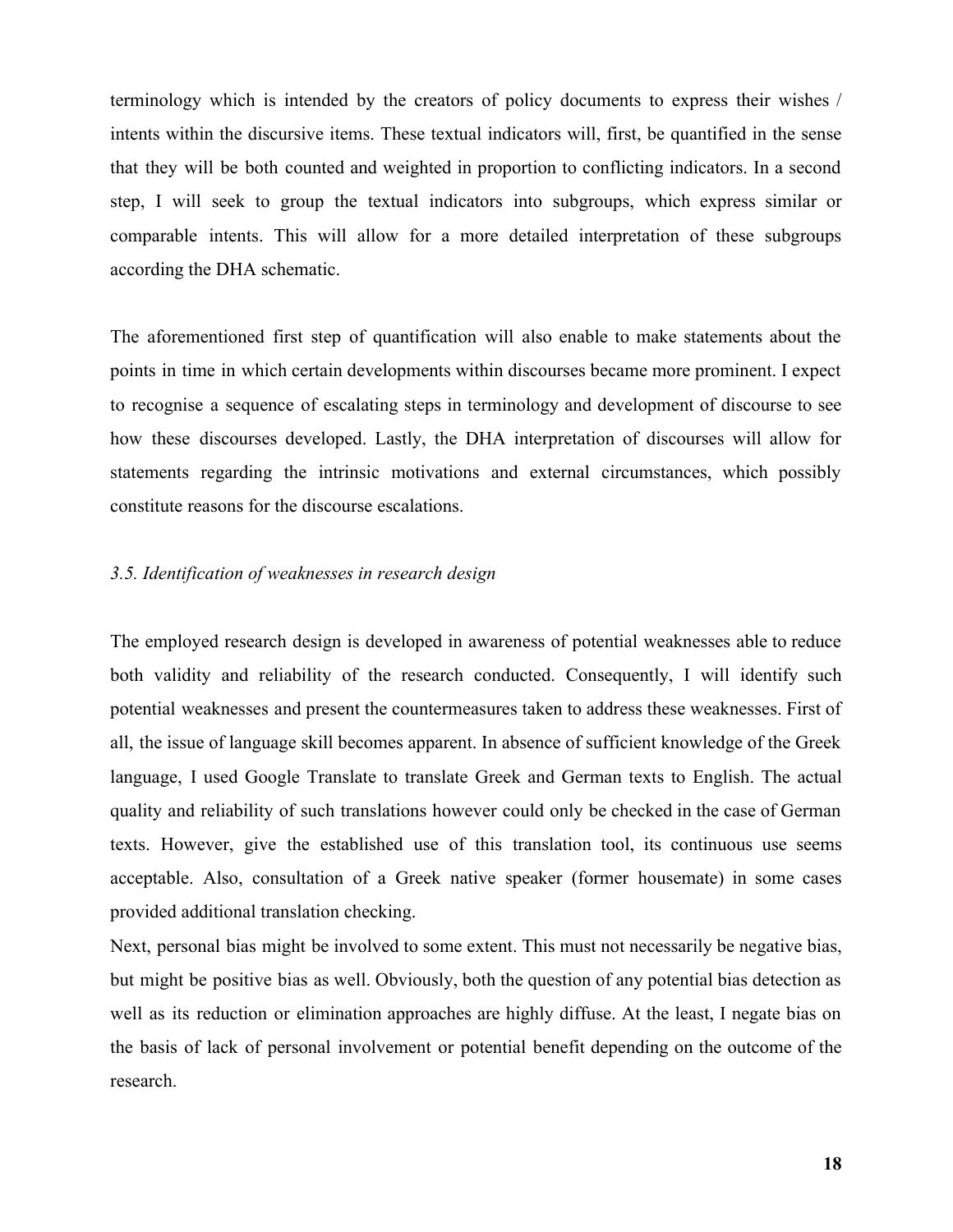A more technical weakness might derive from terminological interpretation, most prominently attached connotations and teleological shifts. The former I understand as the inherent value attached to an expression or term, which can range from negative, over neutral to positive forms of subjective reception. This is a noteworthy weakness, because attached connotations may highly differ depending on nationality or social perspective. To give an example: The term "rebellious" invokes a generally negative connotation in the case of an archetypical German interpretation. Nonetheless, in the Greek case, the same term often is not set far apart from a nearly heroic demeanour. Consequently, when categorizing terminology (such as blame avoidance or attribution) it is necessary to be aware that terminology is a highly subjective tool and should be instrumentalized only if identical connotations are present. Lastly, teleological shifts may occur when attached aims of specific terminology change. One example can be identified in the term "morals", since invoking morals may aim at requesting completely antithetic types of actions supposedly desirable.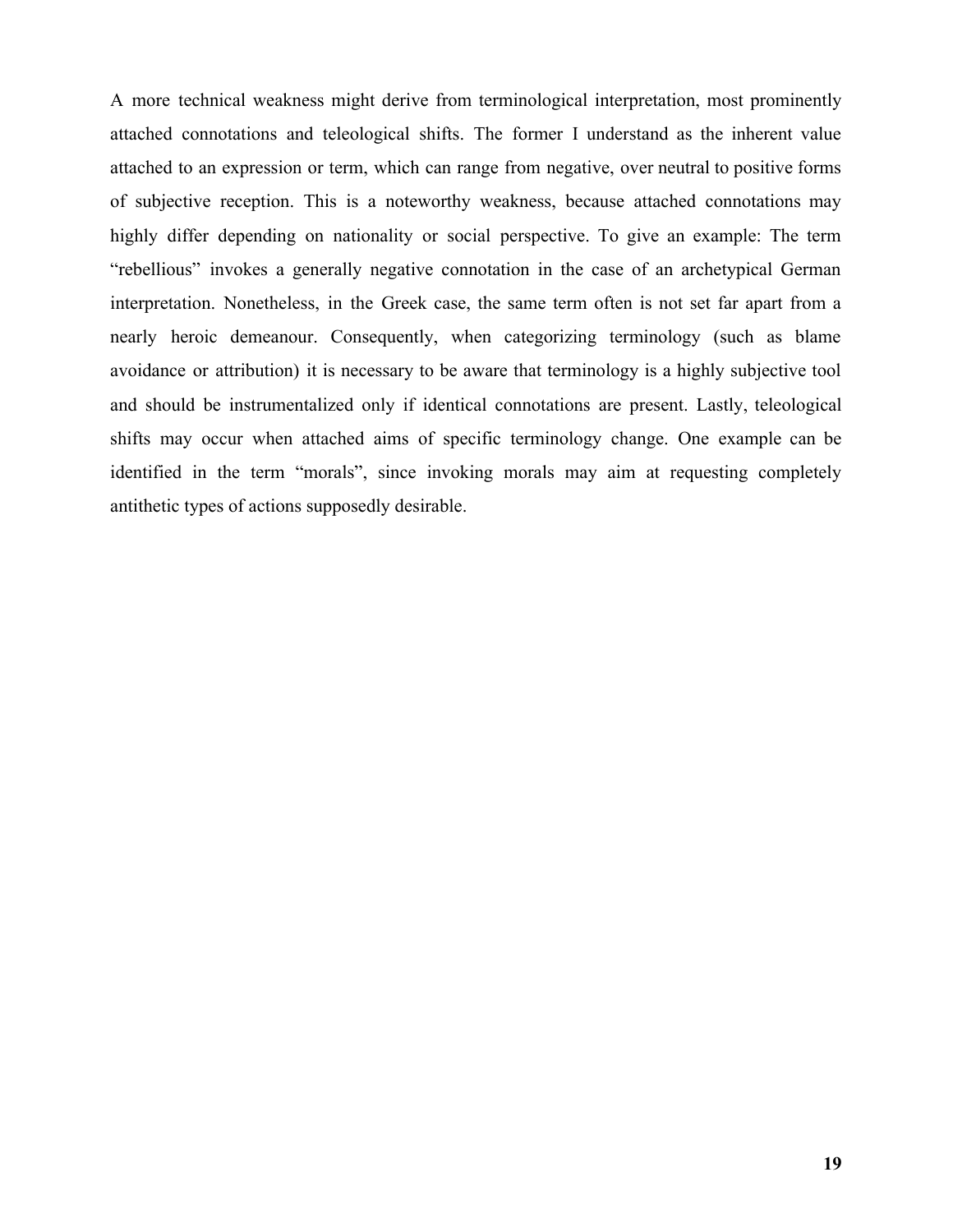#### **4. Analysis**

The analysis chapter aims at answering the research question and the derived hypotheses. This is achieved by testing the three distinct discourses according to the methodological approach and complementing the findings with theoretical considerations discussed in the theory part.

### *4.1. Analytical considerations*

The subsequent analysis of the discourses presented will be framed by the methodological considerations laid out above. In order to reach an answer to the derived hypotheses, further development of a tool to analyze the data set selected is required. The first, crucial element for a detailed analysis is a coding scheme. Its purpose is to (a) structure and (b) enable quantification of all relevant statements integral to the discourse dimensions. Structuring these statements is highly reliant on building categories instead of simply identifying uniformous keywords. Evidently, political rhetorics, including those found in policy documents such as speeches and press releases, are much less drawn to utilize identical, technical terminology given the presence of a strong discourse and varying formats of documents. Consequently, focussing on keywords alone will not be sufficient. Instead, a categorization of relevant statements will be applied and is intended to create a pool of terminological subsets which can be attributed to aforementioned dimensions of the overall discourse. (The coding scheme is presented as Appendix I.)

### *4.2. Discourse I - politics of blame*

The discourse of politics of blame features a highly complex terminological array due to the variety of responsibility shifting techniques and multiple forms of instrumentalization by policy actors. Interestingly, the very term "blame" only occurs 2 times in all 15 Greek policy documents. Any explicit usage of the term would indicate a very direct and transparent approach, however it is likely to be expected that the politics of blame are terminologically represented in a more subtle and complex way. Also, the German policy documents do feature the German term for blame ("Schuld") in abundance. However, the same term applies to financial debts and hence is used extensively (73 times), and only 2 times in the context of placing blame. Also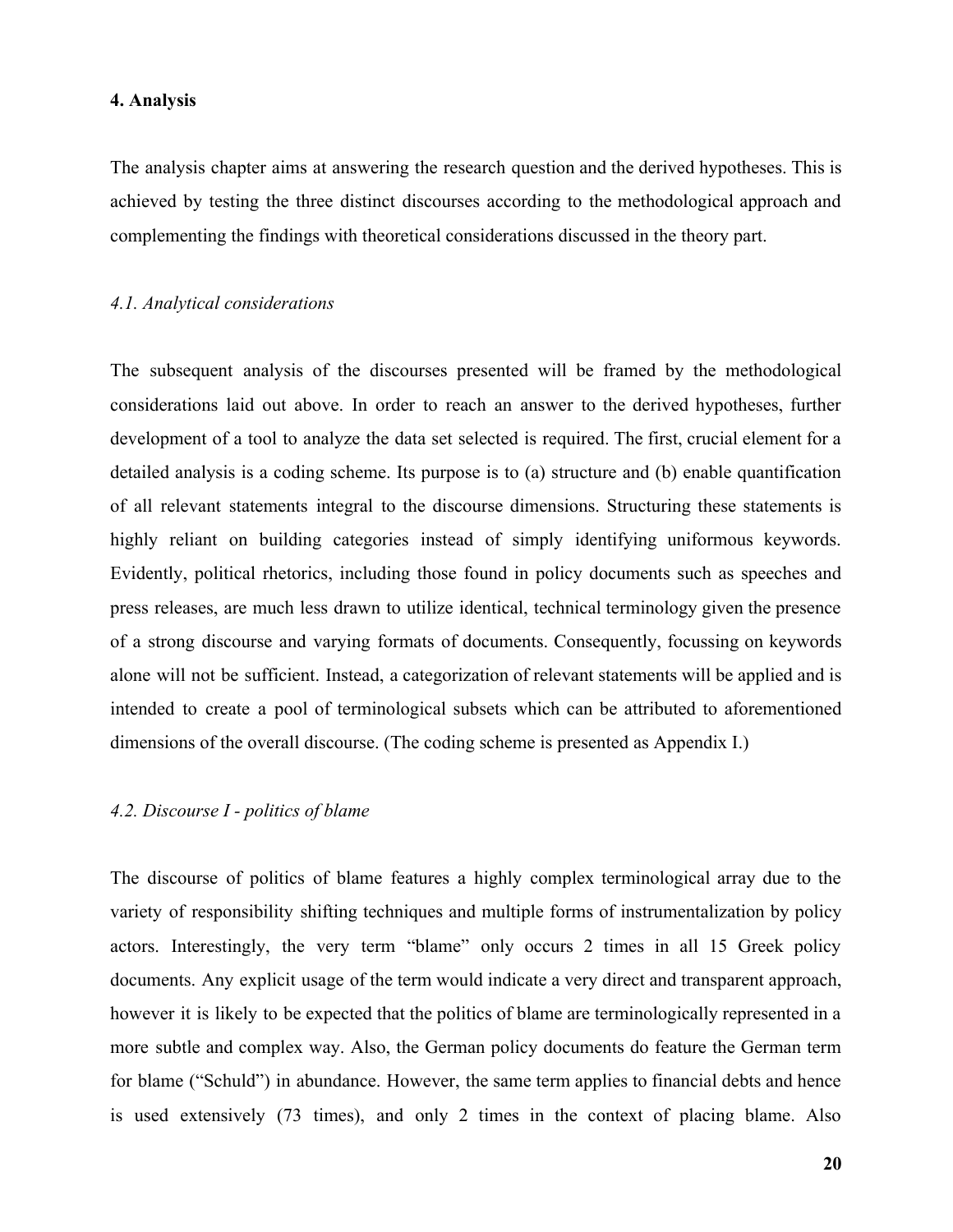surprisingly, an absolute majority of the term "responsibility" (26) reveals a usage not directed towards external actors (EU 3, Germany 2), but towards Greece itself (21). Most notably, speeches by Greek PMs Papandreou, Tsipras and Greek minister of finance Varoufakis are directed towards personal and institutional responsibilities represented by themselves. These usages are regularly connected to the ideas of moral responsibility and a responsibility towards the Greek constituency (the people). As laid out by Key (1964), a general expectation is geared towards blaming tactics to be a somewhat transparent and thus useful tool, which supplements political rhetorics as additional means of furthering not only agenda but moreover constituency support. In light of the unexpectedly often self-addressed demand for responsible acting, this general assumption can initially be accepted as a supported statement. This unanticipated modesty reappears in a rather transparent mentioning of "scapegoat" (4), which in every occurrence is not used as an accusation, but instead a self-reminder of not "find" or "use" a scapegoat. This ties in closely with the notion that responsibility is significantly more often self-centered than demanded from external actors. Another relevant terminological dimension involves the mentioning of "failure" and by extension the accusation of having failed at various policy implementations or fulfillment of assumed responsibilities ("to fail", "failed"). The term failure gets mentioned in Greek policy documents 16 times, of which more two thirds (11) are directed towards the EU (7) (lack of coordination, programmatic and policy failures) and Germany (German banks 1, German nation state 3). The remaining 4 counts include only 1 explicit statement of own accountability ("full responsibility for our failures") and 3 mentioning failures forcefully induced by externally designed policies. It becomes apparent that Hood´s assessment (2010) of an imbalance between negativity avoidance (what he calls negativity bias) at the expense of taking risks to achieve improvements of a status quo can be not be as easily confirmed on the basis on the contents in this discourse´s narrative shaping: Apparently, Greek politicians will instead somewhat emphasize on the creation of a more positive outlook in a discourse by design focussing on blame. The notion of responsibility surmounting externally directed failure attributions is somewhat surprising. Taking into account the German perspective, the term failure is applied to various translations ("Versagen", "Misserfolg", "Scheitern", "Fehler"). Again defying initial expectations, the first three terms are not even mentioned one. Only the term "Fehler" (failure, mistake, error as common translations) appears 7 times. These counts however include not a single clear admittance or even remote concession of any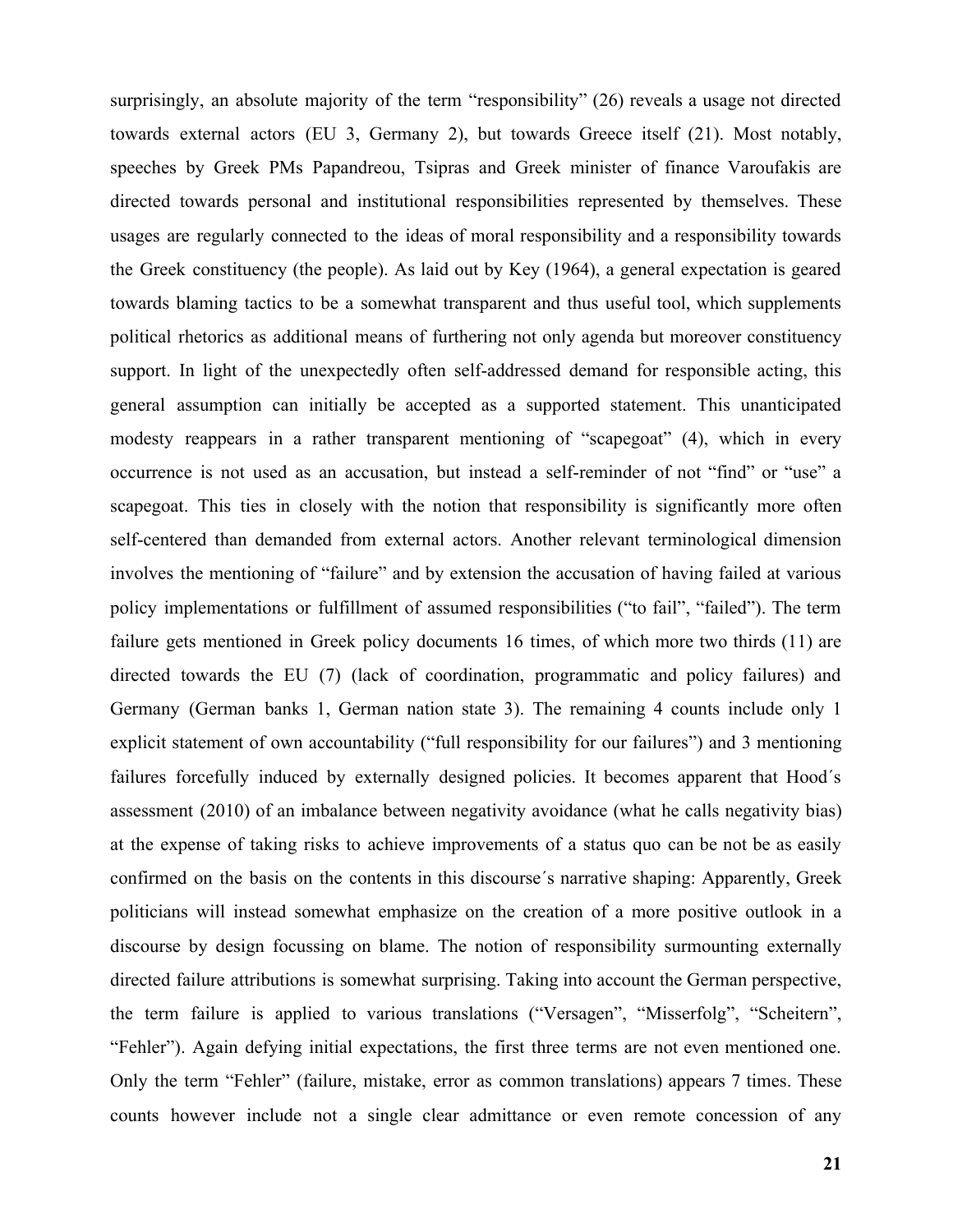possibility of German failures. Instead, a majority (4) address shortcomings of European economic and institutional design regarding the ability to counteract of European economic divide ("Konstruktionsfehler der Wirtschafts- und Währungsunion"). 2 counts explicitly mention achievements of the national government to correct national policy deficits. In following van Dijk´s framing of politics of blame, it is tempting to construct an accusation of oversimplification in the narrative shaping, likely to avoid unshiftable allocations of blame. To admit any distinct failure, according to Cain (1983) will almost certainly not occur as a self-addressed claim but instead as aimed towards the policy creator´s own party to achieve a detachment from public association of policy creator and admitted failure. As such, the German side more often relies on blaming institutional design flaws of the European Union themselves. The expand on the assumption of Hood (2010) expecting negativity bias, a remarkable quantity of the terms "success" and "successful" is present, with 25 counts in Greek and even 32 in German policy documents (considering the translations of "Erfolg" and "erfolgreich"). The scale of positively connotated counts of these terms is absolute (25), not one is tied to a failure to reach said success. Further, the largest proportion is tied into a European perspective (11), asserting the necessity of a combined Greek and European success to ensure each other's economical and by extension social wellbeing. Item 04 represents this attitude exemplary with Papandreou´s statement: *"And our success, Greece's success, will be Europe's success."* Further, 4 counts refer to Greek historical achievements (2 mentioning the Greek revolution of 1821). 4 counts address Greek economical contributions and efforts taken to succeed, generally emanating a stance of optimism and sense of positivism. This group of textual indicators however must be confronted with three essential questions. First, talking points about success are almost never tied to very specific or at least transparent goals. A general call for "well-being" of the Greek or European public can hardly be called programmatic, not even ideologically rooted. Appealing to such widely accepted manifestations desirability does not qualify for a resilient statement policy-wise. Second, contradicting initial expectations, the attempt of shaping a politics of blame narrative in this discourse does not instrumentalize the notion of absent or missing success as a tool to place blame on allegedly responsible external actors such as Germany or the EU. As such, direct accusations are almost non existent. Moreover, the textual indicators are to be seen as notice of intent, less so as explicit formulations of policy goals. There is a distinct lack of objectively retraceable performance benchmarks or quantified promises involving policy performances. In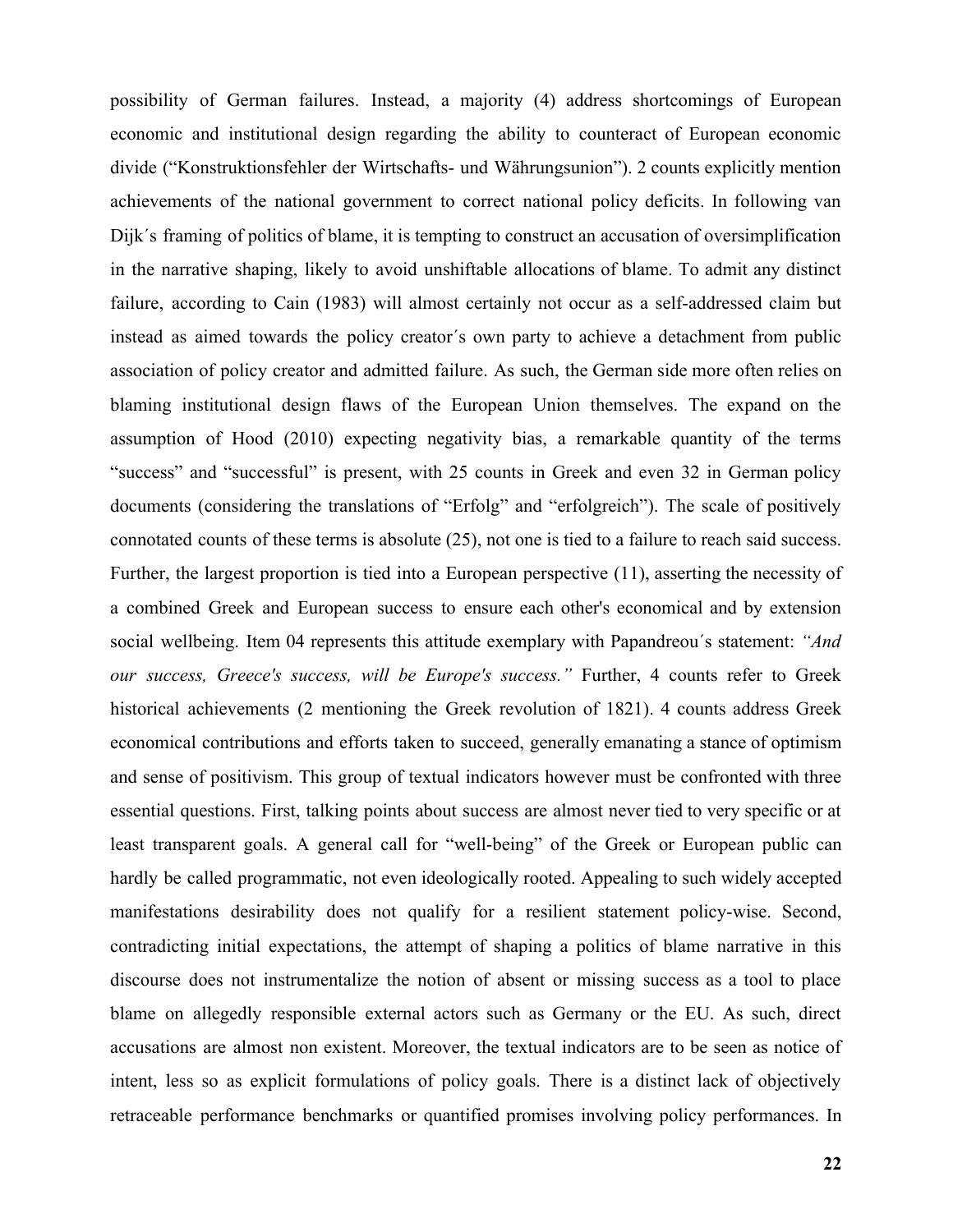consistence with Hood (2010), negative receptions following non-fulfillment of potential goal formulations are avoided almost in an artistic way. Third, this indicator group reveals a noteworthy use of personal pronouns, perfectly exemplifying the notion of "We against Them" as outlined by van Dijk´s criticism of the politics of blame. There is an antithetic construction of antagonistic groups, given that the connection of unifying, personal pronouns ("we, us, our") is permanently attached to positively connotated signal word ("success, successful"). This rhetorical tool aims at achieving consolidarity for one narrating participant in the discourse, inadvertently constructing the reception of an external group existing outside the shining sphere of success. Expanding on Weaver (1986), susceptibility of the constituency to such positive outlooks allows to re-frame its entirety with a positive outlook. In that regards, negativity bias appears to be strongly tied into a very selective use of personal pronouns as well. In these cases, it is more often impersonal and tied to objects or processes, however not persons. Casually worded: A policy program may fail, a government may fail, however not an individual policy creator. Interestingly, this ties with Cain´s (1983) idea that policy creators will seek to distance themselves even from their own party or coalition in the face of negative evaluation from their constituency. The will to political survival will eventually surpass party loyalty. In the context of the politics of blame discourse, it thus becomes apparent that a significant proportion of the textural indicator group "success" is not even remotely instrumentalized as a blaming tool, but instead primarily serves as a tool to create optimism, party and voter coherence and indirectly instill a sense of common purpose. Hence, this approach is logically found in the speech of newly elected Greek PM Tsipras to generate support for his newly formed government (item 10). Lastly, there is one terminological outlier in terms of blaming potential. In fact, these 2 counts of "success" can be considered a direct threat. Former Greek minister of finance Varoufakis describes policy success as the means of resistance against different political ideologies (German austerity vs. more flexible spending): "*(...) their greatest nightmare was our success*", and "*(...)if Syriza is successful, other countries would face radical domestic opposition.*" (item 13). This constitutes a rare outlier from the commonly conciliatory notions of success presented before. A success as being weaponized to motivate political discord in foreign nations, presents a connotation of not only passive resistance but extra-national application of Greek policy resilience. The German policy documents contain 32 counts of relevant textual indicators, a relative majority of which (11) is directed towards self-affirmation and self-praise: 6 counts of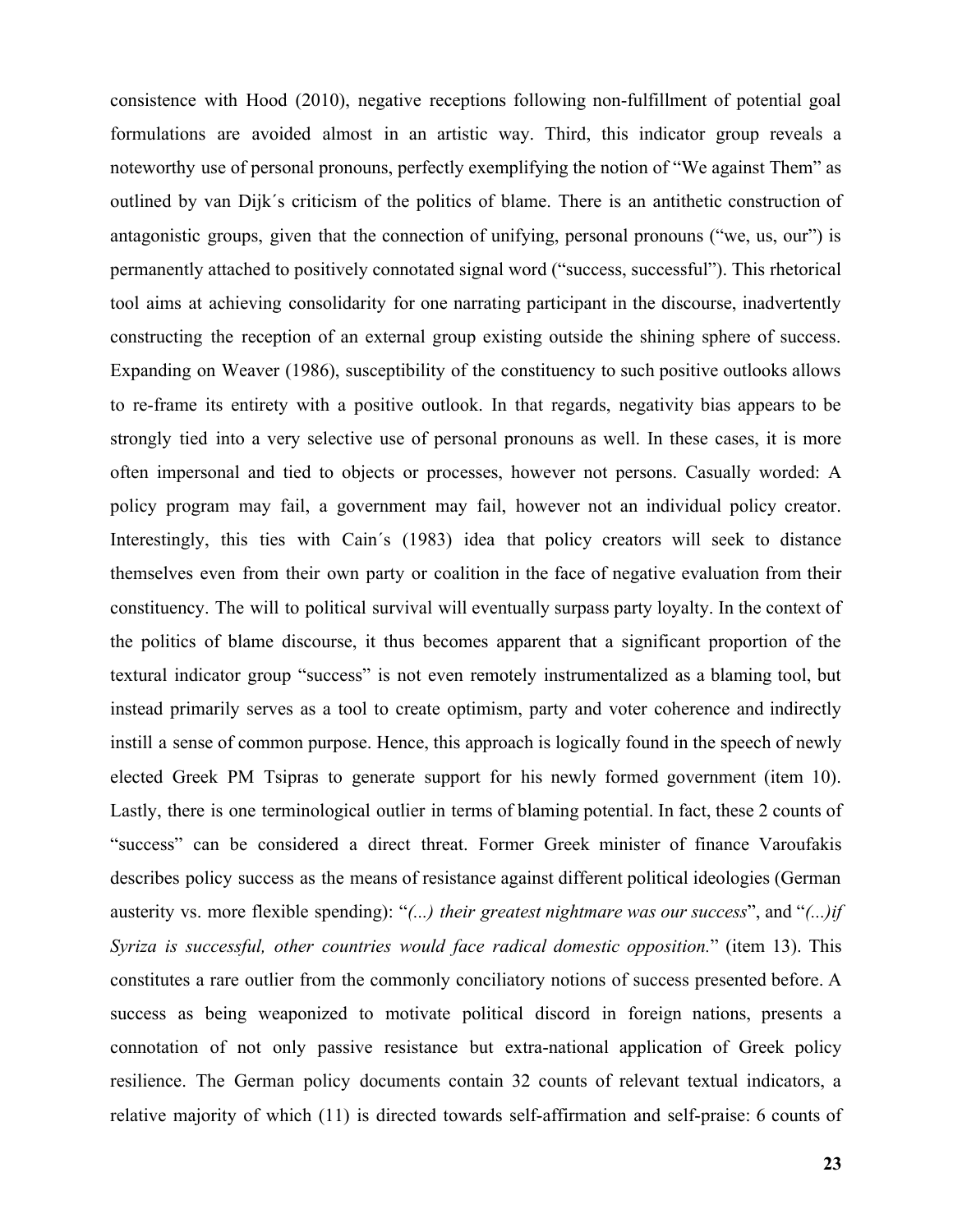underlying the success achieved by the federal government and 5 counts of national self-affirmation, for example emphasizing on the superiority of liberal market design by Schäuble ("*Die Überlegenheit unseres Systems (...).*", item 18). The notable tendency to underline German economic success serves as a strong sources of shaping power for the overall discourse narrative: If one is economically successful, than the policy approaches must obviously be correct. This makes it difficult for any rivaling narrative to shape the discourse differently and simultaneously sets competing approaches visibly apart in a qualitative manner. Especially in the case of parliamentary speeches echoed widely by the media, the fully intended result of such speeches will paint a picture of contrast (Look here, look there.). This approach ties in closely with the ideas of Tajfel (1974) about improving a self-image by contrasting the achievements of one's own social group to a different one. Further, Tajfel (1974) also mentions in his theory of social identity the separation of all discourse participants or involved groups into an antithetic symmetry ("We against them".). As already discussed above, the terminology already heavily supports his ideas, and German self-depiction delivers another strong argument for an intentional instrumentalization of identities clashing to ultimately further own policy goals. Most notably, the politics of blame do not appear as apparent in rhetorics and policy presentations. Instead, especially the German policy documents display a seemingly thought-out approach of combined criticism, but mostly indirect positive reinforcement. This is done by (a) presenting the German economy as a paragon and not referring to Greece as a negative example, and (b) creating rationed praise for economical reforms and hardships accept by the Greek population. The textual indicator count shows 8 such cases (so one third of all counts). For example the German chancellor Merkel speaking about the Greek success story ("*griechische Erfolgsgeschichte*", item 24) as a reaction to undertaken reforms. Also, additional rhetorical repertoire is also aimed at this approach by re-emphasizing both the European success story (2) and German intentions to remain in solidarity to Greece (2). Lastly, is must be noted that the German narrative handling is geared towards demanding responsibility in a way more subtle than expected. While reforms are demanded, the general approach is considerably more sophisticated than expected within a discourse of politics of blaming. An indirect approach is apparent, through which desirable goals are underlined, but negative consequences from missing policy orientation towards those goals by Greece are oftentimes communicated nonverbally. A notable example is stressing the hardships the Greek population is facing, an elaborate method to confront the Greek government with the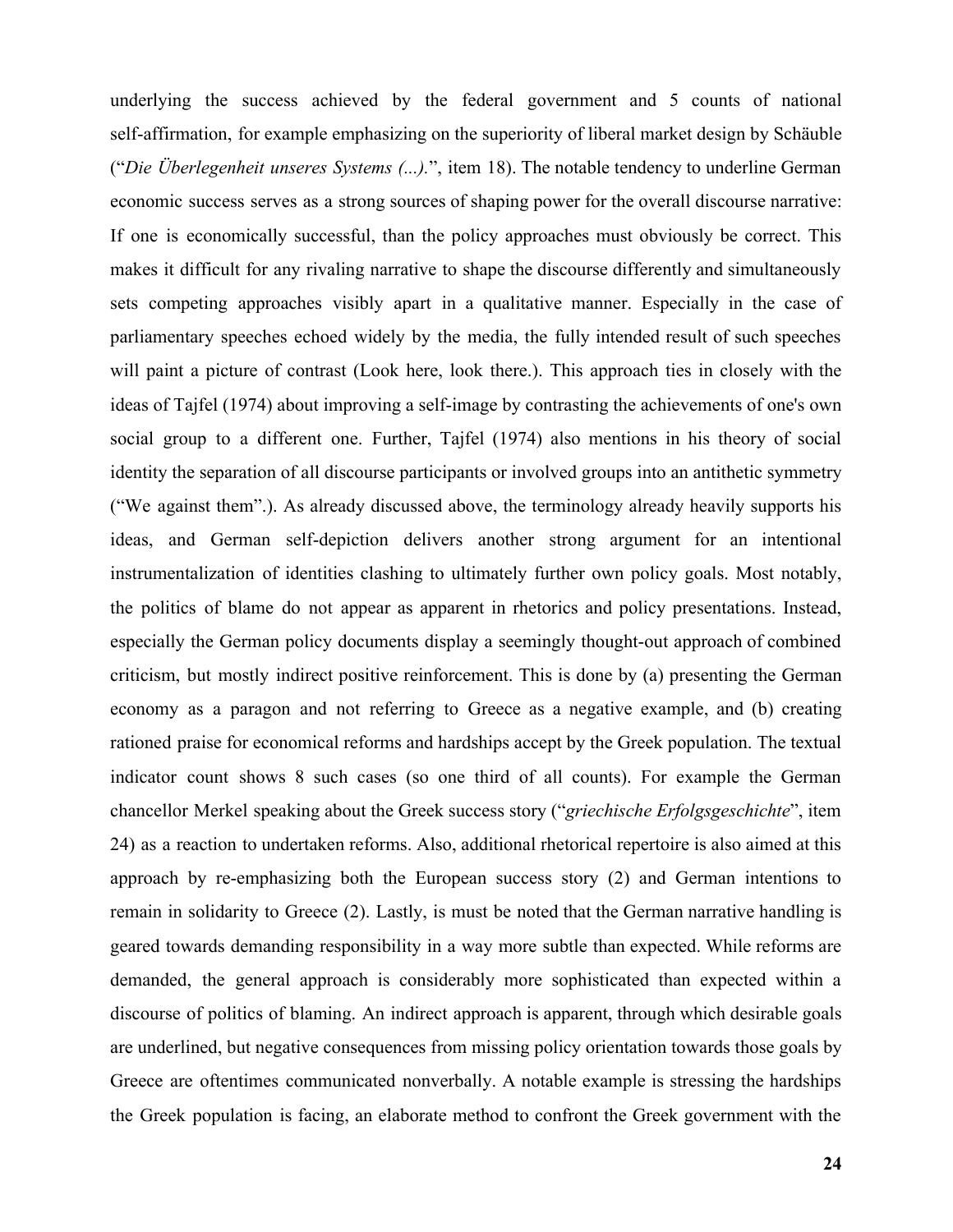dangers of shifting public perceptions is no situational improvements are accomplished. Consequently, the strength of indirect politics of blame only becomes apparent when observing the conditions under which such positively connotated remarks are made. There remains, in fact, a strong discourse, however one which is contested with superficial smiling, and threats gaining power specifically by not mentioning them explicitly (one such example being the "Grexit" threat made by some German politicians). A final textual indicator group used to evaluate the shaping process of the discourse of politics of blame are the terms "pressure" and its respective German translations ("Druck", "Zwang", "Verpflichtung"). With total count of 7 in Greek policy documents and 23 in German policy documents. The distribution of mentions on the Greek side, as expected, display a focal point on the role of Greece as being a subject to external, mostly international pressure. A special quality is the accusation of Greece being the victim of "*opportunistic speculation*" (item 02), which emulates a somewhat ominous situation of being threatened by faceless external market forces. Beyond that, in a call for action, newly elected PM Tsipras depicts identical pressure as an essential source of motivation for the Greek population to take responsibility in achieving a sound budget (item 10): "*It is the condition for a strong negotiating stance (...). The reason is simple: the less money that you need, the more independent you are, the stronger you are to withstand pressures. That is why our program was designed in conditions of fiscal balance. However, something that we are all aware of is that it requires the patriotic responsibility of each and every Greek woman and man and we invite them to support this national effort."* Lialiouti and Bithymitris (2016) present the notion of national self-valuation being closely linked with economic success. Thus, regaining economic resilience is heavily tied into the idea of national self-determination. Moreover, a broadly re-emerging sense of poverty instills additional feelings of victimization, a process with directly results into additional blame placement towards European institutions. As such, 4 additional counts of textual indicators are directed towards outside pressure against the Greek recovery effort (1), personalized pressuring finance minister Varoufakis (2), as lastly the degree of stress put onto the democratic of the Hellenic Republic. Especially the last indicator creates a parallel scenario to the German Weimar Republic, a democratic system heavily burdened by slow economic recovery after the 1929 Wall Street Crash and subsequent worldwide economic crisis. In contrast, the German policy documents are orientated towards both acknowledging economic pressure on Greece (7 counts), but also put a heavy emphasis on stating that Greece voluntarily accepted its reform programs (4)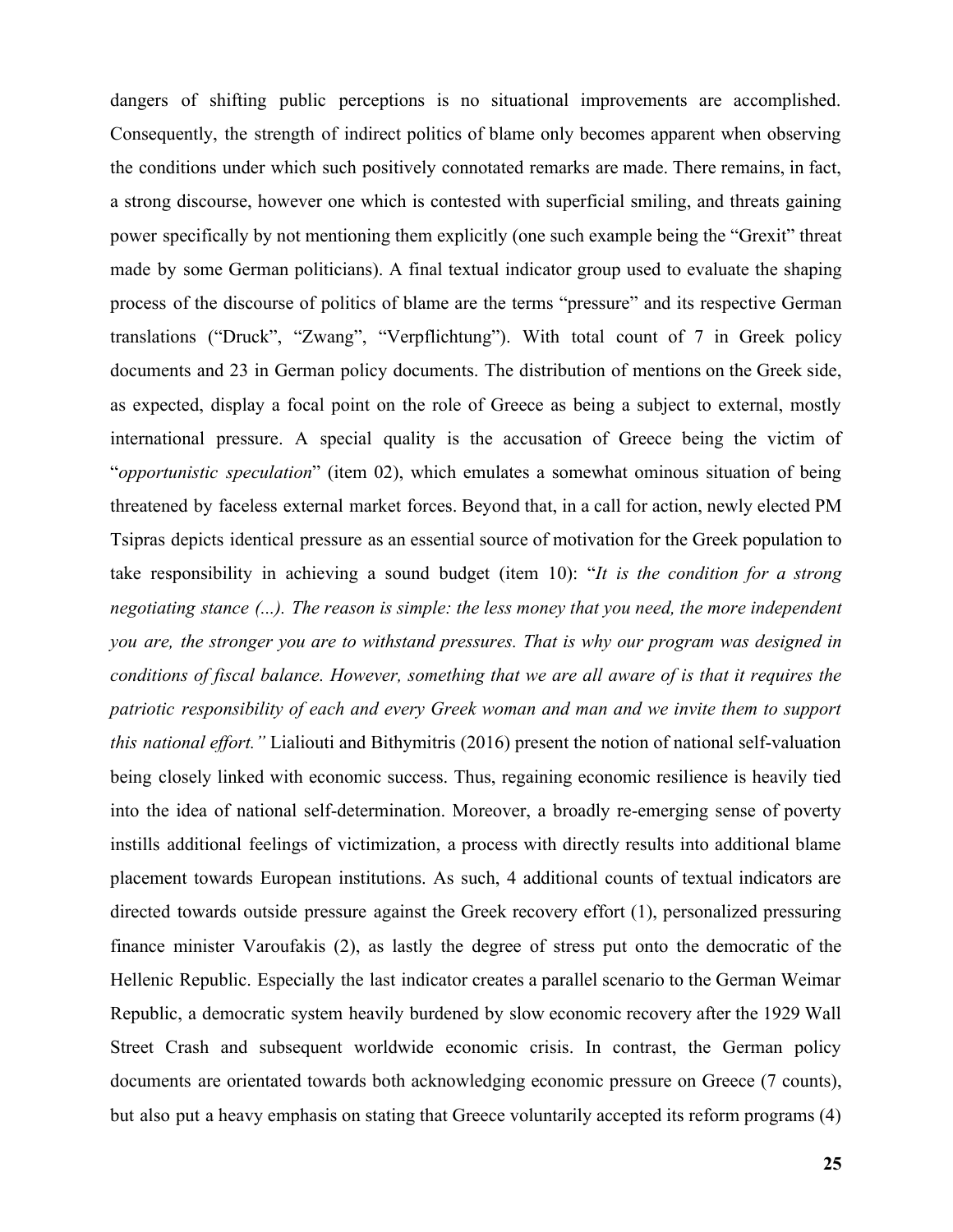("*Greece obligated itself*", as stated in item 28). Again surprisingly, the expectation of finding a significant count of textual indicator openly demanding restrictions on Greek sovereignty or threatening some sort of sanctions is non-existent. In short: There are no direct threats contained in the selected policy documents. Only 2 counts carefully remind the Greek side to be aware of their challenged fiscal positions and the possibility of the enforcement of compulsory loans. Instead, the promise of further support for the Greek case is more prominent (3 counts), for example in items 26 and 29. Here, as already identified above, the German approach reminds of a sophisticated baiting policy to further motivate Greece to uphold its internal and external obligations.

### *4.3. Discourse II - historical reflexivity and cultural reservoirs*

The discourse of historical reflexivity and cultural reservoirs constitute a type of discourse on first sight more loosely coupled to the realms of politics. The logical question is what relevance historical events and construction of a cultural self-image tie into a political crisis. The realm of myth and mythology provide an unending reservoir of tools and most essential, power of interpretation. The narrative derived from a national myth can be extremely powerful, since its core ideas are already deeply rooted within the entirety of a nation´s population. In contrast to a new policy approach, there are no basic explanations required. The policy creators who choses to instrumentalize elements of national myth can most likely be sure that all addresses will understand his message and be more susceptible to its content compared to regular political communication. This idea is also supported by Bell (2003), who depicts a the notion of a "*discursive realm*" in which policy creators may roam freely in order to construct a narrative fit to support a political agenda. As such, utilization of the national, cultural reservoir will also more likely to be direct towards inter-national blame exchange (Graph 2, p. 9), since its highest effectiveness will be achieved when using its potential against foreign policy creators. Also, Pearson and Clair (1998) argue from the standpoint of organizational theory, that any organization which is confronted with a crisis within its guiding narratives, should seek to involve its key supporters in order to retain any possibility in influencing the dominating narrative guiding a discourse. Thus, for newly elected Greek politicians such as Tsipras and Varoufakis, it became essential to quickly entangle their political agenda with both historical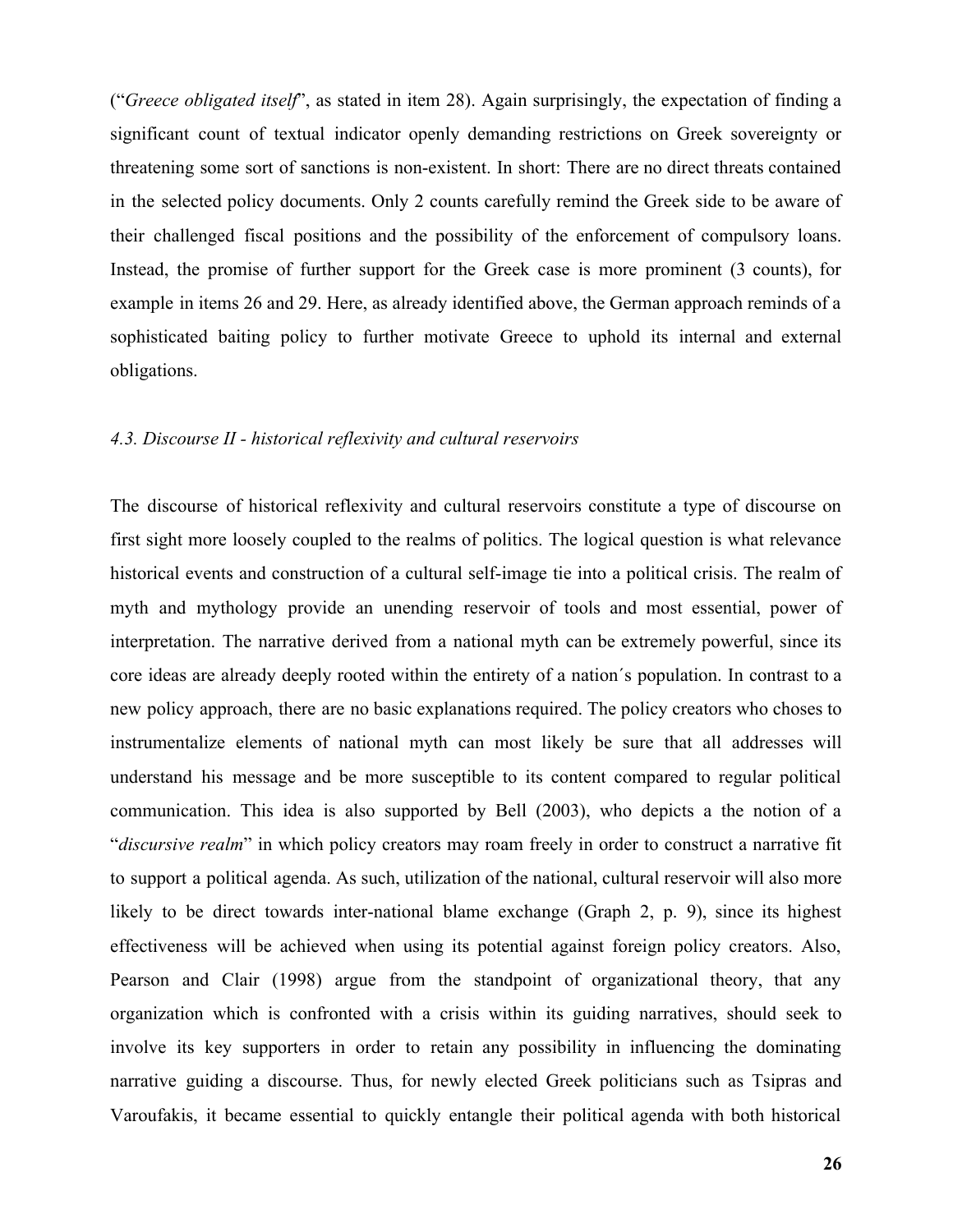reflexivity and Greek cultural reservoir. Worthwhile goals of this strategy seem to be (a) the potential for mobilisation among their own constituency and (b) at least a neutralization of some criticism from other parties. An assumed heightened constraint to criticize a policy program appealing to national self-perception and national pride seems expectable in this case. The danger here lies into a subtle transformation of a national cultural reservoir and its national myths into nationalist myths, thus displaying political instrumentalization not necessarily in line with the true meaning of the mythology. Bell (2003) writes: "*We should understand a nationalist myth as a story that simplifies, dramatizes and selectively narrates the story of a nation's past and its place in the world, its historical eschatology: a story that elucidates its contemporary meaning through (re)constructing its past.*" The analysis seeking to discern narrative patterns within the described discourse has focussed on the following textual indicator, chosen to represent key terms likely to be connected to said pattern. The term "history" (including its German equivalent "Geschichte") appears 45 times in total. However, I only counted the instances in which relevant historical references are made (which for example rules out unrelated references to the Cold War). Subsequently, in 24 counts a reference towards historical achievements and processes. Most notably, the number of self-addressed characterizations is the highest (17). A clear emphasis is put on Greece´s historical achievements as the cradle for European democracy, development of sciences and its continuous struggles to regain or defend its independence from foreign powers: "*This is where culture and the history of Europe developed.*" (item 04). PM Samaras (item 07) states in this context: "*Circumstances demand that we transcend our limitations and surpass ourselves. We have to prove that we are one of those generations in Greek history that was able to succeed against overwhelming odds.*" The mention of overwhelming odds is a historical reference probably addressing Leonida´s struggle at Thermopylae, the battle at Salamis (480 BC) against Xerxes I., but also contains the notion of resistance against the Ottoman Empire and evidently the occupation by fascist Germany. It becomes apparent, that there is a very strong notion of resistance present in Greek political communication, which seems to be significantly and inseparable intertwined with Greek self-understanding. Especially compared to the German case, in which any notion of occupation or war-related burden is generally squeamishly avoided. The second largest count refers to burdens inflicted by mentioned German occupation and criminal, fascist regime (7). Interestingly however, the majority of said counts (4) does equally aim at deriving contemporary claims (most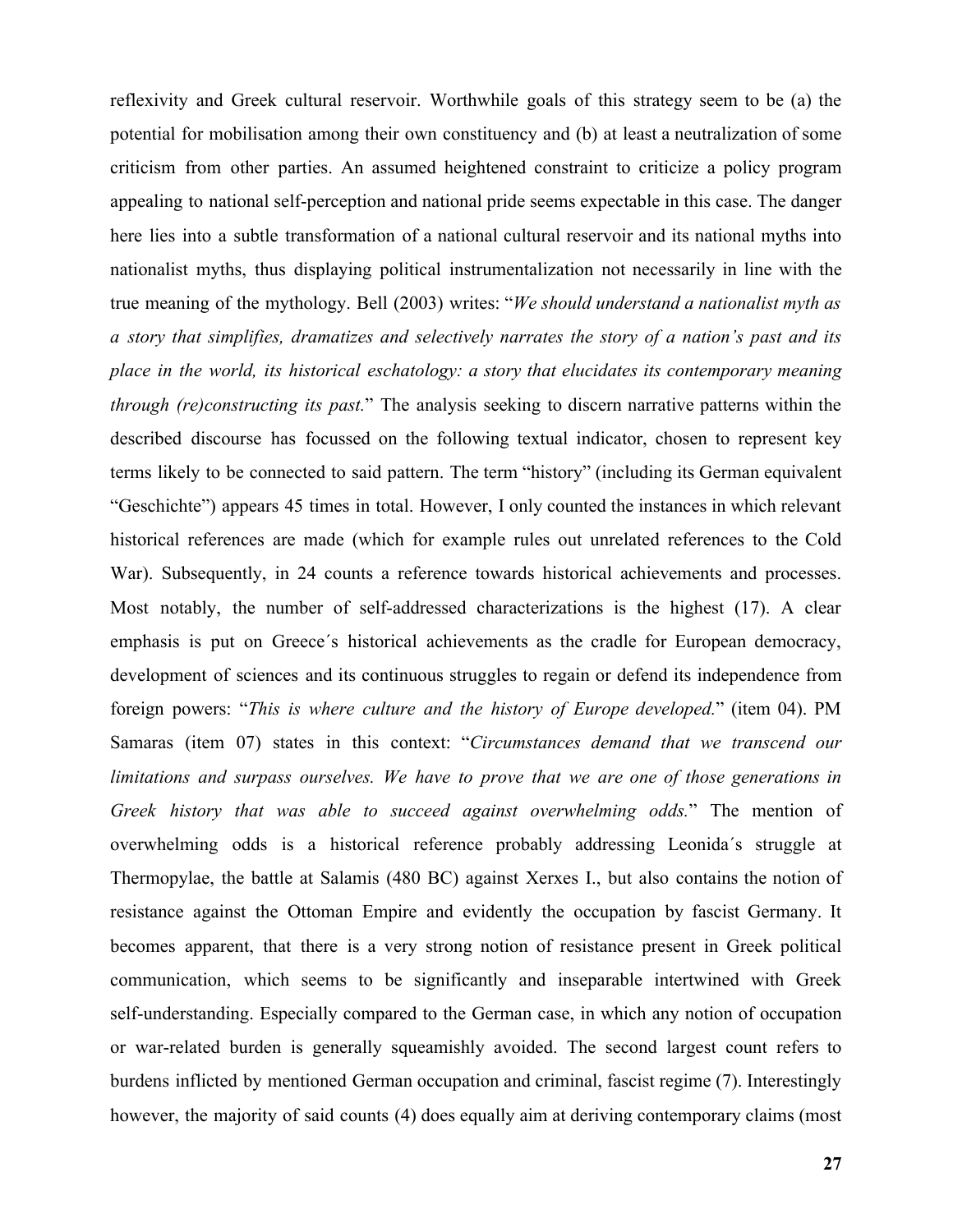notably a renewed attempt at initiating discussions about war reparations). The London Agreement of 1953, through which Germany was able to shed off large amount of outstanding debts. A strong sense of injustice is noticeable in the Greek side in this regard. Therefore, the general Greek tendency is not to condemn Germany repeatedly, but instead to use this historical process for potential contemporary gains or policy claims. Clearly, the prevailing notion is one of active resistance, therefore the narrative does not contain any elements of stoicism. Also, 3 counts include statements of demanding a different policy approach by external actors towards Greece, which is grounded in a somewhat problematic justification in historical transfer of entitlement (item 10). Here, newly elected PM Tsipras states: "*This people only deserves admiration.*". Hence, the idea of a general sense of entitlement appears in multiple counts and seems to be rather double-edged sword. Theoretically, every nation might be able to derive some form of entitlement for past historical events, as such this must be seen as a problematic tendency. Interestingly, especially when compared to Germany, this dealing with, what I will call, historically founded entitlement is not exclusively located in right-wing or conservative party spectrums. Instead, it is the Syriza (Coalition of the Radical Left) in particular which uses this method. As elaborated by Lialiouti & Bithymitris (2016), this can be regarded as a particular Greek phenomenon, present throughout all party spectrums and ideologies.

Another unexpected find is the proportion of explicit demands of Germany based on the occupation compared to general mentions of the nation-socialist regime as a traumatic, national event for Greece. First of all, the term "Nazi" appears 15 times, only 2 of which in German policy documents. On the Greek side, mentioning of this textual indicator is heavily tied into the London debt agreement of 1960 and even more into the German debt agreement of 1953. The core issue present is the criticism that German reparations did only compensate Greek individuals, but never made amends towards the Greek state. Notable is a single count representing heavy symbolism (item 15). The first act of newly elected Greek PM Tsipras in 2015 was to lay flowers on the graves of Nazi victims. The connotation here is not so much a direct approach of demanding and claiming extended German reparations, but instead a more subtle, indirect symbolic act. Given the circumstances (Tsipras´s awareness of very attentive German media observations of the newly formed Greek government and its first steps), his action is one of silent accusation or at least a reminder of German history in Greece. In sharp contrast, the German policy documents contain only 2 counts. 1 about Schäuble depicted as a member of the national-socialist regime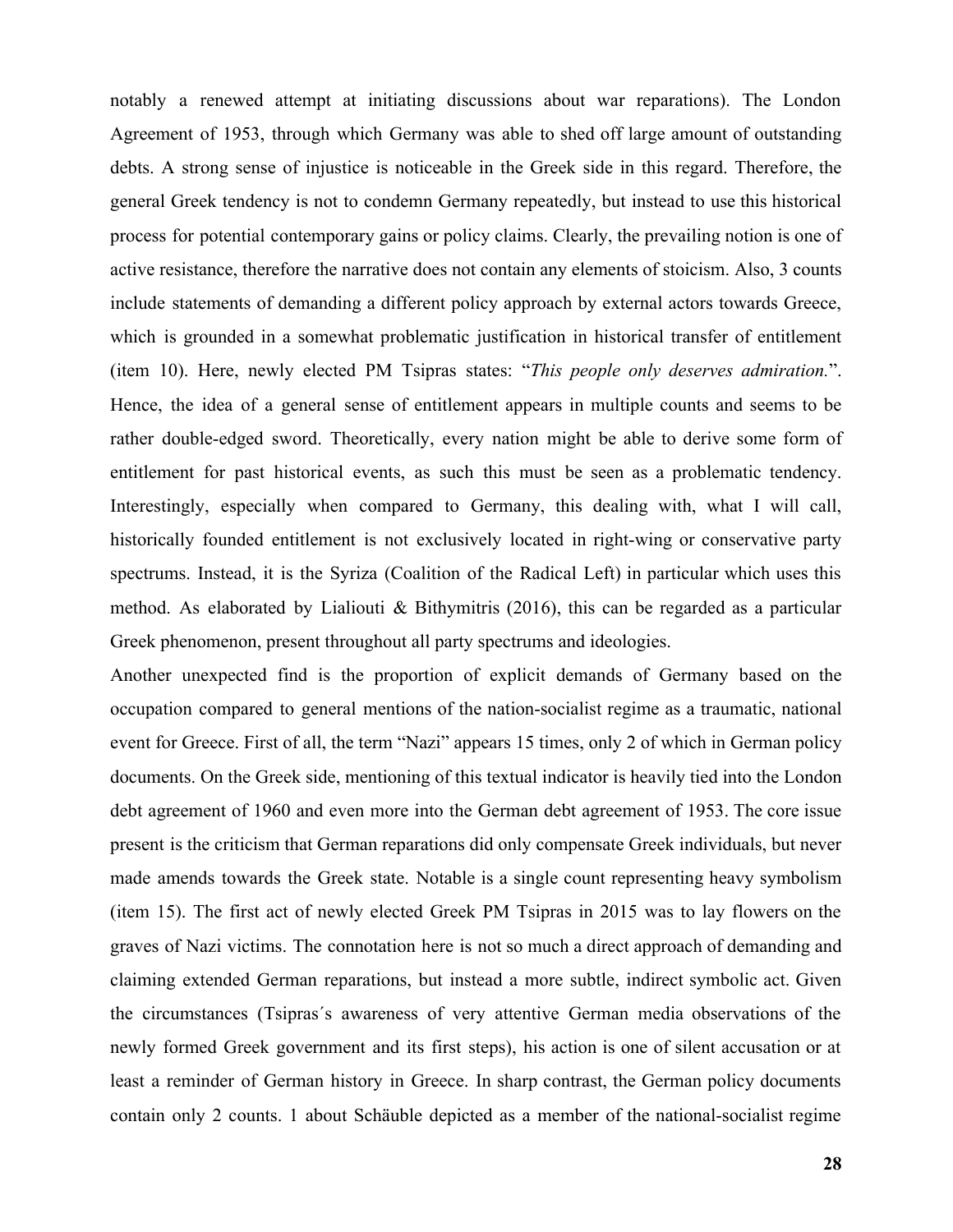(item 27) and 1 about continued German reconciliation efforts, while avoiding any mention of distinct plans for extended German war reparations towards to Greek state by German president Gauck (item 24). This imbalance exemplifies that fact that textual indicator itself is emotionally charged and also object of completely different connotations. The German side may not actively seek to avoid the term, but nonetheless displays a rather limited use. The Greek side however display an extensive use as a buzzword (at least in two items). Given the awareness of attached connotations on the German side, it can not be denied that a limited venture in Bell´s "*discursive realm*" (2003) is orchestrated here. Additionally, this maneuver enables a subtle containment of German feelings of moral superiority. As Kutter (2014) describes, the Greek "*failure story*" may be too easily judged from the German perspective. Grounding the perspective in an environment of historical guilt serves as a fitting tool to debunk such a perspective. Lastly, 1 count sets the Nazi-reference into a national context (item 13), by Varoufakis talking about the "*Golden Dawn Nazis*", and by doing so heavily criticising a political party of his country. He depicts them as one element in the destruction of Europe, if they were to gain further influence. As visualized in Graph 2, the noteworthy alternative is the constituency. Compared to all other uses of the textual indicator, in this instance the national constituency is addressed instead of an external one.

Another indicator revealing interesting results is "tradition", which appears 18 times (15 counts in Greek, 3 in German policy documents). First, in sharp contrast to the textual indicator of "Nazi", general connotations here are minted considerably more positive. A general guiding theme reappears: the strong influence of Greek historical achievements on political communication and self-depiction. In two cases, the historic symbolism is even transferred directly from antiquity in the modern world (item 08): Greek naval traditions are summoned up and underpinned by the statement of featuring the largest merchant fleet worldwide. The overall majority of Greek references towards traditions contain appraisal of democratic traditions and European values having emanated from Greece. In contrast, the German side only features 1 relevant count in the context of the historical narrative and cultural reservoir utilization (item 24): Schäuble describes Europe as having a "*tradition of reforms"*, citing Greek PM Samaras. Obviously, German tendencies to intertwine historical processes and policy approaches is remarkably less developed within the entirety of the discourse.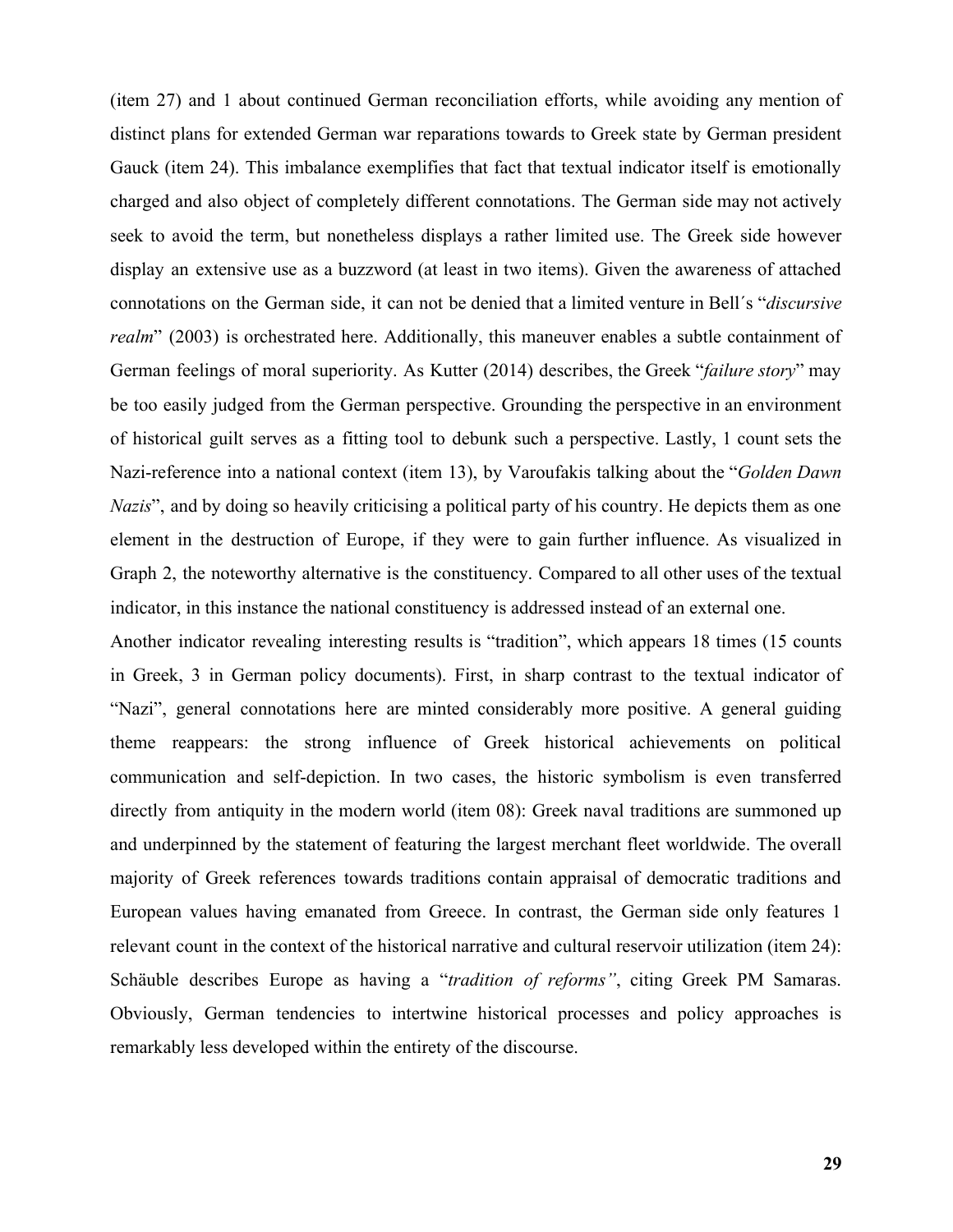The third and last discourse represents a clash of two selected and maybe most notable (in mutual perception maybe even notorious) finance ministers on the Greek and German side, Yanis Varoufakis (in office as Greek minister of finance between 27th of January 2015 6th of July 2015) and Wolfgang Schäuble (in office as German minister of finance since 28th of october 2009). Despite the very short timeframe of simultaneous tenure of office, the clashing of both personalities quickly became what must be described as a public spectacle and inspired media and artists to create a multitude of articles and works dealing with the conflict. In terms of the analysis, namings of each politician in respective policy documents of the other side function as textual indicators (34 counts for Schäuble being named by Varoufakis, completely disproportionate to not a single naming or direct address of Varoufakis by Schäuble). Aside from pure quantification however, derived implications for further analysis are more complex. First, it seems not surprising at all that politicians representing conflicting policy approaches towards solving a European problem issue becomes engaged into an adversarial process. While Karlsberg (2005) criticizes human adversarial nature in politics as a product of a political system being structured as a partisan contest, the narrative contents reveal a strong importance of personal cooperations. As Meades (2015) discusses, struggles for shaping a narrative between politicians are by far not only guided by political assessments alone, but instead inadvertently include personal perspectives, social class and various saliences. The utmost salience is attached by both sides to the question of how to deal with Greece's debt problematic. As such, repeated German resistance towards discussing these thought experiments reappears in the idea of a "*regime of truth*" established by Foucault (1980) which states that the discourse on debt creation in Germany is largely dominated by conservative convictions and thus creates, in conjunction with being supported by power holders, the message of being true. Consequently, for both sides there appears to be now way out of a pre-designed deadlock or escape from a pre-set confrontation, because neither side will or is able to relinquish its position. A major reason for this is elaborated upon by Weber (1922), who argues that maintaining an inferior position within any social relationship will be associated with a loss of power. In a way, the imagery of a more "hot headed" Varoufakis seeking to lay siege to the long-standing convictions of political "old hand" Schäuble seem commendable, but doomed to fail right from the start. Further, we not only see a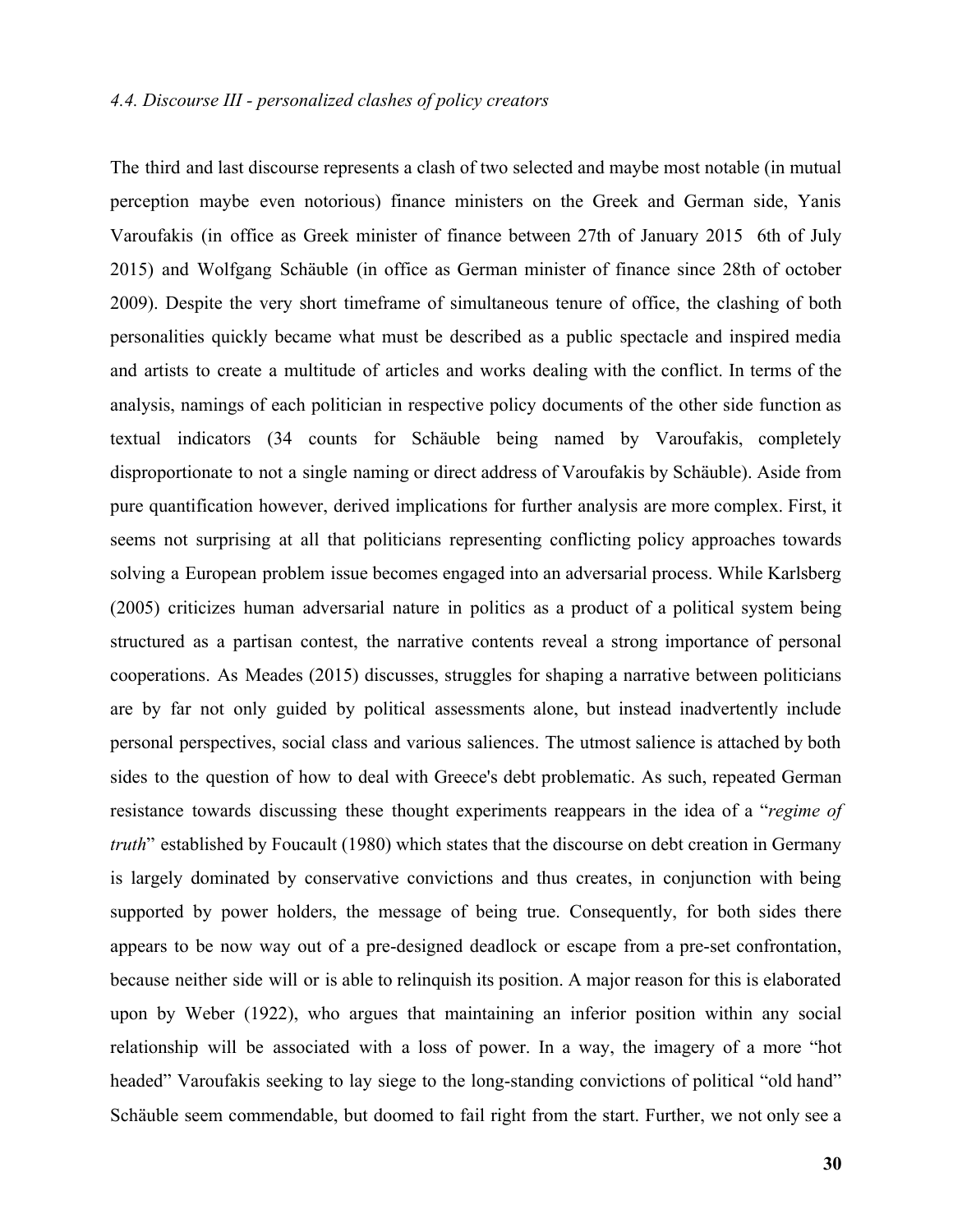antithetic clash of two political figures, but moreover a clash of the political systems they originate from. As Pappas (2013) elaborates, the Greek political system has always been prone to utilize more polarizing and confrontational rhetorics, accusing "*its tendency to reduce all politics to a single dimension of conflict, its emphasis on deliberate polarization, and its quest for majoritarianism.*" Again, the combination of theoretical foundations and discourse analysis results in two essential findings: First, in a chance of largely refusing populist media depictions of two ego-centrist politicians clashing within a power struggle. The underlying motives and imprints of completely different political environments may pre-define approaches towards narrative shaping and reduce the assumed impact of purely personal characteristics. Second, the case of Schäuble´s none-declared yet exercised refusal to address Varoufakis directly as little as possible constitutes, on first sight, a surprising withdrawal from countering Varoufakis´s attempts to shape the overall narrative. This, being an attempt by Varoufakis pursued with a high degree of effort and organized irritation. (Notable examples include publication of his talking from the Euro Group meeting, considered to be confidential; Operating a personal blog which contains a number of notes directly addressing Schäuble) Still, a constant shaping of narratives takes place by all actors inclined to reproduce statements made by either politicians, most notably the media. In that sense, it is striking to to witness an analogy to Pearson's & Clair's (1998) depiction of a void of interpretation. Even leaving room for different narratives will likely diminish one's own narrative in comparison, but moreover this mechanism also applies to the interactional effects between original senders, reproducing agents or other actors taking up the same narrative. Thus, the same way absence of narrative substance invites rivalling narratives, one might argue that the conceived clash between Schäuble und Varoufakis is in fact systematically reinforced by actors reproducing their discourse in ubiquity (i.e. media or panel discussions).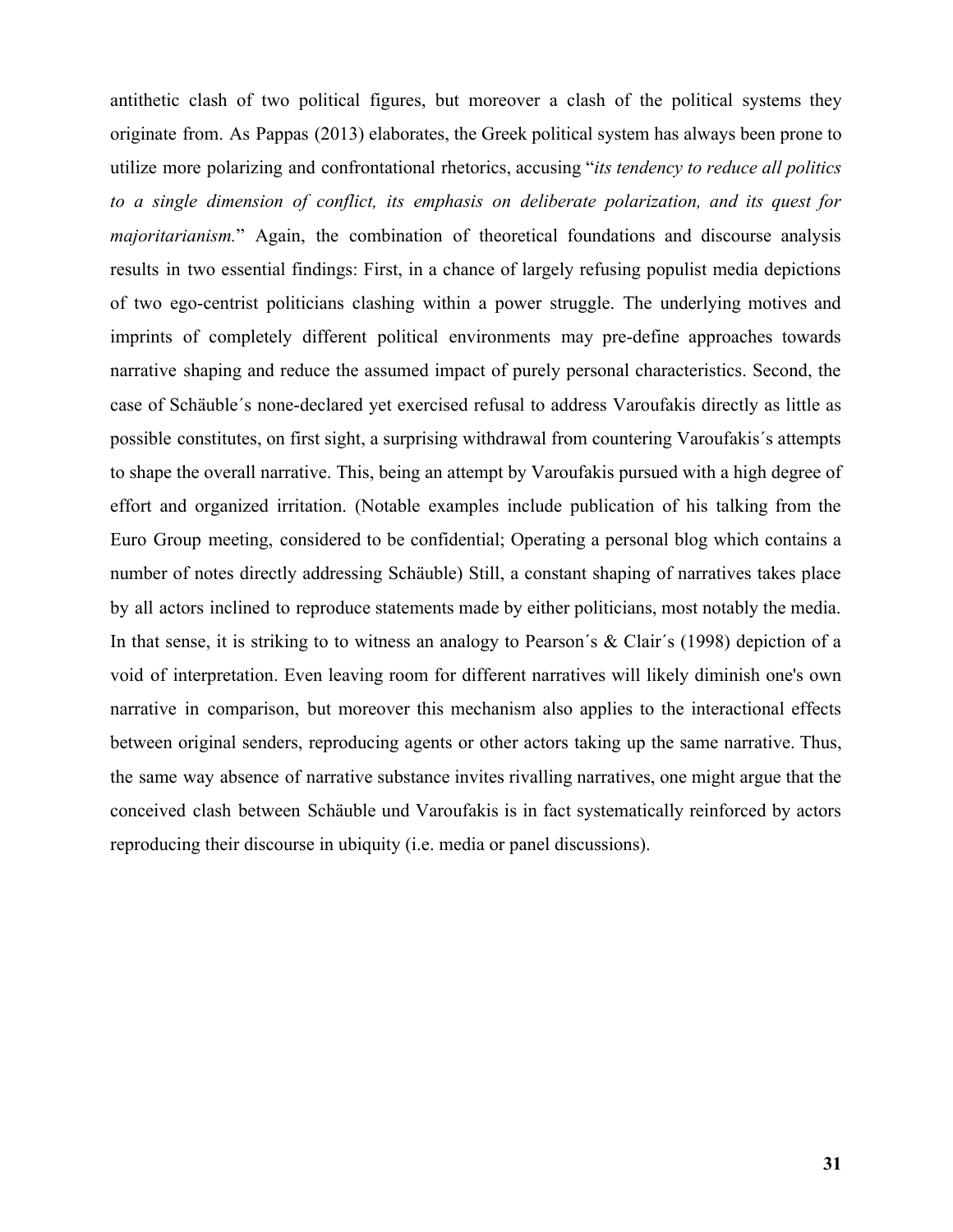#### **5. Conclusion**

The analysis has revealed a number of surprising outcomes, which do challenge my initial assumptions about the discourses and moreover their interaction with the theoretical foundations. In a first step, I will revisit my initially formulated hypotheses and seek to answer these by consulting findings made in the analysis. Next, the overarching research question will be answered by illustrating the findings as well as most relevant lessons derived from my approach. Also, the potential for adding to existing theory will be addressed, this in conjunction with the question where further research efforts might most useful. Lastly, a retrospective view on the working process will present ideas for different approaches and finally end with a general outlook, guided by the research questions and impressions from analysed the discourses.

## *H1: Greek policy documents will most likely tend to incorporate stronger notions of blaming. German policy documents, simultaneously, will tend to be more defensive and conciliatory.*

Hypothesis 1 can be accepted as true only to a limited extent. In several ways, the initial expectations got defied by more complex mechanism becoming apparent during the research. First, the idea of "*stronger notions of blaming*" is relative depending on the specific narrative sought to influence. Still, the analyzed data set provides a clear proof that overall blaming activities are manifested on the Greek side. Concerning the German side, the narrative framing as being "*defensive and conciliatory*" must self-critically be criticized as being to naive. It became apparent in both discourses I and II, that German policy creators do follow a very consequent and steady path alongside their policy design. Conciliatory leanings appear as such on the surface, but more likely are in fact skillfully applied incentives to motivate the Greek side for further cooperation. In retrospect, this part of the hypothesis could be formulated as follows: "*(...) German policy documents will tend to construct a more sophisticated mixing of incentive structures and non-mentioned threats from non-compliance.*" The latter element closely ties into the discussed notion that, operating from a position of strength, the German side does not require forms of explicit blaming and can instead rely on mutual, non-outspoken understanding (for example that failing compliance of Greek national governments will eventually invoke the wrath of its own constituency).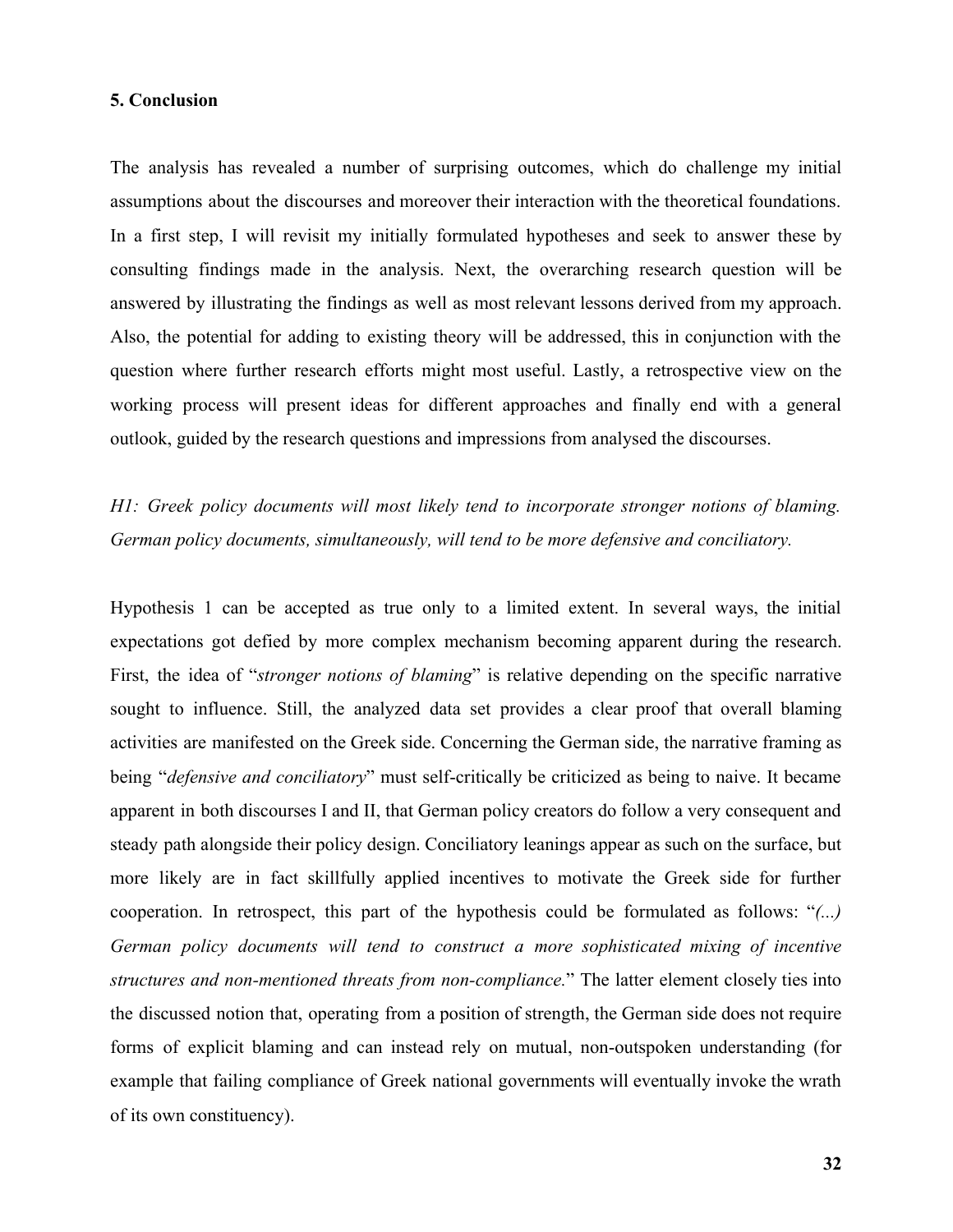## *H2: The displayed narratives will often not be associated with concrete solutions or cooperative policy approaches.*

The second hypothesis must be negated, when taking into account the now apparent larger framing of the narratives in all discourses. In fact, the opposite is true: since the national narratives themselves appear to be the result of closely linked political ideologies and moreover very well defined performance expectations by local constituencies, every single displayed narrative must be assumed to simultaneously incorporate problem-solving approaches.

Answering the research question, which asks

*To what extent and which form do are the Greek-German policy discourses shaped by the competing narrative in the areas of politics of blame, historical reflexivity and personalized clashes of policy creators?*

gives room for a finalised presentation of overall findings and results. First, there exists an obvious disconnect between media representation of political communication and actual content; political discourse is way less confrontative; in fact notion of cooperation, problem-oriented action and solidarity are disproportionately less represented in the media. This is a surprise for me, since it could not be expected that there exists such a large discrepancy between media depictions and actual political communication. To some extent one must make the allegation, that media depictions are in fact more misrepresentations of the political deliberations processes than actual depictions.

Ultimately all "We against them" approaches can still be considered somewhat productive. Most notably in the German case, we see an well designed incentive rhetoric implemented into the discourse. A combination of criticism and proposed support does not support an initial assumption of blunt threats (externally enforced "Grexit"). Against all expectations, scapegoating only appeared to a very limited extent. This reflects with the theoretical estimation presented by Roose et. at. (2016), predicting that scapegoating will be more likely when the target of such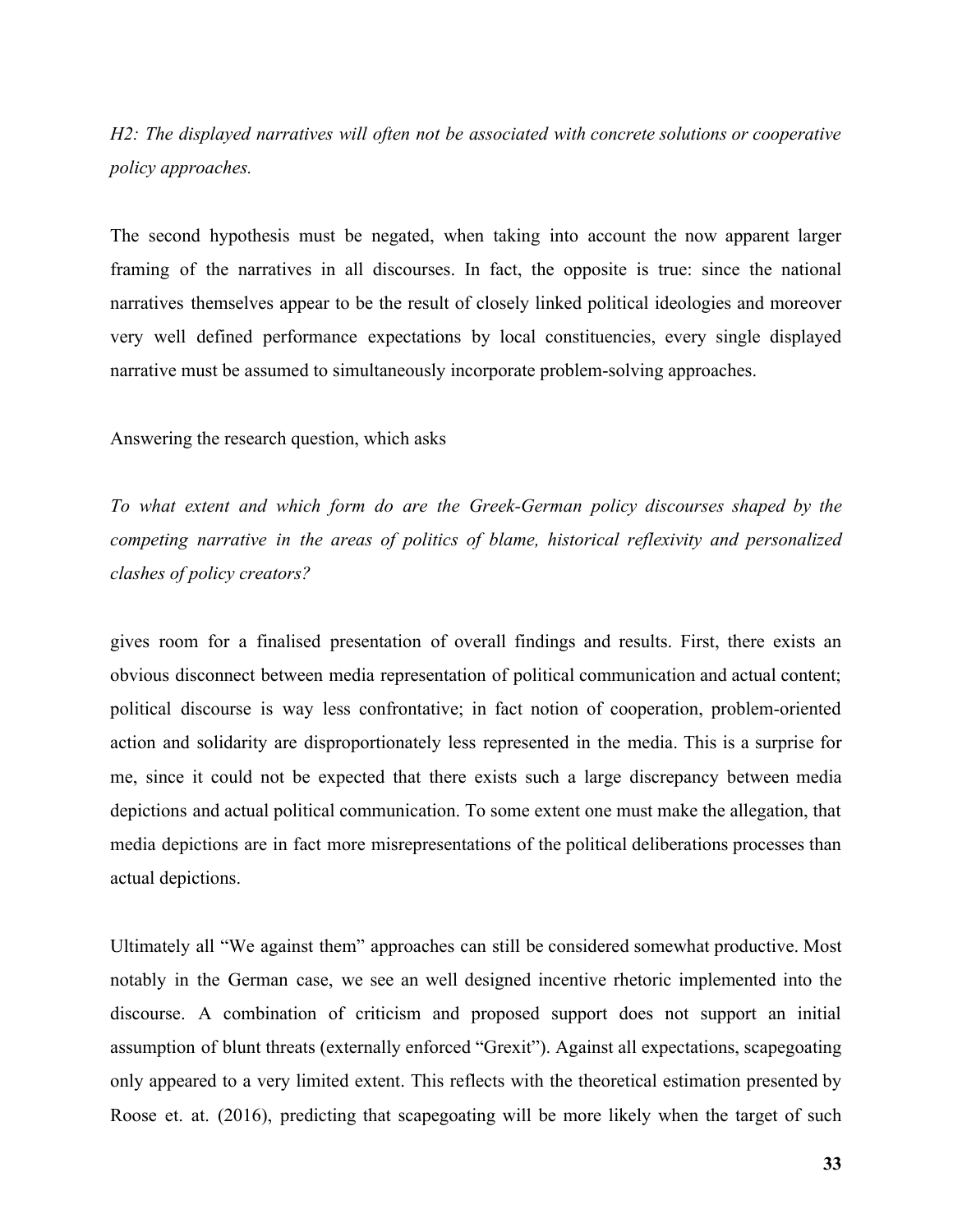practice only has limited means to defend itself. However, in the scenario at hand, Greece would not have been able to find such a target, most notably on a horizontal level another nation state such as Germany. Beyond that, expectations of scapegoating European institutions (vertical level) were not part of a more detailed analysis.

Societal structures perceived as not being stable will immediately result in all actors participating in a narrative to try and define an overarching meaning. As Pearson and Clair (1998) expand on this: Any insecurity will equal a void of interpretation. And since the potential to influence interpretation alone does constitute a powerful tool, not only the content creation represents a temptation for competing policy creators, but moreover the institutional potential to place itself at the heart of a narrative is relevant. A notable example is the media aiming at antedating political narratives.

Even with a very significant usage of historical reflexivity, the suspected transformation from cultural reservoir usage to nationalism does not appear in any form. To some extent there was a prior expectation, that given the strong significance of history in Greek political landscape and communication, would at least partially show signs of concern. Relating to theory, Bell (2003) notes: "*In Kantian terms, the ability to represent history in an extremely partial and easily digestible manner is a necessary condition of the very possibility of nationalism."* This is however not the case. Still, the fact that none of the policy documents from the Greek side are taken from extremist parties or platform (such as the right-wing party Golden Dawn), does not allow to generally rule out the possibility of such developments. Lastly, this is not to be understood as a concern specifically direct at the Greek case, since obviously every nation state may demonstrate a misuse of its cultural reservoir.

It must however be seen rather critical, that historically founded construction of claims exist which are not really rooted or justifiably attached to contemporary political claims. Theoretically, every nation could achieve an array of diverse claims by scanning through its own historical processes. Thus, this is a highly problematic tendency. Interestingly though, it is the left-wing government of Syriza which furthers this tendency. As elaborated by Lialiouti & Bithymitris (2016), the interesting characteristic here is that even left-wing parties are heavily drawn to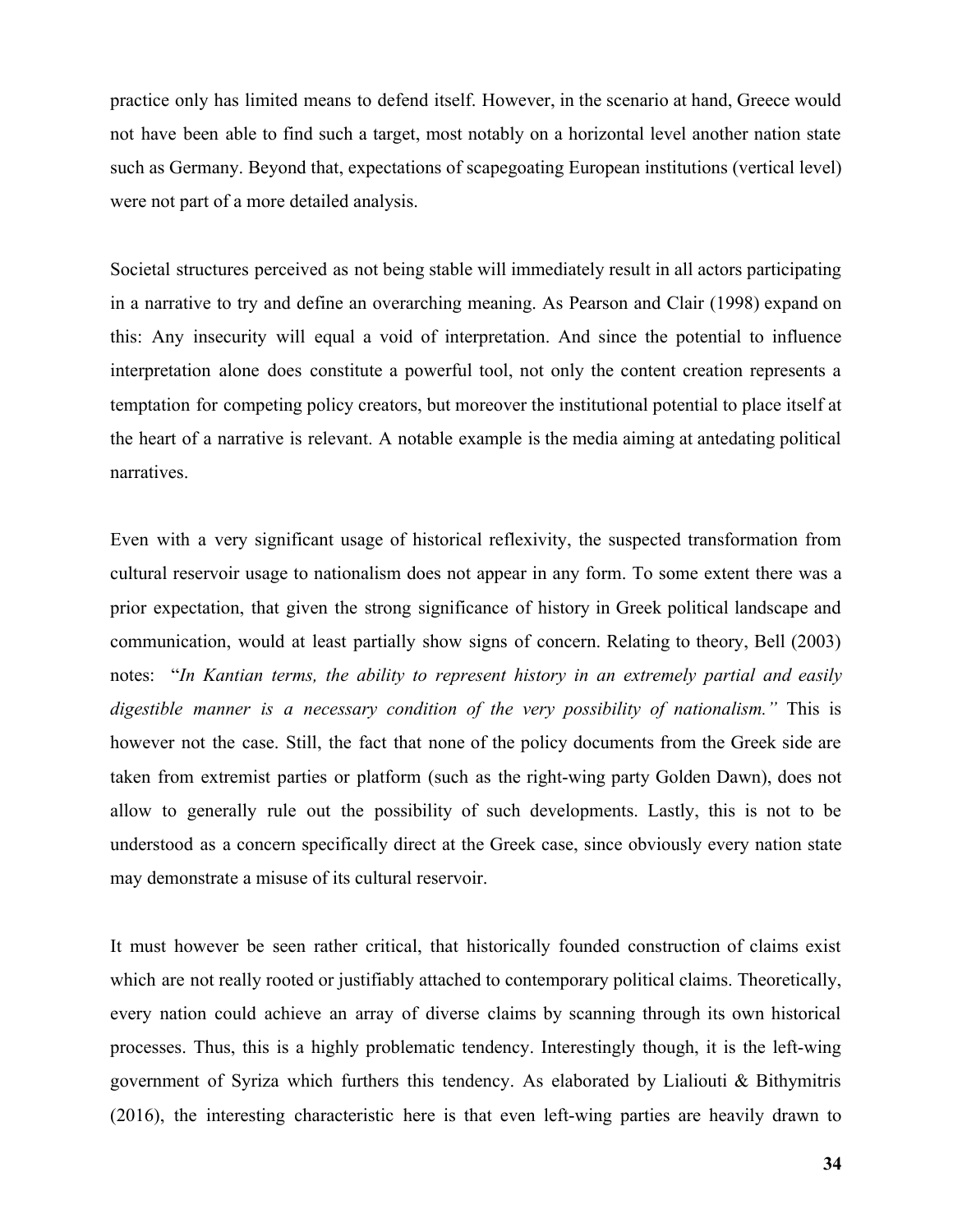utilize historically founded claims. This is completely different from Germany, where a "historical reservoir" (though not a cultural reservoir) remains widely shielded against routine instrumentalization by German politicians in general, and beyond that left-wing parties generally distance themselves more determined from usage of such reservoirs.

Regarding mythology and historical achievements, it becomes apparent that Greece utilizes a much more generous approach towards transforming these contents into actual political instruments, or at the very least strong frameworks for narratives. Since these frameworks are already deeply rooted in the collective mind, any politician may easily its potential for unifying his constituency or concentrating public outcry towards rivaling narratives.

The first act of newly elected Greek PM Tsipras in 2015 was to lay flowers on the graves of Nazi victims. The connotation here is not so much a direct approach of demanding and claiming extended German reparations, but instead a more subtle, indirect symbolic act. Given the circumstances (Tsipras´s awareness of very attentive German media observations of the newly formed Greek government and its first steps), his action is one of silent accusation or at least a reminder of German history in Greece. Ironically (!) this indirect approach bears some similarities to German policy design towards Greece in the context of the debt crisis: there is a tendency to create and instill situational awareness and conscience for obligations, but without explicit mentioning such. It is likely that a balance is expected to bear more positive results than blunt demand construction.

A strong hybridization of discourses remains. The tendency towards cooperation and a commendable willingness to endure great hardships has become apparent in the discourses. This stands in harsh contrast to the attempt of more left-leaning and socialist parties which aim at mobilizing a form a total resistance (national referendum) and do engage more strongly in attempts to reshape the dominant discourse narratives of historical reflexivity and historical reservoirs, as well as politics of blame. As such, the great and rich pool of Greek history and historical self-understanding is utilized and most importantly interpreted very differently depending on how the actor wishes to shape the discourse. Consequently, we must remain aware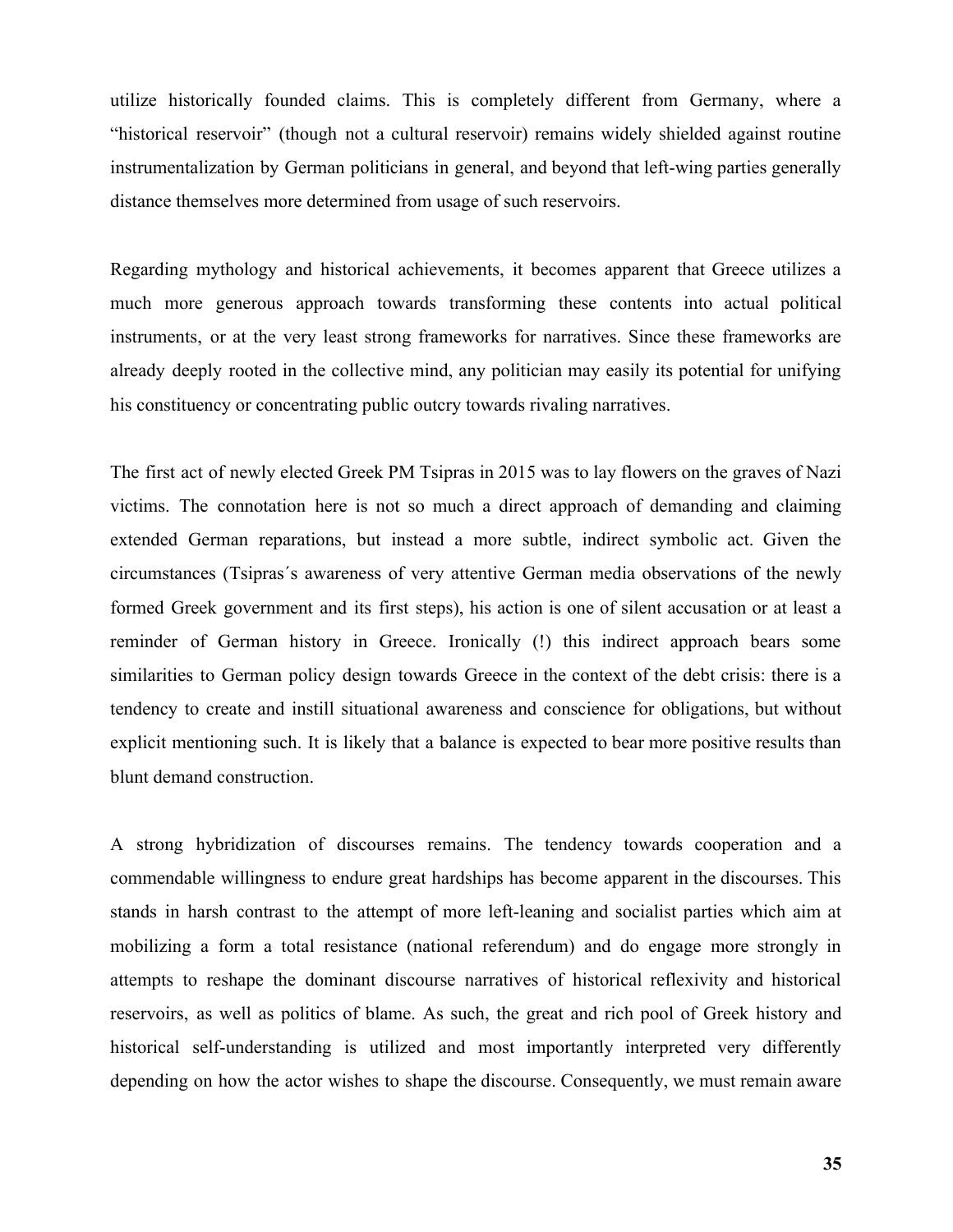of the notion that literally every historical is open to differing interpretations depending on narrative perspectives and goals.

The catharsis is repeated too often not as a method of healing, but too easily transforms into its own reward. The media landscape recycles or arranges public outrage too lightly. A catharsis for it's own sake becomes a recurring method. In this regards, a never ending tragedy may be put into motion. Such a development could, fortunately, not be identified in the case of the analyzed discourses. While certain motives are prone to reappear with great regularity, such as confrontations about austerity and the threat to national sovereignty by European influences, there was no quantifiable or qualifiable mechanism of a catharsis organized by policy creators. To again refer to Aristotle's statement in his Poetics (ch. 6, 2) talking about the notion of catharsis: "(...) *and [it] achieves, through the representation of pitiable and fearful incidents, the catharsis of such incidents."* What this repeated cycle of catharsis might ultimately result in might be called a Sisyphean deadlock.

Further research should therefore focus on the danger of "manipulated national memory", as represented in Bell´s discursive realm (2003). What sets historian and politicians apart ideally is that fact, that the former will not seek to instrumentalize history. The latter however may disregard this and easily tap into a rich national heritage and selectively compile a nationalist or otherwise undignified policy approaches.

The research has proven both in terms of quantification and terminological quality, that the selected policy documents did allow for a detailed evaluation on the three depicted narrative struggles contained within the discourses. Further, the method developed to analyze said documents has managed to produce resilient outcomes. Moreover, it became apparent that the theory consulted and critically challenged could be integrated into the conducted research and played a pivotal role in enabling a more thorough analysis of the discourses.

Referring back to the notion of heroism, especially in Greek mythology, it is often a tragic one and ultimately results in an untimely death of the hero. There are, however, notable exceptions like Odysseus. It seems to be a fitting allegory for the cases of both Greece and Germany, not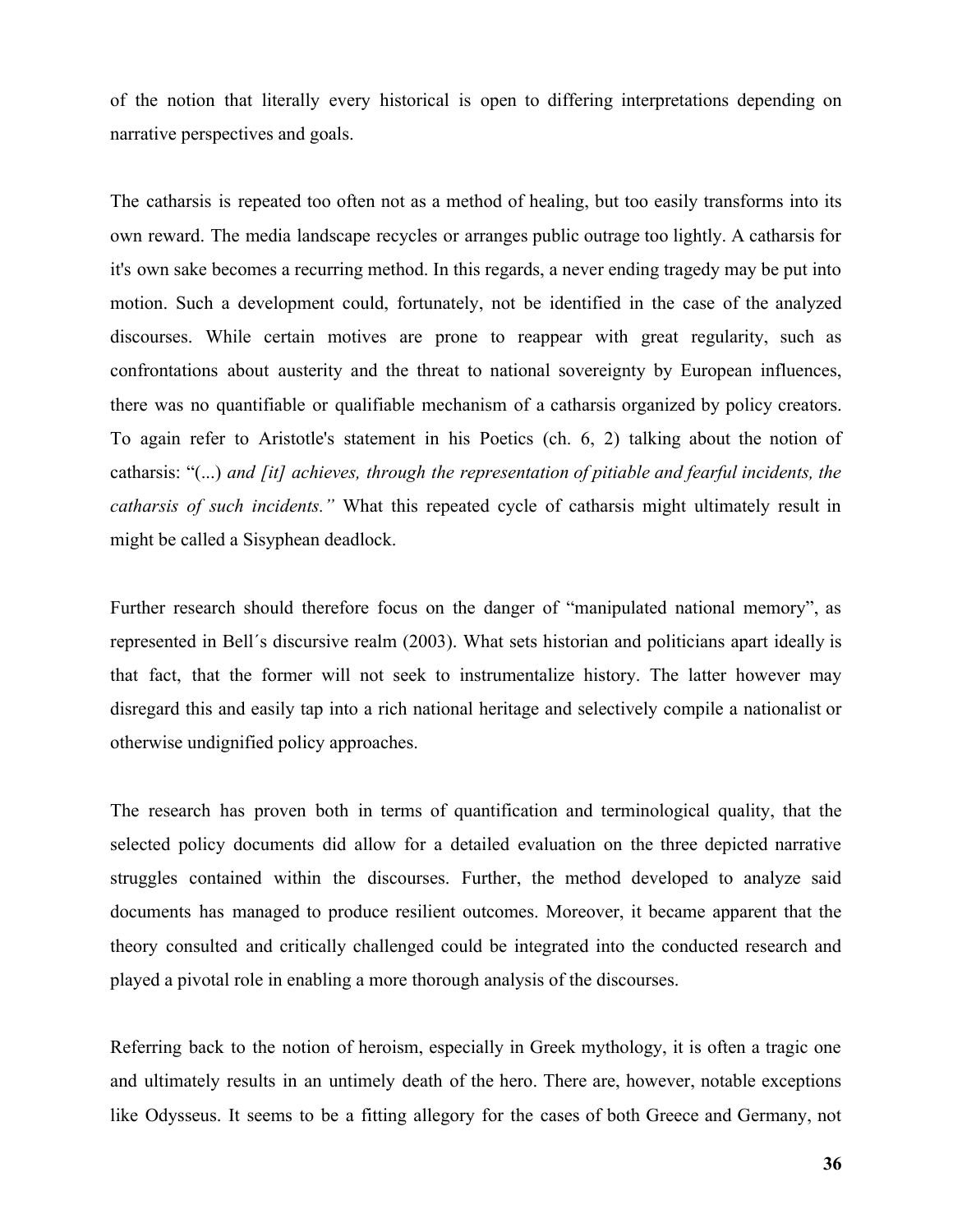always actively shaping but also being driven by competing narratives within the discourses. When I opted for this specific topic, I had in mind the hope for myself to discover if populist, anti-European and often hate-filled outrages witnessed in media landscape and public furies actually are represented in policy-related discourses at all. Consequently, while my two hypotheses must be considered as not true, the outcome for the research questions is a somewhat promising recognition that both Greek and German policy creators are not only subjects to circumstances of crises and blindly bound to self-interest. Former Greek prime minister Papandreou gave this feeling of optimism for a European case a fitting description (2011), bringing to mind the idealized but worthwhile home of mentioned hero Odysseus, who did not meet a tragic fate: "*Will we reach, all together, Ithaca, or will this be a Sisyphean task, to allude to ancient mythology? Is there any hope? Will we ultimately succeed? My answer is yes, we can. Greece has the potential. Europe has the potential.*"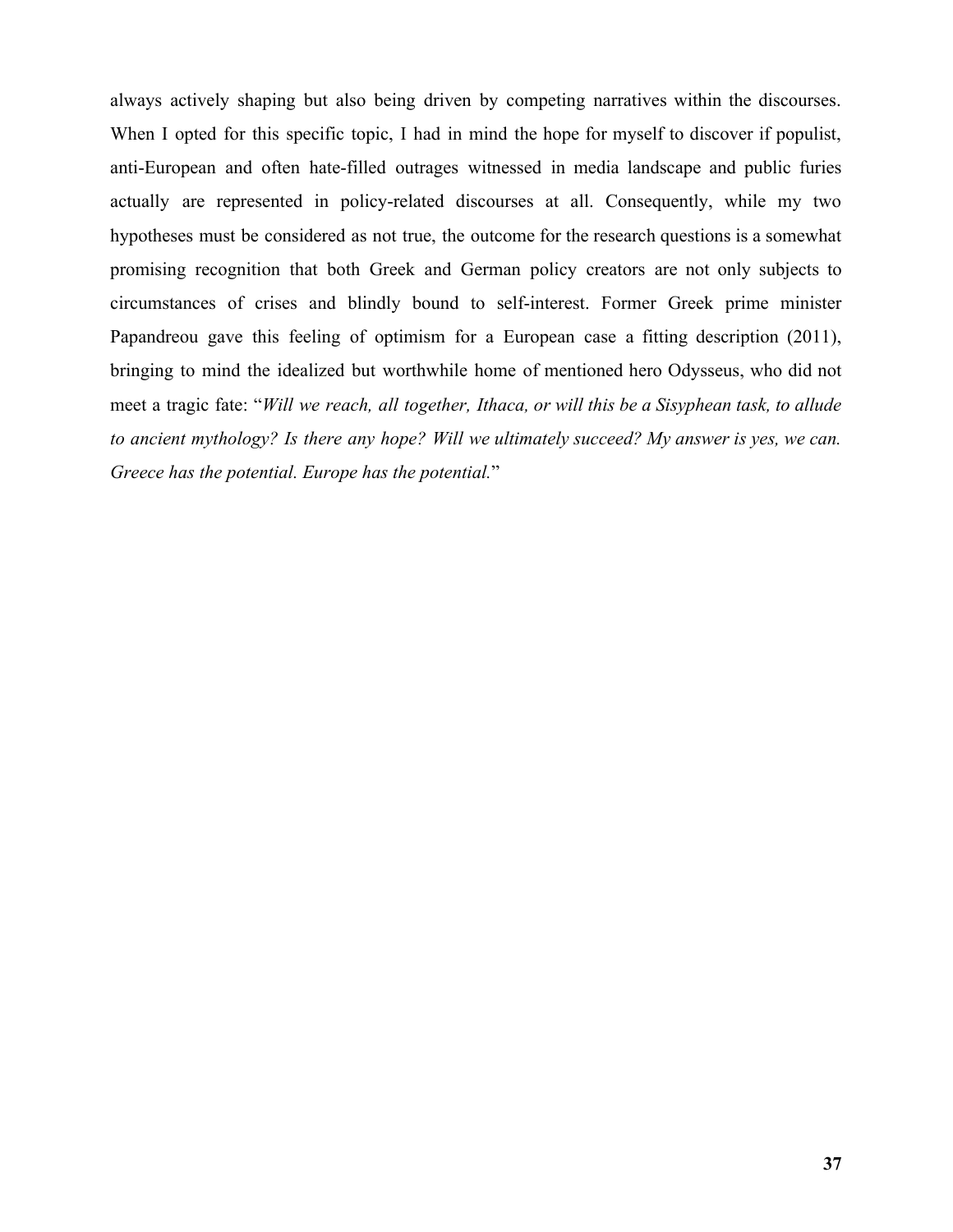- Anton, J. P. (2011). Greece, germany, and the complex issue of war reparations. *Mediterranean Quarterly, 22*(2), 11-19. doi:10.1215/10474552-1263361.
- Bachrach, P., & Baratz M. (1962). The Two Faces of Power. *The American Political Science Review 56(4)*. 947-952.
- Beck, U. (1992). *Risk society: Towards a new modernity* (Vol. 17). Sage Publications Ltd.
- Bell, D. (2003). Mythscapes: memory, mythology, and national identity. *British Journal of Sociology, 54*(1), 63-81. doi:10.1080/0007131032000045905.
- Bickes, Otten and Weymann (2014). The Greek Financial Crisis: Discourses of Difference or Solidarity? *Journal of Social Science Education*, Volume 13, Number 3, Fall 2014. doi: 10.2390/jsse-v13-i3-1360.
- Dijk, van, T. A. (1993). Principles of Critical Discourse Analysis. *Discourse & Society, 4*(2), 249-283. doi:10.1177/0957926593004002006.
- Dijk, van, T. A. (2008). Discourse, Power and Access. *Discourse and Power,* 65-84. doi:10.1007/978-1-137-07299-3\_3.

Foucault, M. (1969). The Archaeology of Knowledge. London: Routledge.

- Foucault, M.. (1980). Power/Knowledge. Brighton, UK: Harvester.
- Giddens, Anthony. 1984. *The Constitution of Society: Outline of the Theory of Structuration*. Berkeley, University of California Press.

Hood, C. (2010). Chapter 1. Credit Claiming, Blame Avoidance, and Negativity Bias. *The Blame*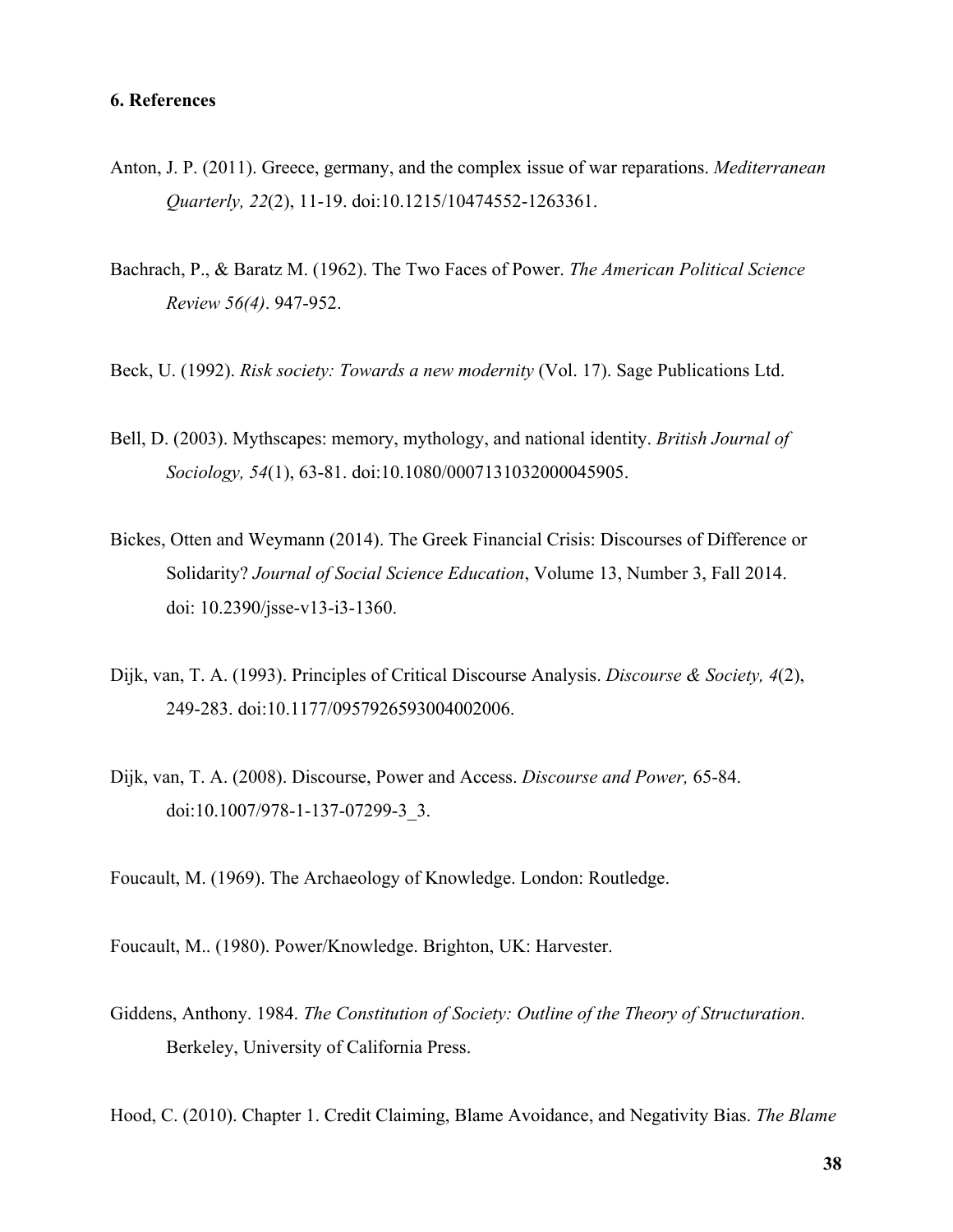*Game,* 4-24. doi:10.1515/9781400836819.3.

- Jorgensen, M., & Phillips, L. (2002). Discourse Analysis as Theory and Method. *Sage Publications*. Retrieved from http://www.mrdowoportal.com/uploads/1/0/1/8/10183165/ \_\_discourse\_analysis\_as\_theory\_and\_method.pdf. .ISBN: 0761971114. [DOI not retrievable].
- Karlberg, M. (2005). The Power of Discourse and the Discourse of Power: Pursuing Peace through Discourse Intervention. *International Journal of Peace Studies, 10*(1), 1-25. Retrieved from http://www.jstor.org/stable/41852070.

Key, V.O. (1964). Politics, parties and pressure groups. 5th edition. Thomas Y. Crowell Company,

New York (NY).

- Kutter, A. (2014). A catalytic moment: The Greek crisis in the German financial press. *Discourse & Society, 25*(4), 446-466. doi:10.1177/0957926514536958.
- Laszlo, E. (1989). *The inner limits of mankind: heretical reflections on today's values, culture and politics*. Hallen Assoc.
- Lawrence, J. C. (2014). The EU in Crisis: Crisis Discourse as a Technique of Government. *Netherlands Yearbook of International Law 2013,* 187-202. doi:10.1007/978-94-6265-011-4\_9.
- Lialiouti, Z., & Bithymitris, G. (2013). "The Nazis Strike Again': the concept of German enemy, party strategies and mass perceptions under the prism of the Greek economic crisis", in C. Karner and B. Mertens (eds), The Use and abuse of memory: interpreting World War II in contemporary European politics. *Choice Reviews Online, 51*(07). doi:10.5860/choice.51-3990.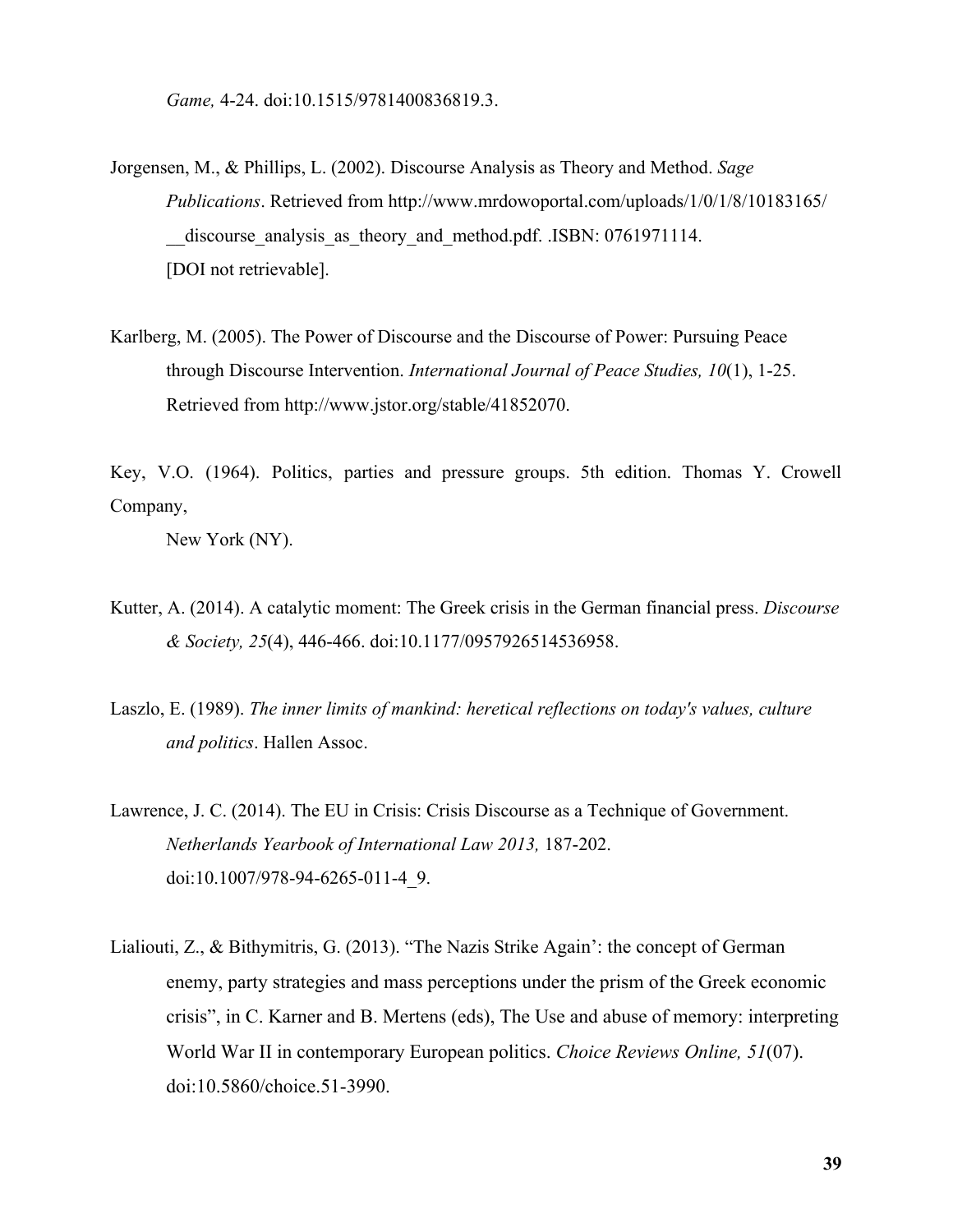- Lialiouti, Z., & Bithymitris, G. (2016). A nation under attack: perceptions of enmity and victimhood in the context of the Greek crisis. *National Identities, 19*(1), 53-71. doi:10.1080/14608944.2015.1113240.
- Meades, S. (2015). Multi-modal discourse historical approach to analyzing negative political advertising. Conference paper. Presented during the 2015 annual conference of the Canadian Linguistic Association. Retrieved March 28, 2017, from http://cla-acl.ca/wp-content/uploads/Meades-2015.pdf.
- Papadimitriou, D., & Zartaloudis, S. (2014, April 23). *European Discourses on managing the Greek crisis: denial, distancing and blaming*. Retrieved February 27, 2017, from https://www.psa.ac.uk/insight-plus/blog/european-discourses-managing-greek-crisis-deni Al-distancing-and-blaming.

Papandreou, G.A., (2011, September 27th). *Looking ahead: Europe's development and solidarity*.

Speech at the BDI day of the German industry, Berlin. Retrieved August 12, from http://www.mfa.gr/en/current-affairs/top-story/prime-minister-george-papandreous-Speech-at-the-bdi-day-of-german-industry-looking-ahead-europes-development-andsolidarity-berlin-270911.html.

- Pappas, T.S., (2013). Why Greece failed. *Journal of Democracy*, 24(2), pp. 31-45. Retrieved August 04, 2017, from http://www.journalofdemocracy.org/sites/default/files/ Pappas-24-2.pdf.
- Pearson, C. M., & Clair, J. A. (1998). Reframing Crisis Management. *The Academy of Management Review, 23*(1), 59. doi:10.2307/259099.
- Roose, J., Sommer, M., Scholl, F., Kousis, M., Kanellopoulos, K., & Loukakis, A. (2014). Debating Responsibility on the Eurozone Crisis in Traditional Media Newspaper Reporting in Greece and Germany Under a Social Media Lens. *Social Media and*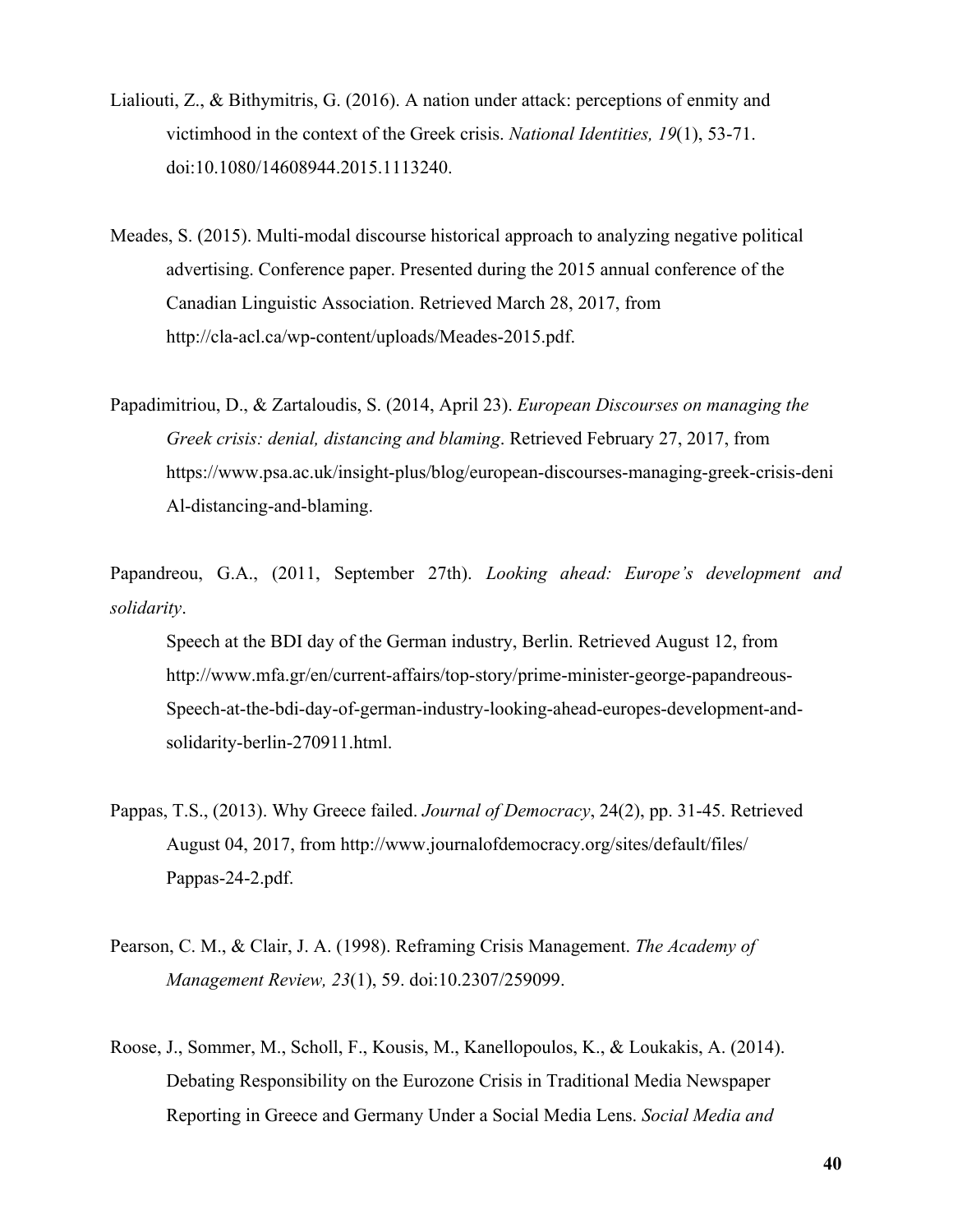*European Politics,* 267-290. doi:10.1057/978-1-137-59890-5\_12.

- Roose, J., & Scholl, F., & Sommer, M. (2016). Schuldenkrise und Schuldfragen-Verantwortungszuschreibungen zwischen Deutschland und Griechenland in der Eurozonen-Krise. *Forschungsjournal Soziale Bewegungen 2016 (29)*, 39-50.
- Tajfel, H. (1974). Social identity and intergroup behaviour. *Social Science Information, 13*(2), 65-93. doi:10.1177/053901847401300204.
- The Economist. (2010, February 4). A very European crisis. Retrieved February 27, 2017, from http://www.economist.com/node/15452594.
- Weaver, R. K. (1986). The Politics of Blame Avoidance. *Journal of Public Policy, 6*(04), 371-398. doi:10.1017/s0143814x00004219.
- Weber, M. (1922).Wirtschaft und Gesellschaft (Nach der ersten, vollständigen Ausgabe). Tübingen, Germany: J.C.B. Mohr. [most recent edition not retrievable with UT access].
- Wodak, R. (2008). The Discourse-Historical Approach. *Methods of Critical Discourse Analysis,* 63-94. doi:10.4135/9780857028020.n4.
- Wodak, R., & Angouri, J. (2014). From grexit to grecovery: Euro/crisis discourses. *Discourse and Society, 25*(4), 417-423. doi:10.1177/0957926514536967.

Wodak, R. (2015). Critical Discourse Analysis, Discourse-Historical Approach. *The International*

*Encyclopedia of Language and Social Interaction,* 1-14. doi:10.1002/9781118611463.wbielsi116.

Wodak, R., & Boukala, S. (2015). European identities and the revival of nationalism in the European Union: A discourse historical approach. *Discourse analysis, policy analysis,*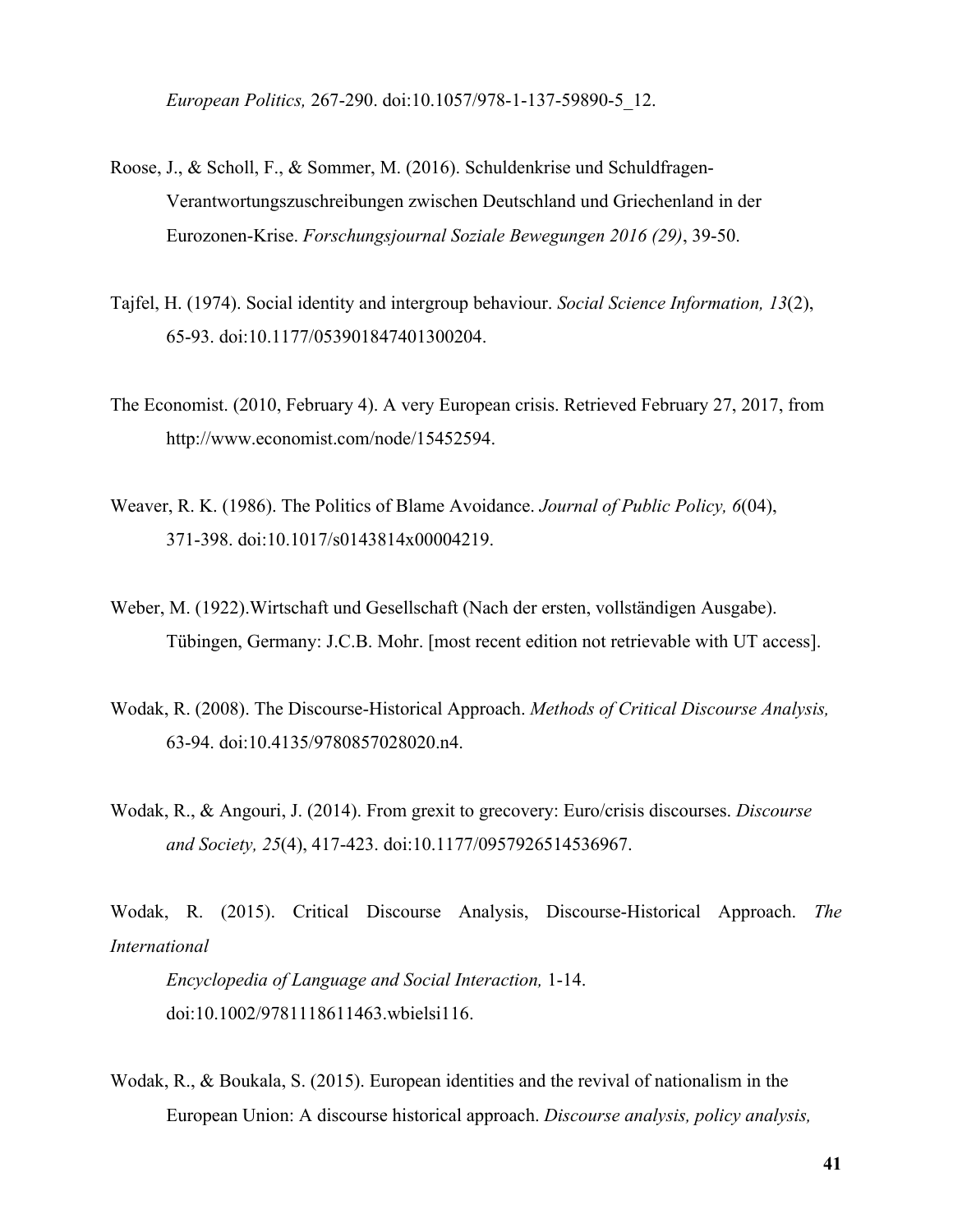*and the borders of EU identity Journal of Language and Politics, 14*(1), 87-109. doi:10.1075/jlp.14.1.05wod.

## *Appendix I: Coding scheme*

| <b>Discourse</b>                          | <b>Discursive Items</b>                                                                                                           | <b>Textual indicators</b>                                                                                                                                                         |  |  |  |
|-------------------------------------------|-----------------------------------------------------------------------------------------------------------------------------------|-----------------------------------------------------------------------------------------------------------------------------------------------------------------------------------|--|--|--|
| <b>Politics of blame</b>                  | Personal statements of<br>politicians (private interviews)                                                                        | Statements aiming to discredit / criticize by claiming a<br>better cause                                                                                                          |  |  |  |
|                                           | Public, joint conference<br>statements                                                                                            | Remarks in which respect and need for cooperation is<br>stressed, such as "European responsibility", and<br>"responsibility to the people", and a good "culture of<br>discussion" |  |  |  |
|                                           | Mediated communication over<br>third party (communication via<br>interview, parliamentary speech,<br>other type of public speech) | Statements which seek to re-ensure own constituency<br>about personal determination and reliance as decision<br>maker                                                             |  |  |  |
| <b>Discourse of</b><br>historical         | Texts by politicians in<br>representative functions                                                                               | Mentioning of historical achievements, cultural values or<br>myths as basis for policy designs and demands                                                                        |  |  |  |
| reflexivity /<br>cultural<br>reservoir    | Statements by national<br>politicians                                                                                             | Defense against historically rooted deductions of<br>(financial) obligations                                                                                                      |  |  |  |
|                                           | Parliamentary publications                                                                                                        | Statements stressing importance of good relations and<br>steady rehabilitation                                                                                                    |  |  |  |
| <b>Discourse of</b><br>personalized       | National finance ministers                                                                                                        | Mutual naming,<br>followed by both personal judgments and assessments<br>about the person and the politician                                                                      |  |  |  |
| clashes between<br><b>Policy creators</b> |                                                                                                                                   |                                                                                                                                                                                   |  |  |  |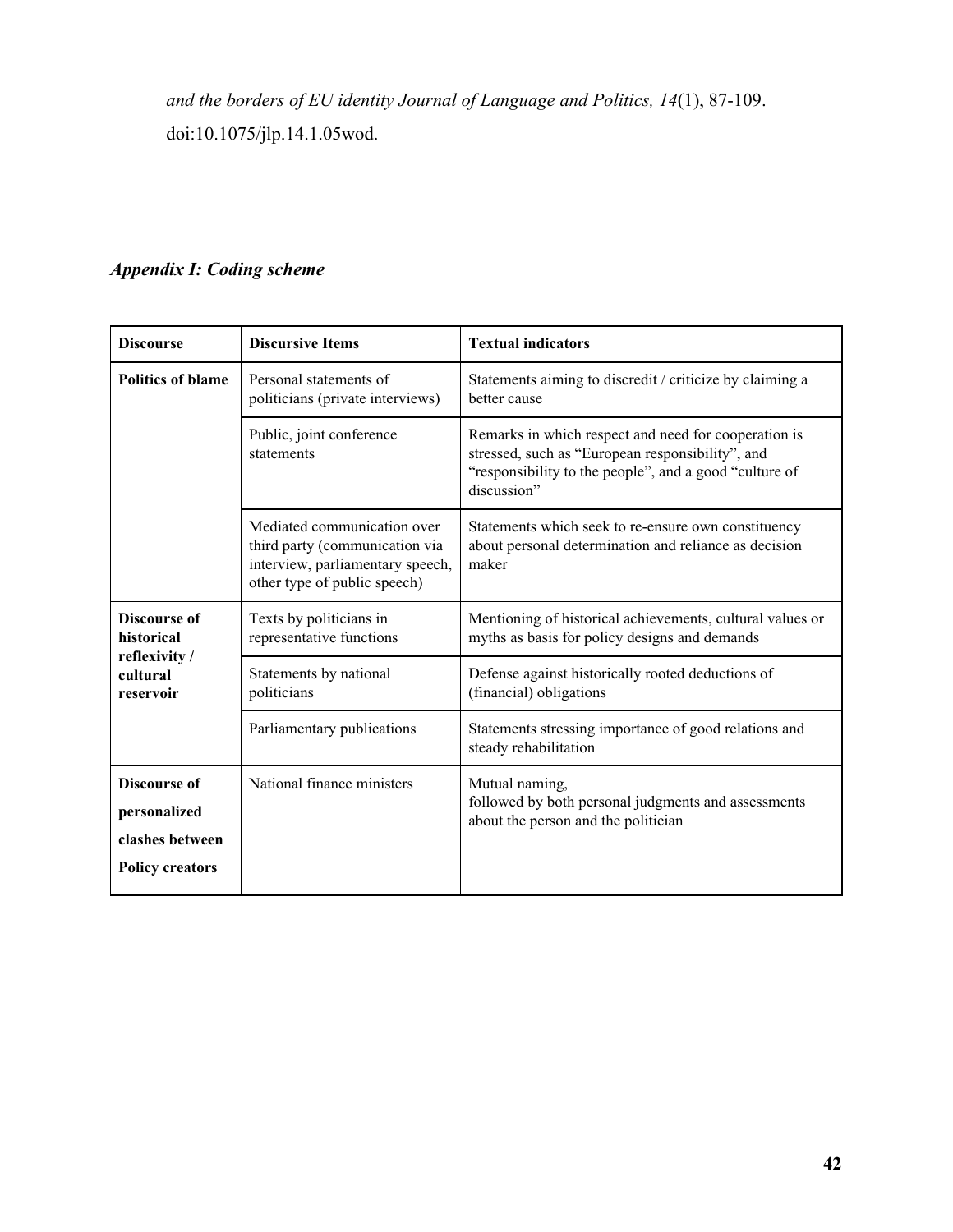# *Appendix II - Data set of utilized documents (ordered chronologically)*

## **Table 1 - Greek policy documents (ordered chronologically)**

| <b>Title</b>                                                                                                | Date<br>(y/m/d) | Author /<br><b>Authoring institution</b>                    | Category                               | <b>Size</b><br>(pp.) | <b>Source</b><br>(Link)                                                                                               | N. |
|-------------------------------------------------------------------------------------------------------------|-----------------|-------------------------------------------------------------|----------------------------------------|----------------------|-----------------------------------------------------------------------------------------------------------------------|----|
| Prime Minister's<br>statement                                                                               | 2010/<br>03/04  | Office of the Prime<br>Minister of the Hellenic<br>Republic | <b>Statement</b>                       | $\mathbf{1}$         | http://primeminister.gr/engli<br>sh/2010/03/04/german-news<br>-agency-prime-ministers-sta<br>tement/                  | 01 |
| <b>Special Committee</b><br>on the Financial,<br>Economic and<br>Social Crisis   Prime<br>Minister's speech | 2010/<br>03/18  | Prime Minister of the<br>Hellenic Republic                  | Speech                                 | 8                    | http://primeminister.gr/engli<br>sh/2010/03/18/special-com<br>mittee-on-the-financial-eco<br>nomic-and-social-crisis/ | 02 |
| Foreign Policy<br><b>Association   Prime</b><br>Minister's address                                          | 2010/<br>09/24  | Prime Minister of the<br>Hellenic Republic                  | Speech                                 | 5                    | http://primeminister.gr/engli<br>sh/2010/09/24/foreign-polic<br>y-association-prime-ministe<br>rs-address/            | 03 |
| University of<br>Humboldt in Berlin  <br>Prime Minister's<br>speech                                         | 2011/<br>02/21  | Prime Minister of the<br>Hellenic Republic                  | Speech                                 | 23                   | http://primeminister.gr/engli<br>sh/2011/02/23/university-of<br>-humboldt-in-berlin-prime-<br>ministers-speech/       | 04 |
| Meeting with<br>Angela Merkel in<br><b>Berlin   Statements</b>                                              | 2011/<br>02/23  | Prime Minister of the<br>Hellenic Republic                  | <b>Statement</b>                       | 10                   | http://primeminister.gr/engli<br>$sh/2011/02/23/mecting$ -with<br>-angela-merkel-in-berlin-sta<br>tements/            | 05 |
| It's the (German)<br>banks, stupid!                                                                         | 2011/<br>04/16  | Greek Minister of Finance                                   | Private<br>blog entry                  | $\overline{7}$       | https://www.yanisvaroufaki<br>s.eu/2011/04/16/its-the-ger<br>man-banks-stupid/                                        | 06 |
| Speech on the State<br>Budget for the Fiscal<br><b>Year 2012</b>                                            | 2011/<br>12/06  | Prime Minister of the<br>Hellenic Republic                  | Speech<br>(national<br>parliamen<br>t) | 9                    | http://primeminister.gr/engli<br>sh/2011/12/06/speech-on-th<br>e-state-budget-for-the-fiscal<br>-year-2012/           | 07 |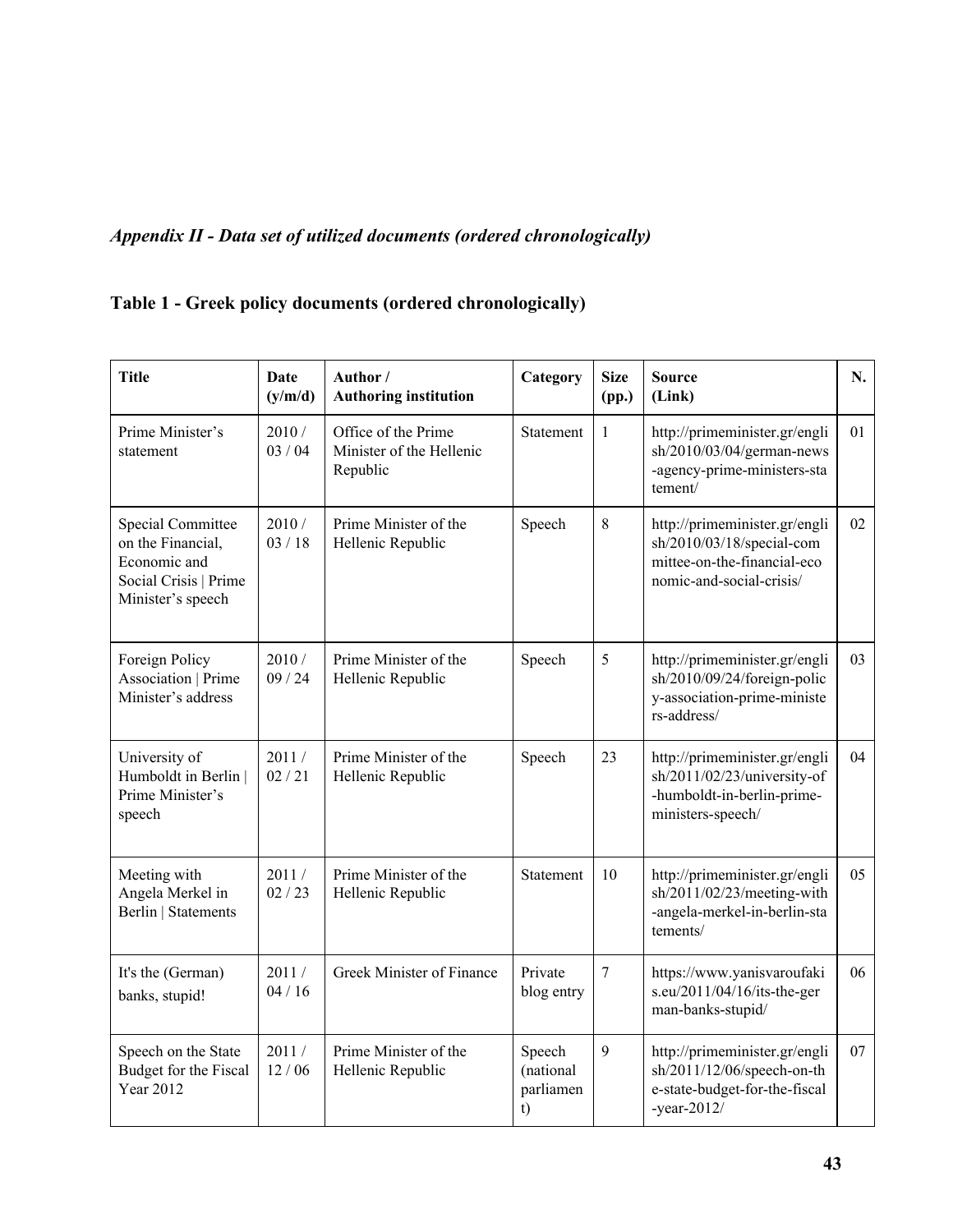| We need more<br>Europe rather than<br>less.                                                                                                                                                                                           | 2012/<br>05/21   | Prime Minister of the<br>Hellenic Republic                                    | Speech                                                 | 10             | http://archive.papandreou.gr<br>/papandreou/content/Docum<br>ent.aspx?d=6&rd=7739474<br>&f=1359&rf=1307755822<br>&m=17793&rm=12740065<br>$&1=1$                                                                                                                        | 08 |
|---------------------------------------------------------------------------------------------------------------------------------------------------------------------------------------------------------------------------------------|------------------|-------------------------------------------------------------------------------|--------------------------------------------------------|----------------|------------------------------------------------------------------------------------------------------------------------------------------------------------------------------------------------------------------------------------------------------------------------|----|
| THE ANNOTATED<br><b>WOLFGANG</b><br>SCHÄUBLE-<br>Commentary on his<br>Guardian article,<br>19th July 2013                                                                                                                             | 2013/<br>07/21   | Greek Minister of Finance                                                     | Private<br>blog entry<br>(reaction<br>to number<br>23) | 8              | https://www.yanisvaroufaki<br>s.eu/2013/07/21/the-annotat<br>ed-wolfgang-schauble-com<br>mentary-on-his-guardian-art<br>icle-19th-july-2013/                                                                                                                           | 09 |
| Prime Minister's A.<br>Tsipras speech,<br>during the<br>programmatic<br>statements of the<br>Government                                                                                                                               | 2015/<br>02/08   | Prime Minister of the<br>Hellenic Republic<br>(newly elected)                 | Speech<br>(national<br>parliamen<br>t)                 | 30             | http://primeminister.gr/engli<br>sh/2015/02/08/primeministe<br>rs-a-tsipras-speech-during-t<br>he-programmatic-statement<br>s-of-the-government/                                                                                                                       | 10 |
| Prime Minister's A.<br>Tsipras speech in the<br>Parliament during<br>the discussion<br>concerning the<br>reconstitution,<br>restructuring, and<br>upgrade of the<br>Committee for the<br>Pursuit of German<br>Debts owed to<br>Greece | 2015/<br>03/10   | Prime Minister of the<br>Hellenic Republic                                    | Speech<br>(national<br>parliamen<br>t)                 | $\overline{4}$ | http://primeminister.gr/engli<br>sh/2015/03/10/greek-pms-a-<br>tsipras-speech-in-the-parlia<br>ment-during-the-discussion-<br>concerning-the-reconstitutio<br>n-restructuring-and-upgrade<br>-of-the-committee-for-the-p<br>ursuit-of-german-debts-owe<br>d-to-greece/ | 11 |
| Prime Minister's A.<br>Tsipras' speech at<br>the event of the<br>National and<br>Kapodistrian<br>University of Athens<br>on "The Greek<br>Revolution as a<br>European event"                                                          | 2015/<br>03 / 26 | Prime Minister of the<br>Hellenic Republic                                    | Speech                                                 | $\,$ 8 $\,$    | http://primeminister.gr/engli<br>$sh/2015/03/26/prime-minist$<br>ers-a-tsipras-speech-at-the-e<br>vent-of-the-national-and-ka<br>podistrian-university-of-ath<br>ens-on-the-greek-revolution<br>-as-a-european-event/                                                  | 12 |
| Yanis Varoufakis<br>full transcript: our<br>battle to save Greece                                                                                                                                                                     | 2015/<br>07/13   | Former Greek Minister of<br>Finance<br>(first interview after<br>resignation) | Interview                                              | 10             | http://www.newstatesman.c<br>om/world-affairs/2015/07/y<br>anis-varoufakis-full-transcri<br>pt-our-battle-save-greece                                                                                                                                                  | 13 |
| Dr Schäuble's Plan                                                                                                                                                                                                                    | 2015/            | Greek Minister of Finance                                                     | Private                                                | $\tau$         | https://www.yanisvaroufaki                                                                                                                                                                                                                                             | 14 |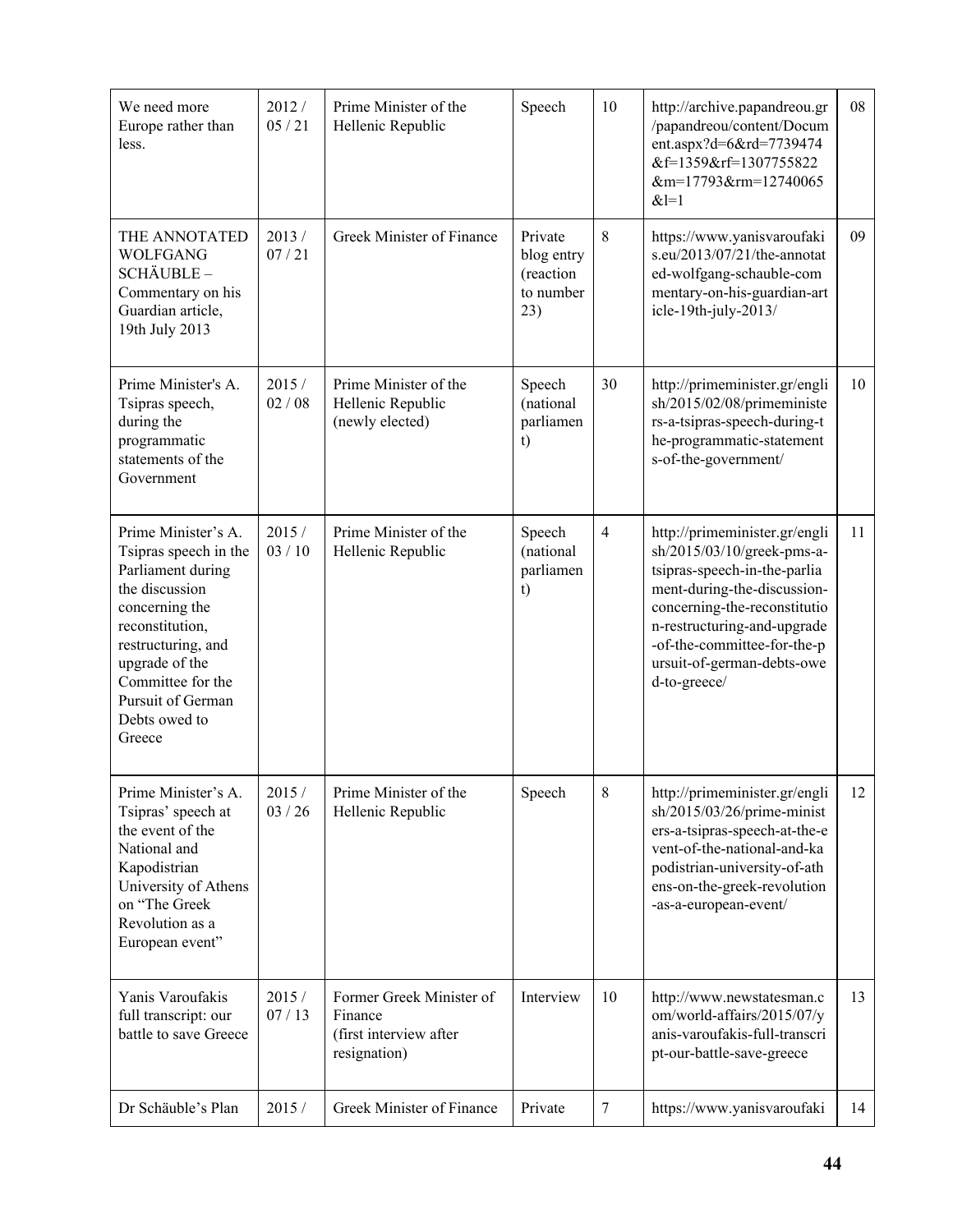| for Europe: Do<br>Europeans approve?<br>- English version of<br>my article in Die<br>Zeit | 07/17          |                                                                                                       | blog entry                                              |    | s.eu/2015/07/17/dr-schauble<br>s-plan-for-europe-do-europe<br>ans-approve-english-version<br>-of-my-article-in-die-zeit/ |    |
|-------------------------------------------------------------------------------------------|----------------|-------------------------------------------------------------------------------------------------------|---------------------------------------------------------|----|--------------------------------------------------------------------------------------------------------------------------|----|
| "The Greek"<br>Warrior", by Ian<br>Parker                                                 | 2015/<br>08/03 | The New Yorker<br>newspaper - portraying<br>statements of Greek<br>Minister of Finance<br>Varioufakis | Article<br>drawing<br>very<br>heavily<br>on<br>citation | 28 | http://www.newyorker.com/<br>magazine/2015/08/03/the-gr<br>eek-warrior                                                   | 15 |
|                                                                                           |                |                                                                                                       |                                                         |    | Total for table 1: 168 pages                                                                                             |    |

# **Table 2 - German policy documents (ordered chronologically)**

| <b>Title</b>                                                                                                                                 | Date<br>(y/m/d) | Author/<br><b>Authoring institution</b>          | Category            | <b>Size</b><br>(pp.) | <b>Source</b><br>(Link)                                                                                                           | N. |
|----------------------------------------------------------------------------------------------------------------------------------------------|-----------------|--------------------------------------------------|---------------------|----------------------|-----------------------------------------------------------------------------------------------------------------------------------|----|
| Eliten dürften sich<br>nicht so benehmen!                                                                                                    | 2009/<br>12/11  | Federal minister of Finance                      | Interview           | $\overline{2}$       | https://www.bundesregieru<br>ng.de/ContentArchiv/DE/A<br>rchiv17/Interview/2009/12/<br>2009-12-11-schaeuble-sz.ht<br>ml           | 16 |
| Rede von<br>Bundeskanzlerin<br>Merkel beim<br>Unternehmertag des<br><b>Bundesverbands</b><br>Großhandel,<br>Außenhandel,<br>Dienstleistungen | 2010/<br>10/20  | Chancellor of the Federal<br>Republic of Germany | Speech              | 8                    | https://www.bundesregieru<br>ng.de/ContentArchiv/DE/A<br>rchiv17/Reden/2010/10/201<br>0-10-20-merkel-bga-untern<br>ehmertag.html  | 17 |
| Rede des<br>Bundesfinanzminist<br>ers, Dr. Wolfgang<br>Schäuble beim 21.<br>Europäischen<br>Bankenkongress                                   | 2011/<br>11/18  | Federal minister of Finance                      | Speech              | 14                   | http://www.bundesfinanzmi<br>nisterium.de/Content/DE/R<br>eden/2011/2011-11-18-euro<br>pean-banking-congress.htm                  | 18 |
| Griechenland muss<br>sich selbst helfen.                                                                                                     | 2012/<br>02/13  | Federal minister of Finance                      | Interview           | $\mathfrak{Z}$       | https://www.bundesregieru<br>ng.de/ContentArchiv/DE/A<br>rchiv17/Interview/2010/02/<br>2010-02-13-interview-schae<br>uble-fr.html | 19 |
| Regierungserklärun<br>g von                                                                                                                  | 2012/<br>02/27  | Chancellor of the Federal<br>Republic of Germany | Speech<br>(national | 9                    | https://www.bundesregieru<br>ng.de/ContentArchiv/DE/A                                                                             | 20 |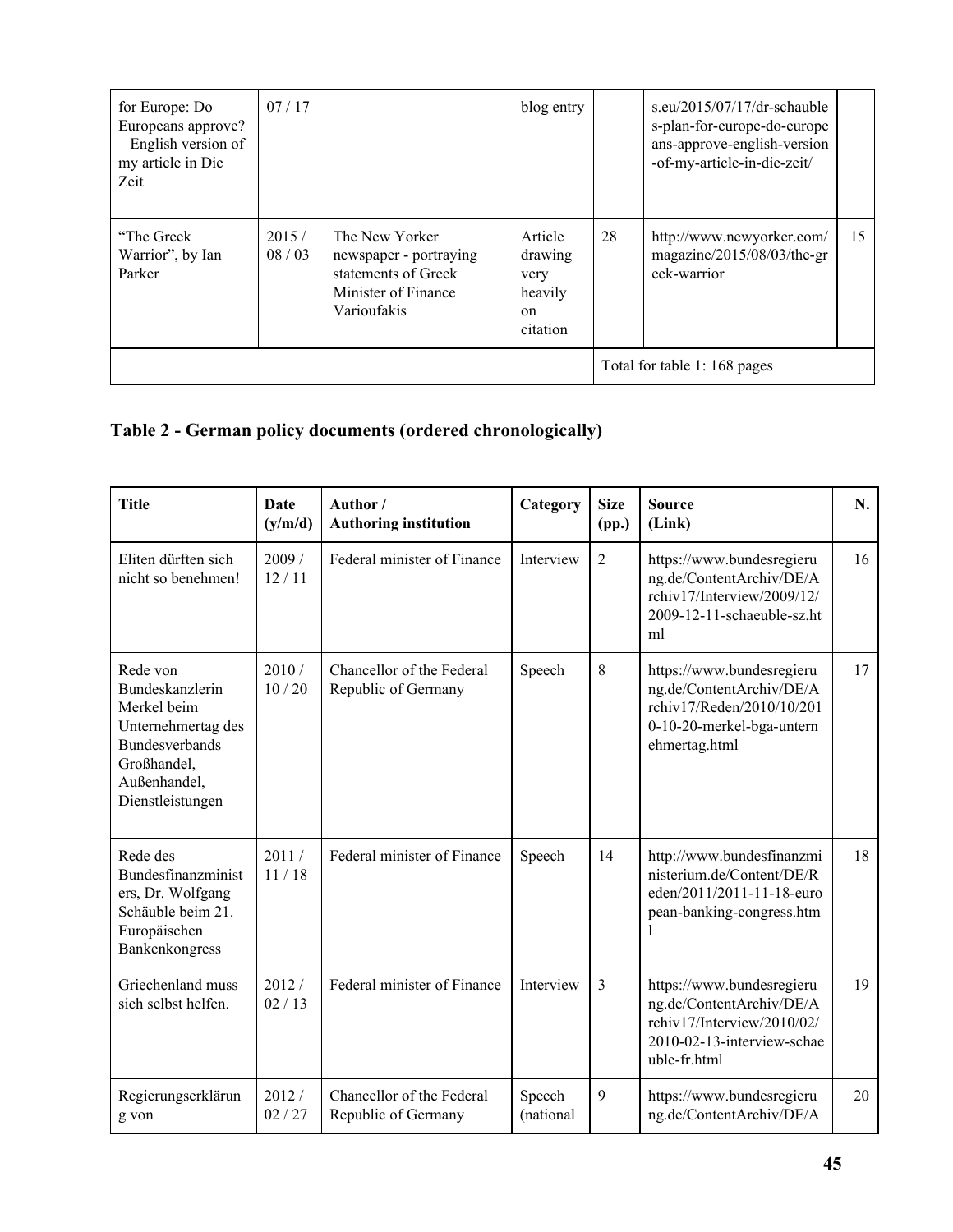| Bundeskanzlerin<br>Merkel zu<br>Finanzhilfen für<br>Griechenland und<br>Europäischer Rat<br>am 1./2. März 2012<br>in Brüssel                                                                                                                                                            |                |                                                                                                       | parliame<br>nt)                        |                | rchiv17/Regierungserklaeru<br>ng/2012/2012-02-27-merke<br>1.html                                                              |    |
|-----------------------------------------------------------------------------------------------------------------------------------------------------------------------------------------------------------------------------------------------------------------------------------------|----------------|-------------------------------------------------------------------------------------------------------|----------------------------------------|----------------|-------------------------------------------------------------------------------------------------------------------------------|----|
| Rede von<br>Bundeskanzlerin<br>Angela Merkel vor<br>dem Deutschen<br>Bundestag                                                                                                                                                                                                          | 2012/<br>11/21 | Chancellor of the Federal<br>Republic of Germany                                                      | Speech<br>(national<br>parliame<br>nt) | 17             | https://www.bundesregieru<br>ng.de/ContentArchiv/DE/A<br>rchiv17/Reden/2012/11/201<br>2-11-21-merkel-bt.html                  | 21 |
| Rede von<br>Bundeskanzlerin<br>Merkel beim<br>Jahrestreffen 2013<br>des World<br>Economic Forum                                                                                                                                                                                         | 2013/<br>01/24 | Chancellor of the Federal<br>Republic of Germany                                                      | Speech                                 | 6              | https://www.bundesregieru<br>ng.de/ContentArchiv/DE/A<br>rchiv17/Reden/2013/01/201<br>3-01-24-merkel-davos.html               | 22 |
| We Germans don't<br>want a German<br>Europe                                                                                                                                                                                                                                             | 2013/<br>07/19 | Federal minister of Finance                                                                           | Opinion<br>piece                       | $\overline{4}$ | https://www.theguardian.co<br>m/commentisfree/2013/jul/<br>19/we-germans-dont-want-<br>german-europe?INTCMP=<br><b>SRCH</b>   | 23 |
| Staatsbesuch in<br>Griechenland vom<br>5. bis 7. März 2014<br>- Ansprache von<br>Bundespräsident Dr.<br>h. c. Joachim Gauck<br>beim Staatsbankett,<br>gegeben vom<br>Präsidenten der<br>Hellenischen<br>Republik, Karolos<br>Papoulias, und May<br>Papoulia am 6.<br>März 2014 in Athen | 2014/<br>03/07 | President of the Federal<br>Republic of Germany                                                       | Speech                                 | $\overline{4}$ | https://www.bundesregieru<br>ng.de/Content/DE/Bulletin/<br>2010-2015/2014/03/22-3-b<br>pr-staatsbesuch.html                   | 24 |
| Pressekonferenz von<br>Bundeskanzlerin<br>Merkel und dem<br>griechischen<br>Ministerpräsidenten<br>Samaras                                                                                                                                                                              | 2014/<br>09/23 | Prime Minister of the<br>Hellenic Republic<br>and<br>Chancellor of the Federal<br>Republic of Germany | Joint<br>press<br>conferenc<br>e       | 8              | https://www.bundesregieru<br>ng.de/Content/DE/Mitschrif<br>t/Pressekonferenzen/2014/0<br>9/2014-09-23-merkel-samar<br>as.html | 25 |
| Rede des<br>Bundesministers der                                                                                                                                                                                                                                                         | 2014/<br>12/18 | Federal minister of Finance                                                                           | Speech<br>(national                    | 5              | https://www.bundesregieru<br>ng.de/Content/DE/Bulletin/                                                                       | 26 |